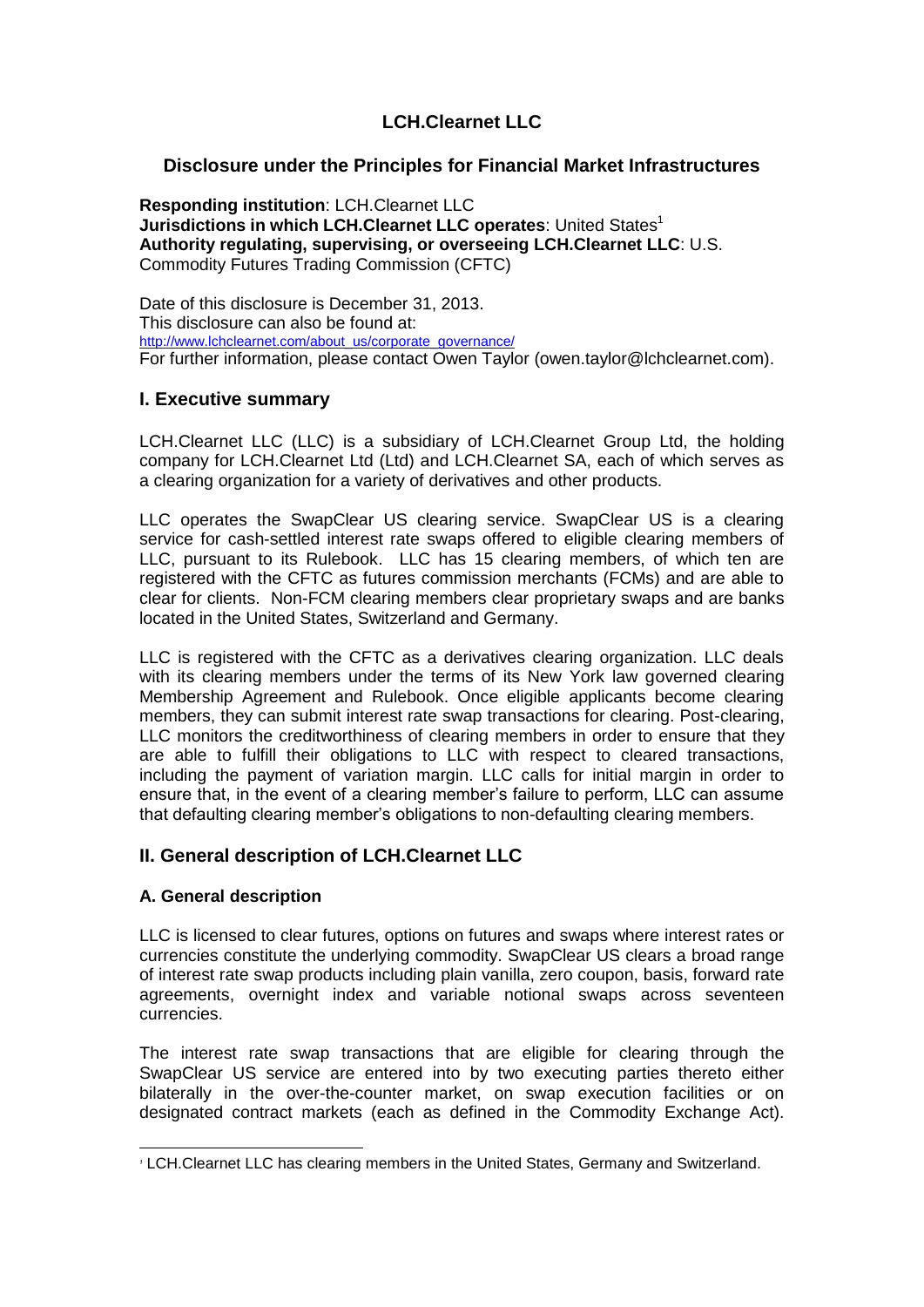Upon being accepted for clearing, the interest rate swap transaction is registered, through novation, as two contracts, each between LLC and a clearing member (whether for its own account or on behalf of a customer). LLC utilizes the same risk management techniques and offers the same product suite as its affiliate, Ltd, has adopted for the global SwapClear service. All interest rate transactions must meet the eligibility criteria stipulated by LLC and must also have been sufficiently funded, within defined tolerances, before being cleared by LLC. Cash variation margin payments are made by each clearing member to LLC and onwards to the counterparty clearing member for the life of the swap contract, via LLC's settlement bank network.

Each clearing member is required to deposit with LLC an amount of initial margin as collateral in respect of each contract registered with LLC. The initial margin is intended to secure future payment of variation margin and to protect LLC from changes in the mark-to-market value of open contracts during the close-out period following a default of a clearing member.

Clearing members are also required to furnish the clearing house with a default fund contribution, which is assessed based on the risk exposure a clearing member presents to LLC. The default fund is a mutualized resource that is available to LLC to cover any losses that LLC incurs in the event that one or more of its clearing members defaults on its obligations to LLC. LLC holds sufficient initial margin and default fund contributions to cover the exposure of an intra-day or end of day default of its two clearing members creating the largest financial exposure to LLC in extreme but plausible conditions. Initial margin is held in a combination of cash and non-cash collateral. In November 2013 all cash and non-cash collateral was denominated in U.S. dollars.

Where LLC determines that a clearing member is or will become unable to meets its obligations in respect of one or more contracts, LLC may declare the clearing member to be a "defaulter" and is entitled to discharge the clearing member's rights and obligations under its registered contracts through a range of tools available to LLC.

# **B. Key metrics**

As of December 2013, LLC cleared a total notional outstanding amount of approximately \$30 billion across swaps denominated in U.S. dollars, euros, pounds sterling, and Swedish krona.<sup>2</sup>

LLC monitors, on a daily basis, the amount of collateral that it holds together with its potential exposure to clearing members. In the event of a default, the following resources are available to LLC in order that it can continue to meet its obligations to non-defaulting clearing members: (i) the defaulter's initial margin; (ii) LLC's own capital contribution (ii) the defaulter's default fund contribution; (iii) the mutualized default fund (as replenished by clearing members in accordance with the Rulebook); and (iv) the loss distribution process as described in the Rulebook.

In addition and on a monthly basis, LLC assesses the amount of resources which it holds in order to ensure that it maintains sufficient or excess funds in order to comply with the CFTC's financial resources requirements.

 2 http://www.swapclear.com/what/clearing-volumes-us.html.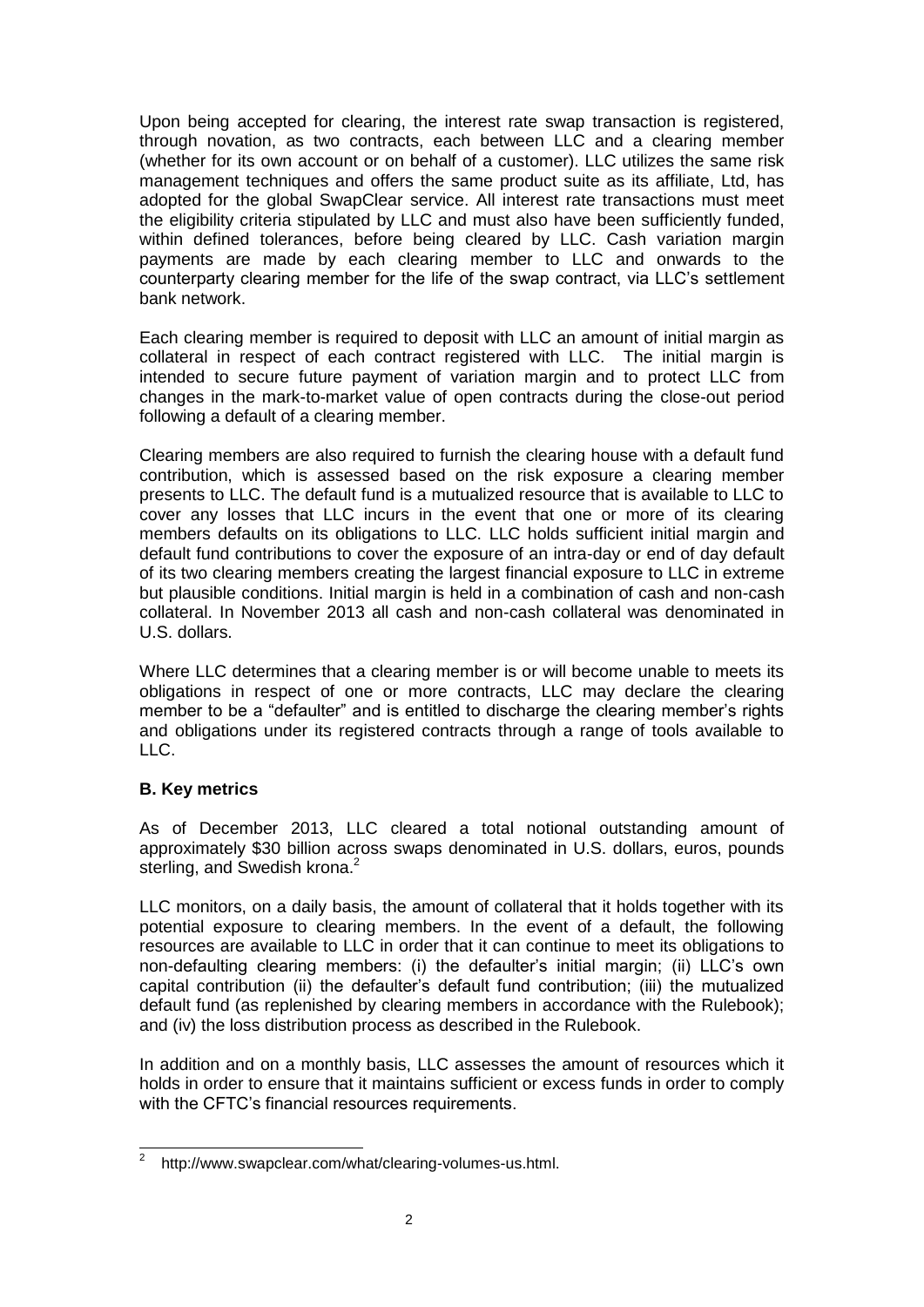In order to track the resilience of its systems and processes, LLC monitors any incidents that occur through "Quality Center", a third-party software product. All incidents are subject to review in order to ascertain regulatory reporting requirements, where appropriate, and a Service Incident Review meeting is held, post-resolution, with a view to ensuring that the incident does not reoccur.

# **III. Summary of major changes since the last update of the disclosure**

This disclosure constitutes LLC's first Disclosure Framework for Financial Market Infrastructure. Therefore, there are no changes to discuss under this section.

# **IV. Principle-by-principle summary narrative disclosure**

# **Principle 1: Legal basis**

## *An FMI should have a well-founded, clear, transparent, and enforceable legal basis for each material aspect of its activities in all relevant jurisdictions.*

### Legal basis

LLC is registered as a derivatives clearing organization under Section 5b of the Commodity Exchange Act. Therefore, both LLC and its provision of the SwapClear US service are directly regulated by the CFTC.

Each member must enter into a Clearing Membership Agreement with LLC. The Clearing Membership Agreement is a contract between LLC and each member, governed by New York law. It requires the member to comply with the terms of the LLC Regulations and Procedures (together with such other rules published by LLC, the "Rulebook"). Accordingly, the relevant contractual rights and obligations as between LLC and its members are contained in the Rulebook and the Clearing Membership Agreement.

The LLC Rulebook covers all material aspects of LLC's operations and clearing services and aims to provide a clear and certain legal basis for its operations. Each member must provide a legal opinion that addresses certain aspects of its application including its capacity to enter into the Clearing Membership Agreement and interest rate swap contracts. LLC has commissioned and obtained legal opinions regarding the general enforceability of the Clearing Membership Agreement and the Rulebook under New York law.

Collateral is provided by members under the Clearing Membership Agreement, which, together with the Rulebook, grants a security interest in the collateral in favor of LLC. This security agreement is governed by New York law. LLC receives legal advice, from a law firm based in each relevant jurisdiction, regarding the enforceability of the Clearing Membership Agreement and the treatment under local insolvency law of LLC's rights to close out a defaulted member's positions and apply the defaulter's collateral to outstanding obligations of the clearing member.

# Rules

The LLC Rulebook governs the rights and responsibilities of LLC and its members in respect of the clearing services provided by LLC.

### Articulation of legal basis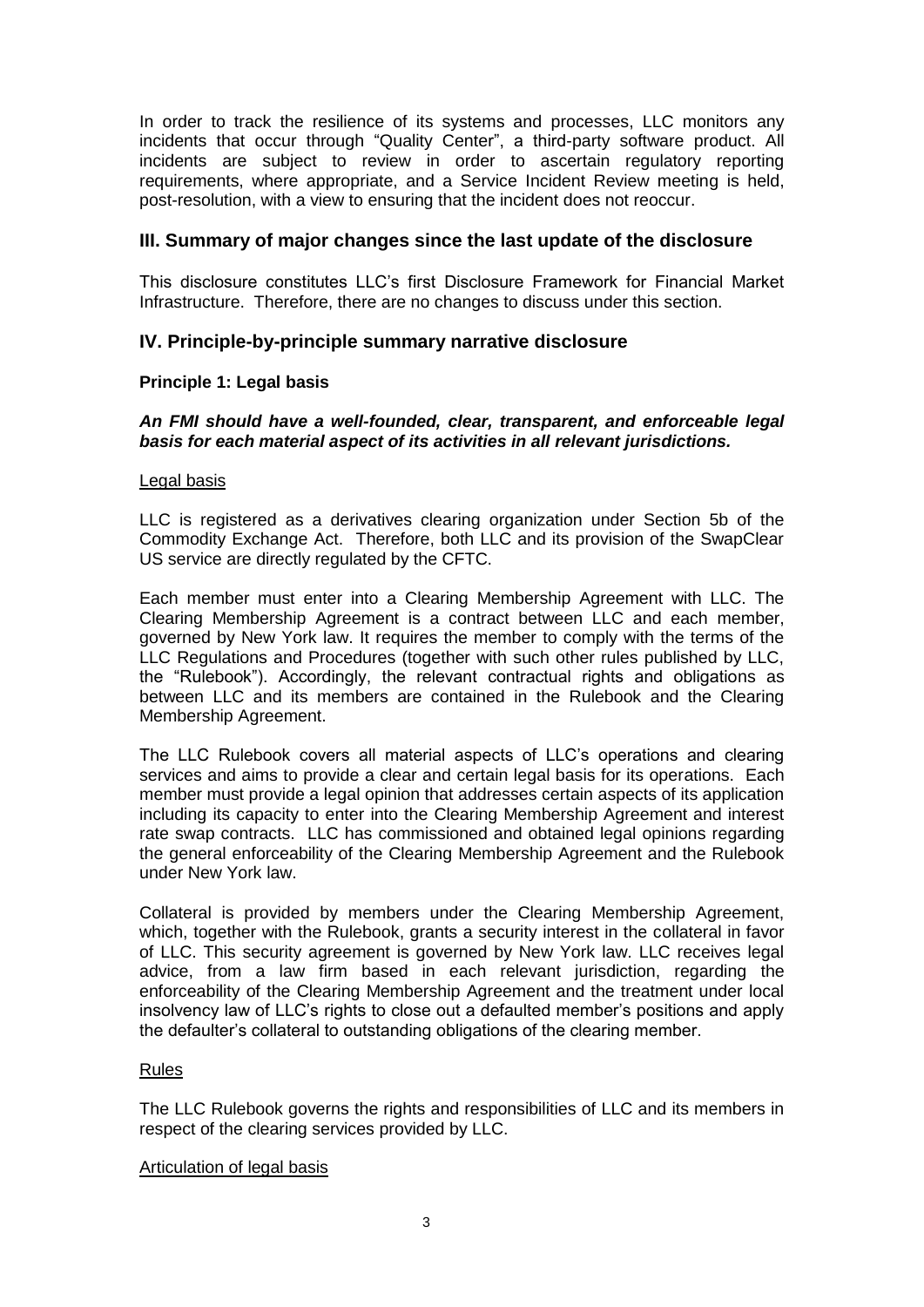To ensure the legal basis for LLC's clearing activities is publicly disclosed, LLC publishes the Rulebook on its website.<sup>3</sup> Proposed changes to the Rulebook are also disclosed on the website as part of the self-certification process under the CFTC regulations.<sup>4</sup>

LLC publishes key information about its regulatory status on its website and in the LCH.Clearnet Group Limited annual report. The details of the relevant regulatory frameworks under which LLC operates, including statutes and stated policies, are publicly available on the regulators' websites.<sup>5</sup>

### **Enforceability**

As noted above, LLC requires all members to enter into a New York law governed Clearing Membership Agreement, which incorporates the Rulebook, stipulating that New York courts have exclusive jurisdiction for the enforcement of the Rulebook. Clearing members must provide an opinion from local counsel that addresses the enforceability of the choice of law provisions in the Clearing Membership Agreement and any other conflicts-of-law issues under the laws of the jurisdiction of incorporation. LLC has commissioned and obtained opinions regarding the general enforceability of the Clearing Membership Agreement under New York law. See below for more detail.

Measures that contribute to ensuring a high degree of certainty in respect of specific aspects of LLC's activities are detailed below:

- *Assumption of risk*: LLC assumes the counterparty credit risk of cleared contracts  $\bullet$ through novation. Under the LLC Rulebook, novation occurs at the point of registration. Novation is recognized in New York law and provides a legally certain basis for the assumption of risk; absent bad faith or other vitiating circumstances, novated contracts would not be voided or subject to stays.
- *Default of members*: The application of LLC's default rules and procedures under the various U.S. insolvency regimes is protected by statute.

Subject to the limitations of Section 11(e) of the Federal Deposit Insurance Act with respect to insured depository institutions and Section 561(b)(2) of the U.S. Bankruptcy Code with respect to FCMs, the rights of LLC to terminate any open contract of a defaulting member, to sell any collateral deposited by a defaulting member, and to determine a single net amount due to or from the defaulter should be protected by Section 404(a) and Section 404(h) of the Federal Depository Insurance Corporation Improvement Act (FDICIA).

*Winding up of LLC*: The Rulebook provides a netting arrangement in the event of LLC's insolvency to provide members with a clear and certain termination sum. As noted above, the Rulebook is enforceable under New York and U.S. federal law and the rights of members under the provisions of the Rulebook related to the insolvency of LLC are protected under FDICIA.

<sup>-&</sup>lt;br>3 http://www.lchclearnet.com/rules\_and\_regulations/llc/default.asp.

<sup>&</sup>lt;sup>4</sup> http://www.lchclearnet.com/rules\_and\_regulations/ltd/proposed\_rules.asp.

<sup>&</sup>lt;sup>5</sup> See, e.g., http://www.cftc.gov/LawRegulation/index.htm.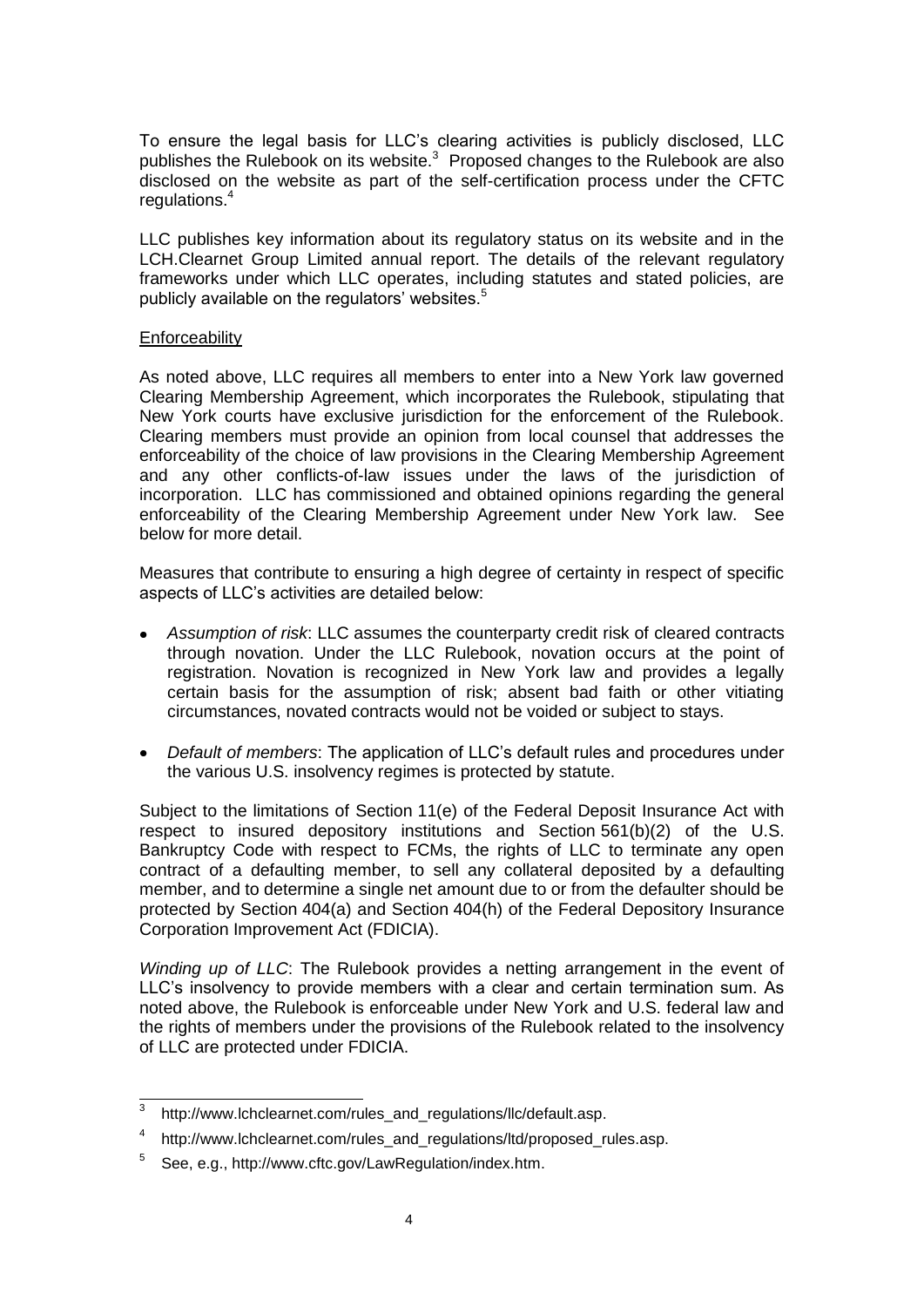The service closure procedures address circumstances where losses due to member default exceed available resources, but where LLC remains solvent. Should this situation occur, LLC will calculate a net obligation between LLC and each nondefaulting member. Claims on LLC by members are adjusted pro rata according to the assets available to the service,  $6 \overline{ }$  with this payment constituting full and final settlement of those claims; see Principle 13 of the Committee on Payment and Settlement Systems and Technical Committee of the International Organization of Securities Commissions (CPSS-IOSCO) *Principles for Financial Market Infrastructures* (PFMIs) for more detail.

# Conflicts of law

To minimize the legal risk from non-U.S. domiciled members, agreements between LLC and its members are governed by New York law and participants are required to consent to the jurisdiction of New York courts.

LLC reviews the adequacy of its legal framework for cross-border participants by obtaining legal advice regarding the enforceability of the Rulebook, the jurisdiction of New York courts over non-U.S. domiciled participants, and the circumstances and extent to which a New York law security interest will be enforceable under the laws of the relevant jurisdiction. LLC receives an opinion from each member applicant (incorporated outside of New York or Delaware) that addresses the cross-border enforceability of the Clearing Membership Agreement as well as the cross-border enforceability of the security interest under the Clearing Member Agreement under the laws of the jurisdiction of incorporation of the relevant applicant.

# **Principle 2: Governance**

*An FMI should have governance arrangements that are clear and transparent, promote the safety and efficiency of the FMI, and support the stability of the broader financial system, other relevant public interest considerations, and the objectives of relevant stakeholders.* 

### Safety and efficiency

LLC's operating agreement requires that it be managed in a manner consistent with the operating principles set out in the Relationship Agreement between its parent, LCH.Clearnet Group Limited, and the owner of its parent's majority shareholder, the London Stock Exchange Group plc. (LSEG). These principles include to operate a safe and trusted clearing venue and to comply with all applicable legal and regulatory obligations at all times. In fulfilling these principles, LLC must maintain appropriate risk management structures, policies and principles. LLC also holds as a core operating principle the offering of clearing services on terms that are fair, reasonable, open, and non-discriminatory. In addition, each of the LLC board of directors (Board), the LLC CEO and senior management is required to have regard to the safety and efficiency of LLC and the stability of the broader financial system and other relevant public interest when acting pursuant to its authority.

# LLC Board

 6 At this time, LLC only has one service: SwapClear US.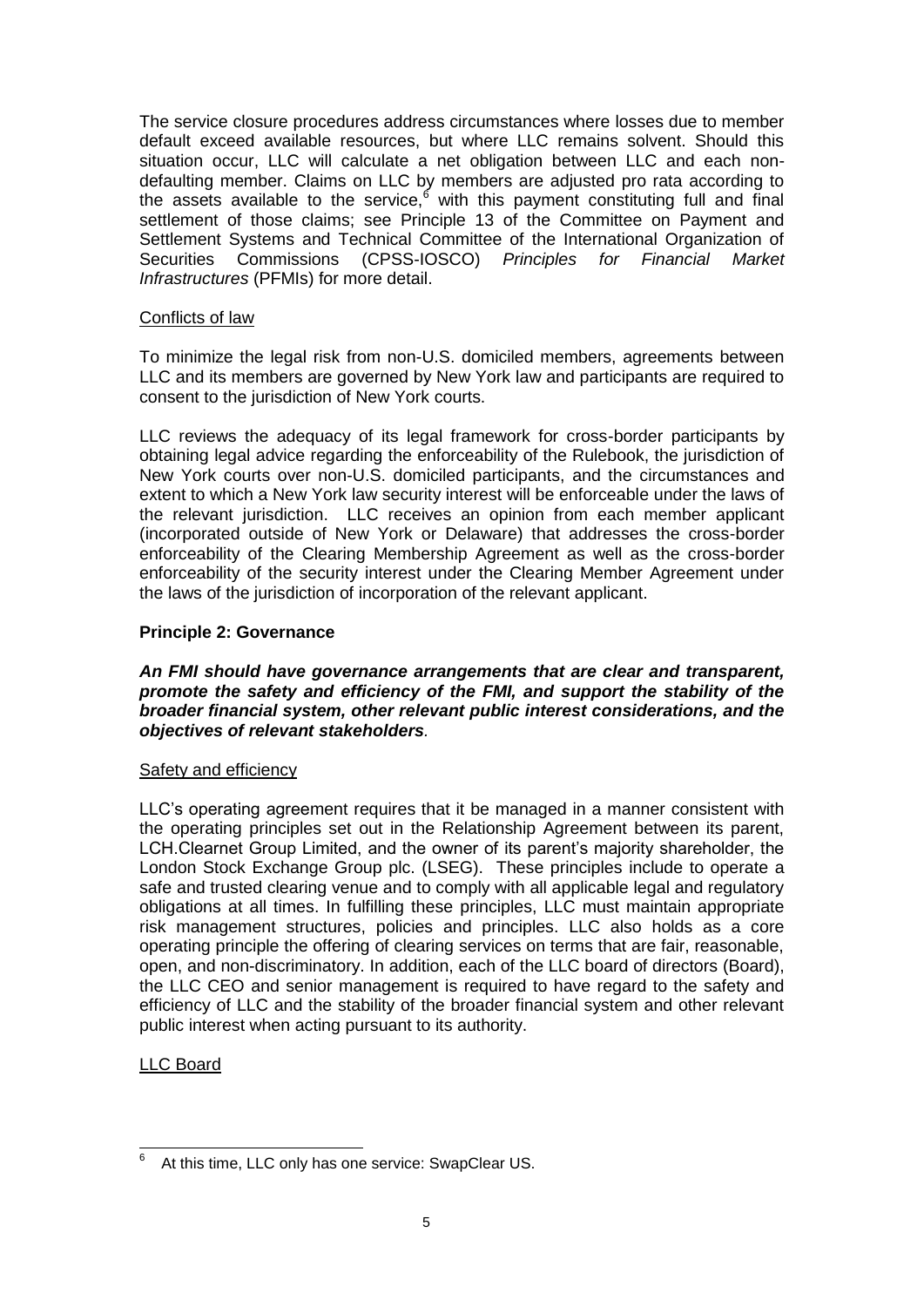The conduct and procedures of the LLC Board are governed by LLC's operating agreement. This agreement covers, among other things, the conduct and rules of meetings, frequency of meetings, and appointment and powers of directors.

The responsibilities of the LLC Board, which cannot be delegated to executive management, are set out in a schedule of matters reserved. These matters include:

- determining medium- to long-term strategy;  $\bullet$
- approving the company's annual budget and certain material contracts;  $\bullet$
- approving any extension of LLC's services;
- reviewing and approving any changes to LLC's risk policies or risk appetite; and  $\bullet$
- reviewing and approving any changes to the size and rules of LLC's default fund.

Conflicts of interest are dealt with by the operating agreement and LLC's *Conflicts of Interest and Duty Policy*. These documents detail the procedures to be followed to deal with conflicts, and require directors to absent themselves from any decision in which they have a material interest, unless a majority of the independent directors (in consultation with the CCO) authorize their participation.

The LLC Board is required to undertake an annual evaluation of its performance and that of its committees, chairman and individual directors.

#### Board Composition

The LLC Board is comprised of a chairman (who is also the chairman of the LCH.Clearnet Group Limited Board), the CEO of Ltd, the CEO of LLC, the LCH.Clearnet Group Limited Chief Risk Officer (CRO), three other independent directors, two directors associated with shareholders not connected to exchanges (approved by LSEG), one LSEG representative and two customer representatives<sup>7</sup>.

The LCH.Clearnet Group Limited Nomination Committee is responsible for recommending candidates for directors for all of the boards across LCH.Clearnet Group Limited and its subsidiaries, with the board and shareholders of the relevant company responsible for approving the recommendations.<sup>8</sup> The LCH.Clearnet Group Limited Nomination Committee's terms of reference require it to consider the importance of candidates with a variety of rich and complementary skills, product knowledge, and industry experience, and that a board should be representative of its company's key stakeholders. Certain appointments within the LCH.Clearnet group require LSEG approval.

### Management

The roles and responsibilities of LLC's CEO are specified in the LLC "Board Reserved Matters, Roles and Responsibilities, and Delegated Authority" document approved by the LLC Board. LLC's CEO is responsible for the day-to-day management of LLC, and is authorized to take any decision or action, provided it is not a matter reserved for the LLC Board. LLC's CEO is also responsible for choosing LLC's management team. LLC's CEO, in exercising his powers, is required to have

<sup>7</sup> Further details on the LLC Board are available here: http://www.lchclearnet.com/about\_us/corporate\_governance/

<sup>8</sup> Since LCH.Clearnet Group Limited is the sole shareholder of LLC, shareholder approval of LCH directors is essentially automatic.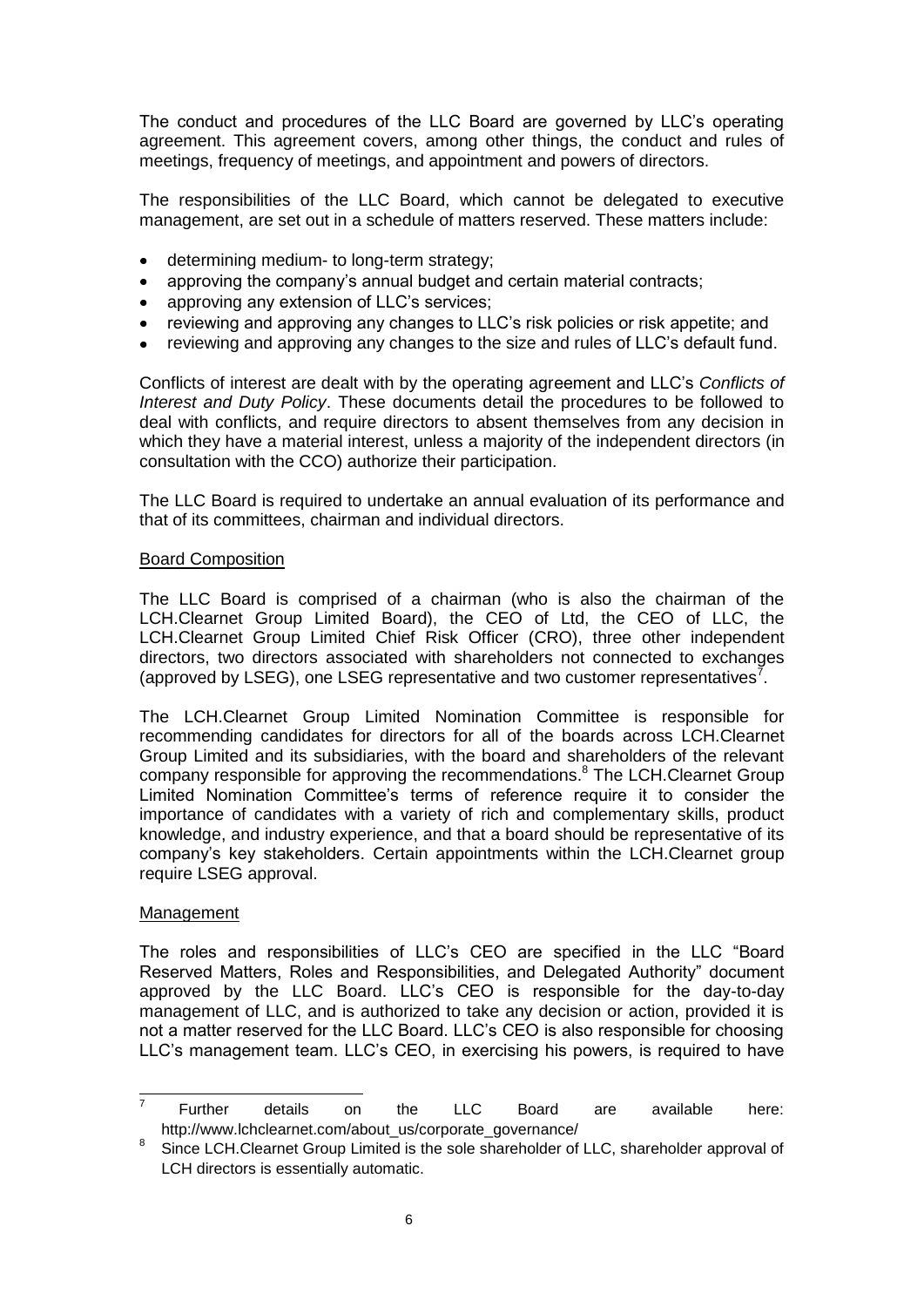regard to the safety and efficiency of LLC and the stability of the broader financial system and other relevant public interest.

The descriptions of other senior roles in LLC's management are broadly defined in the LLC "Board Reserved Matters, Roles and Responsibilities, and Delegated Authority" document approved by the LLC Board. LLC's Management Committee meets periodically and includes as its permanent members the CEO, the COO, the CFO, the CRO and the CCO. Each of these reports to the CEO though the CCO also reports independently to the LLC Board.

LLC has arrangements that seek to ensure that the remuneration policy does not compromise sound risk management. The LLC Remuneration Committee is responsible for determining remuneration packages for all employees and executive management throughout LLC. The Remuneration Committee's terms of reference require it to implement and maintain a remuneration policy that provides appropriate incentives to encourage enhanced performance which do not create incentives to relax risk standards and which promote sound and effective risk management. Additionally, for determining remuneration for risk management, compliance and internal audit personnel, the Remuneration Committee must ensure that they are compensated in a manner that is independent of business performance. Under the LSEG Relationship Agreement, LSEG is entitled to appoint one director to the LLC Remuneration Committee and has certain rights with respect to the decisions that it makes.

### Responsibility and accountability

### *LSEG*

The Relationship Agreement between LSEG and LCH.Clearnet Group Limited outlines the scope of LSEG's involvement in the affairs of LCH.Clearnet Group Limited and the parties' responsibilities with respect to one another. Broadly, the Relationship Agreement provides that LCH.Clearnet Group Limited's business will be carried on independently of LSEG and transactions between the two will be carried on at arm's length.

The Relationship Agreement provides for LSEG to have certain representatives on boards and committees throughout LCH.Clearnet Group Limited and its subsidiaries. In addition, under the Relationship Agreement, LCH.Clearnet Group Limited cannot pursue certain matters without LSEG's consent. LSEG can also require that certain decisions of the LCH.Clearnet Group Limited Board on certain matters be put to a shareholder vote.

### *LLC and LCH.Clearnet Group Limited*

Some elements of LLC's operations are provided on a group-wide basis. Where this occurs, relevant executive management positions exist at both the LLC and group levels, with the LLC-level position reporting directly to LLC's Chief Executive Officer (CEO) as well as to the functional head at the group level.

LLC's CEO is responsible for day-to-day management of LLC, in a manner consistent with the LLC Board's annual business plan and budget, while ensuring that sufficient resources are devoted to risk management. LLC's CEO has the power to choose his or her own management team, including LLC's Chief Risk Officer (CRO), with recommendations from the LLC Board where appropriate (see below for more detail).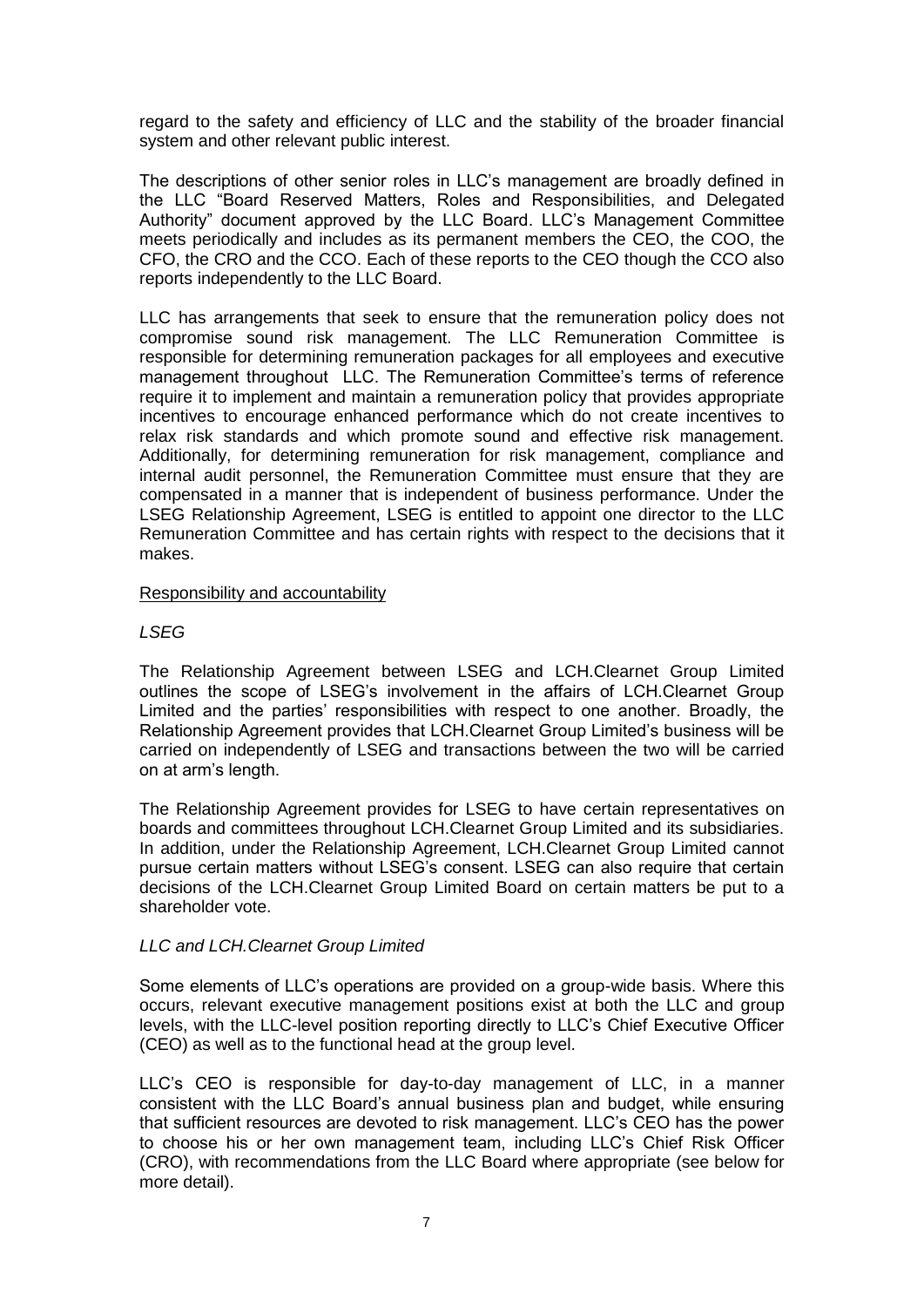The LLC Board is responsible for overseeing the activities of LLC, and ensuring they are consistent with LCH.Clearnet Group Limited's medium-term financial plan as well all as decisions relating to: risk tolerance, policies, and management; the company's medium- and long-term strategy and budget; approving material contracts; oversight of internal controls and compliance; and the company's annual reporting. LLC's CEO reports to the LLC Board for all decisions taken by LLC executive management. The composition of the LLC Board is set out above.

As a part of efforts to harmonize governance and operations across the subsidiaries of LCH.Clearnet Group Limited, LCH.Clearnet Group Limited operates a Management Committee, formed under the authority of and chaired by the LCH.Clearnet Group Limited CEO that oversees and advises on group-wide issues relating to: compliance and performance relative to LCH.Clearnet Group Limited's strategy; risk management; financial management and reporting; operational management, including regulatory compliance; internal and external audit; and supervision of the LCH.Clearnet Group Limited sub-committees, namely the Operations Committee, Financial Committee, and Executive Risk Committee. The Executive Risk Committee receives advice from the group's CROs, and makes recommendations to, the subsidiary Risk Committees. However, the subsidiary risk committee (e.g., the LLC Risk Committee) and the subsidiary CRO (e.g., the LLC CRO) are ultimately responsible for adopting and implementing risk-related decisions. The LCH.Clearnet Group Limited CRO and the CRO of each subsidiary are members of the Executive Risk Committee.

### *SwapClear US*

Although not a separate legal entity, SwapClear US operates as a distinct service within LLC. SwapClear US is part of the broader global SwapClear service which has its own executive management overseeing its operations. Ltd supplies certain company-wide services for SwapClear US and the broader global SwapClear service. SwapClear is overseen by SwapClear executive management and the SwapClear US Service is overseen by the Head of SwapClear US who reports to the SwapClear CEO.

LLC does not have a separate SwapClear US business unit. Instead, the SwapClear business unit is made up of Ltd employees who run, with assistance from LLC employees, the SwapClear and SwapClear US services.

Ltd and LLC work with a group of their largest participants in the strategic development of SwapClear. Ltd has formed arrangements for SwapClear under which the majority of the cost of developing and operating SwapClear is borne by these participants. Accordingly, some aspects of SwapClear's governance and some financial returns from SwapClear are shared with these participants. A summary of these arrangements is available on the LCH.Clearnet website.<sup>9</sup>

# Risk Management Framework

LLC's risk management is governed by the LCH.Clearnet group Risk Governance Framework. This framework provides a comprehensive list of risks faced by

9

http://www.lchclearnet.com/Images/swapclear%20and%20forexclear%20governance%20a rrangements\_tcm6-64434.pdf.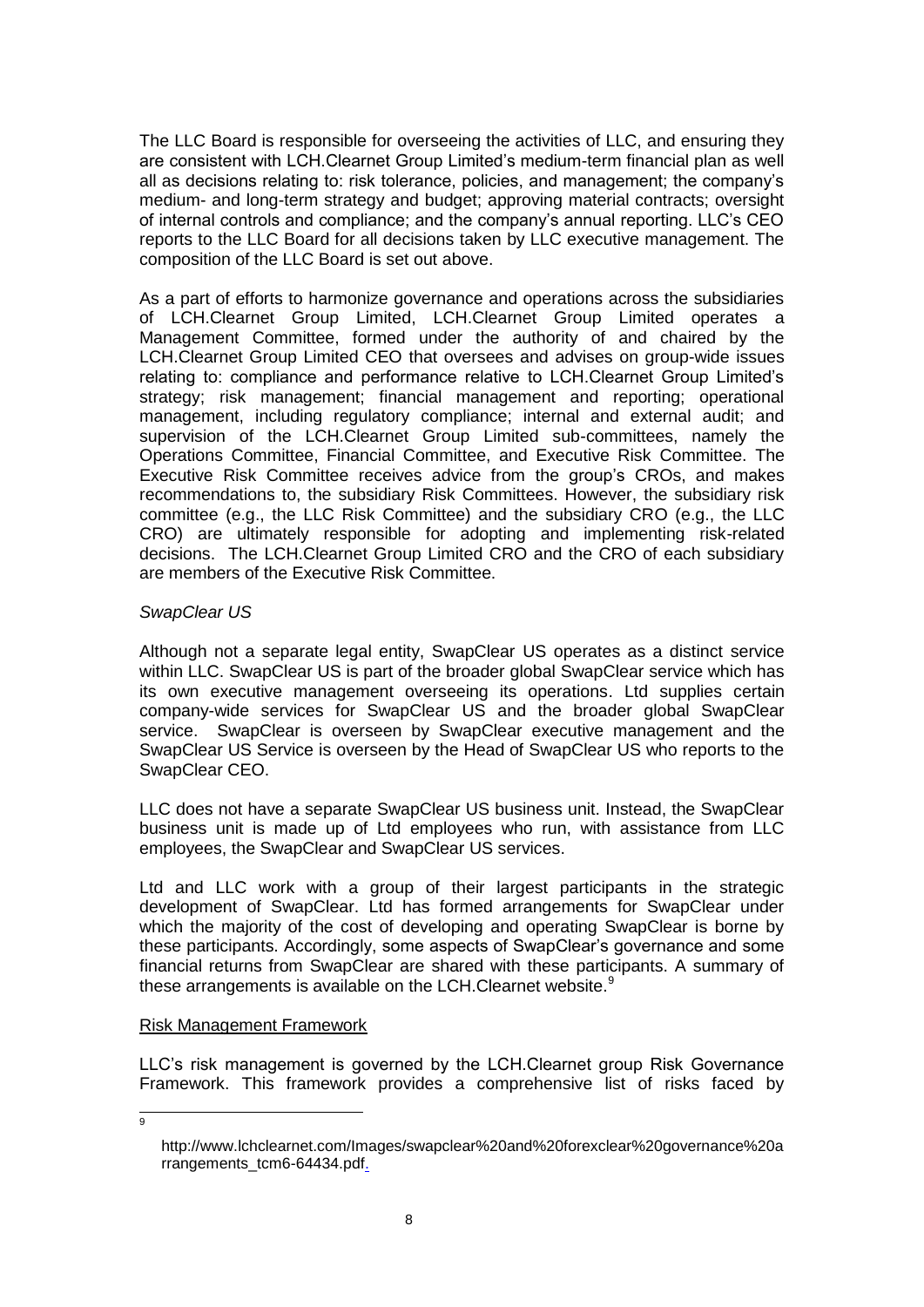LCH.Clearnet Group Limited and its subsidiaries, and sets out for each: the LCH.Clearnet Group Limited Board's tolerance; the personnel with responsibility for managing the risk; and reporting requirements.

The LLC Risk Committee has responsibility for establishing and overseeing the Risk Governance Framework in LLC. The LLC Risk Committee's primary objectives are to: review LLC's risk policies on haircuts, margins, liquidity, and risk appetite; manage issues relating to the default fund, including rules and size; review LLC's payment settlement arrangements; and confirm compliance with stated risk policies. The LLC Risk Committee is comprised of independent directors and representatives of participants and exchanges. Members of LLC's senior management attend committee meetings in a non-voting capacity. The LLC Risk Committee meets at least six times a year, and typically does so more frequently.

All risk policies, including the Risk Governance Framework, are approved by the LLC Board, following review and recommendation by its Risk Committee. The LLC Risk Committee oversees implementation and ensures that the policies are appropriate for its business units and the applicable regulatory regimes. To aid with harmonization across the LCH.Clearnet group, the LLC Risk Committee, the LCH.Clearnet SA Risk Committee and the Ltd Risk Committee have the same independent chairman and deputy chairman.

Crisis situations affecting business continuity are addressed by LLC's Business Continuity Plan. This plan sets out crisis management teams, responsibilities, and procedures to be followed. Default management is handled in accordance with the default management policy.

Assessment of LLC's performance against the LCH.Clearnet group Risk Governance Framework is carried out periodically and reported to the LLC Board.

### Internal Audit

The core objective of the Internal Audit function is to assist management and the Audit Committee in the effective and efficient discharge of their responsibilities. Internal Audit accomplishes this objective through the evaluation of policies, control standards and associated procedures designed to manage business risks. Specifically, Internal Audit carries out internal audits and examinations, both of which provide objective insights, analysis, appraisals, observations and recommendations relating to improvements in the quality and application of internal risk controls. In this regard, Internal Audit fulfils a "third line" assurance role within the company.

Both LLC and LCH.Clearnet Group Limited have Audit Committees, with participation criteria determined by the LSEG Relationship Agreement and the committees' terms of reference.<sup>10</sup> In order to harmonize the approach across LCH.Clearnet Group Limited and its subsidiaries certain topics that affect one or more entities are discussed in a combined Audit Committee meeting. The LLC Audit Committee reports regularly to the LLC Board. The purpose of the LLC Audit Committee is defined in its terms of reference and covers the review of LLC's financial statements and external auditor; the Internal Audit department, including the charter and audit plan; regulatory compliance; internal controls; and business continuity planning. The LLC Audit Committee meets at least quarterly, or more frequently as needed.

l  $10$  LSEG is entitled to one LSEG director on LCH's Audit Committee under the Relationship Agreement.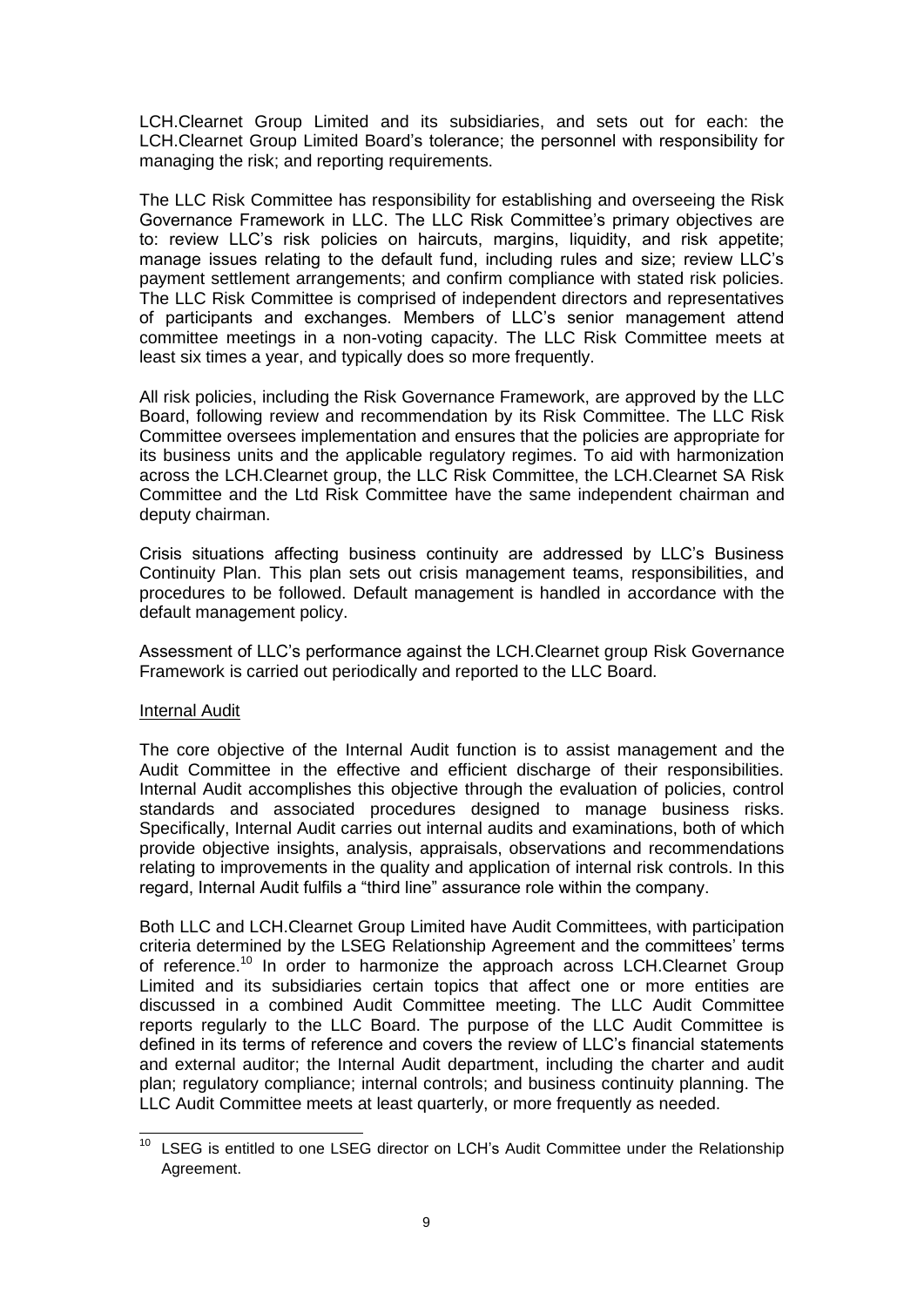Internal audits are conducted by the Internal Audit department, within the scope of LLC's audit charter. The department has appropriate independence and its work is considered and reinforced by the LLC Audit Committee.

Internal Audit has direct access to the LLC Board and the Audit Committee and is accountable to the Audit Committee. The Audit Committee Chairman reports regularly to the Board on all aspects relating to the Committee. The Head of Internal Audit reports directly to the Audit Committee Chairman on functional matters and to the Chairman on administrative matters. In addition, Internal Audit has direct access to the LLC CEO for strategic matters as and when required. The Audit Committee Chairman will provide an appraisal of the Head of Internal Audit; this will normally be as part of the annual performance review process.

The audit plan determines the areas that the Internal Audit department will consider. The audit frequency ranges from annual to every five years depending on several factors including the inherent and residual risk assessments, mandatory (e.g., regulatory) requirements, emerging risks, and the extent of changes experienced and planned. The audit plan is reassessed annually by the LLC Audit Committee.

LLC's financial statements are audited annually, as required by U.S. law.<sup>11</sup> The external auditor may request a special meeting with the LLC Audit Committee at any time. LLC's external auditors review various process and controls, including LLC's internal control mechanisms and risk management processes, as a part of their annual external audit.

### Stakeholder engagement

LLC provides participants (including both members and customers thereof) with input into decision-making through a number of channels. These channels include representation on the LLC Board.

Participants are included on LLC's Risk Committee and Audit Committee; the terms of reference for the relevant committee set out the degree of participant representation.

Ltd and LLC have established a number of SwapClear User Engagement Forums to consult with participants of SwapClear.

SwapClear communicates all service changes via the SwapClear Program Update every 14 days and all rule proposals are published on LLC's website.

### Group Structure

l

LCH.Clearnet Group Limited and its subsidiaries have a number of measures in place to ensure that the group structure does not compromise either LLC or its services. The group-wide risk policies described under Principle 2 of the PFMIs seek to ensure that the approach across all three subsidiaries and the services they house is as consistent as possible, while still allowing each subsidiary and service to tailor specific procedures and policies to its environment where needed. In addition, the terms of reference of each subsidiary's risk committee deal with harmonization issues and the manner in which they are to be resolved. In order to aid

 $11$  17 C.F.R. § 39.19(c)(3)(ii).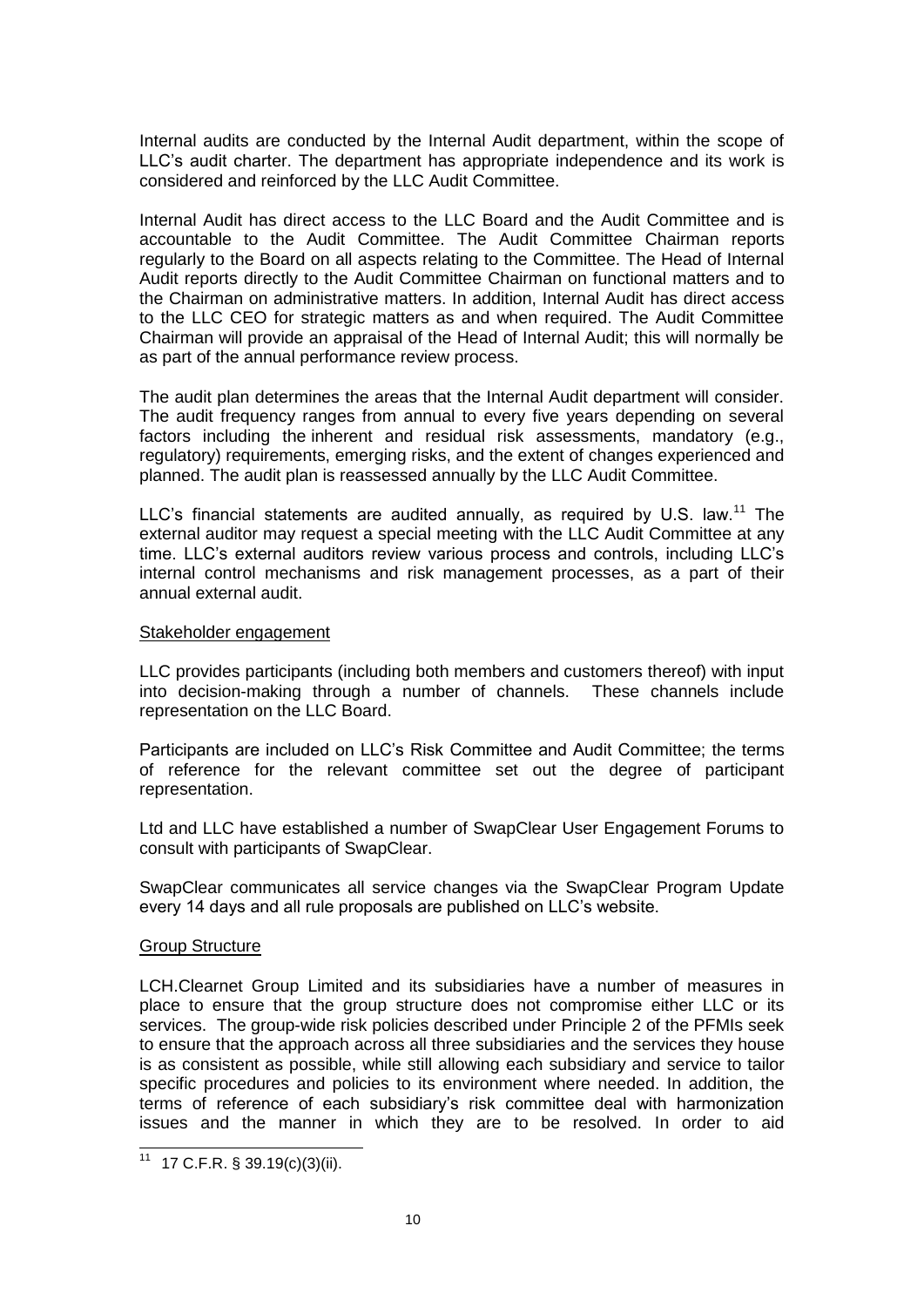harmonization, certain subsidiary committees have the same independent chairman and deputy chairman.

## **Principle 3: Framework for the comprehensive management of risks**

## *An FMI should have a sound risk-management framework for comprehensively managing legal, credit, liquidity, operational, and other risks.*

### Policies and Procedures

LLC's overarching approach to risk management is administered according to the LCH.Clearnet group's Risk Management Framework. Designed to harmonize risk management across LCH.Clearnet Group Limited and its subsidiaries, this framework attempts to comprehensively identify the range of risks to which the group is potentially exposed and designate responsibility for these risks. Through the framework, the LCH.Clearnet Group Limited Board defines tolerance levels for each category of risk. The framework also sets guidelines for internal reporting to provide assurance that the framework is observed. The LLC Board has approved the LCH.Clearnet group's Risk Management Framework for LLC (as part of the aforementioned risk-management harmonization efforts) and LLC reviews compliance with the framework and the framework itself on at least an annual basis.

The framework is given effect by more targeted and detailed policies of the LCH.Clearnet group, each reviewed at least annually and adopted by all of the clearing house subsidiaries of LCH.Clearnet Group Limited, which address:

- financial resource adequacy;
- counterparty credit risk;
- $\bullet$  liquidity risk:
- latent market risk:
- model governance;
- default management;
- settlement, payment and custody risks;
- $\bullet$ investment risk; and
- operational risk.

See Principle 2 of the PFMIs for details of LLC's risk governance.

Principle 4 below contains further information concerning the way in which LLC manages its risk exposure to participants through the margining and marking to market of open positions.

### Incentives for members to manage risks they pose to LLC

Since initial margin and default fund requirements are proportional to the risk posed by that member's positions, each member has an incentive to manage and contain the risks it poses to LLC in order to reduce its financial obligations. LLC's application of margin multipliers, which increase initial margin requirements as credit, liquidity, concentration and sovereign risks exceed certain base assumptions, provide additional incentives to avoid particularly risky portfolios.

Incentives to contain risks also arise from the design of LLC's loss-sharing mechanism, which prioritizes default fund contributions according to the scale of members' contributions to LLC's risk exposure and the competitiveness of members'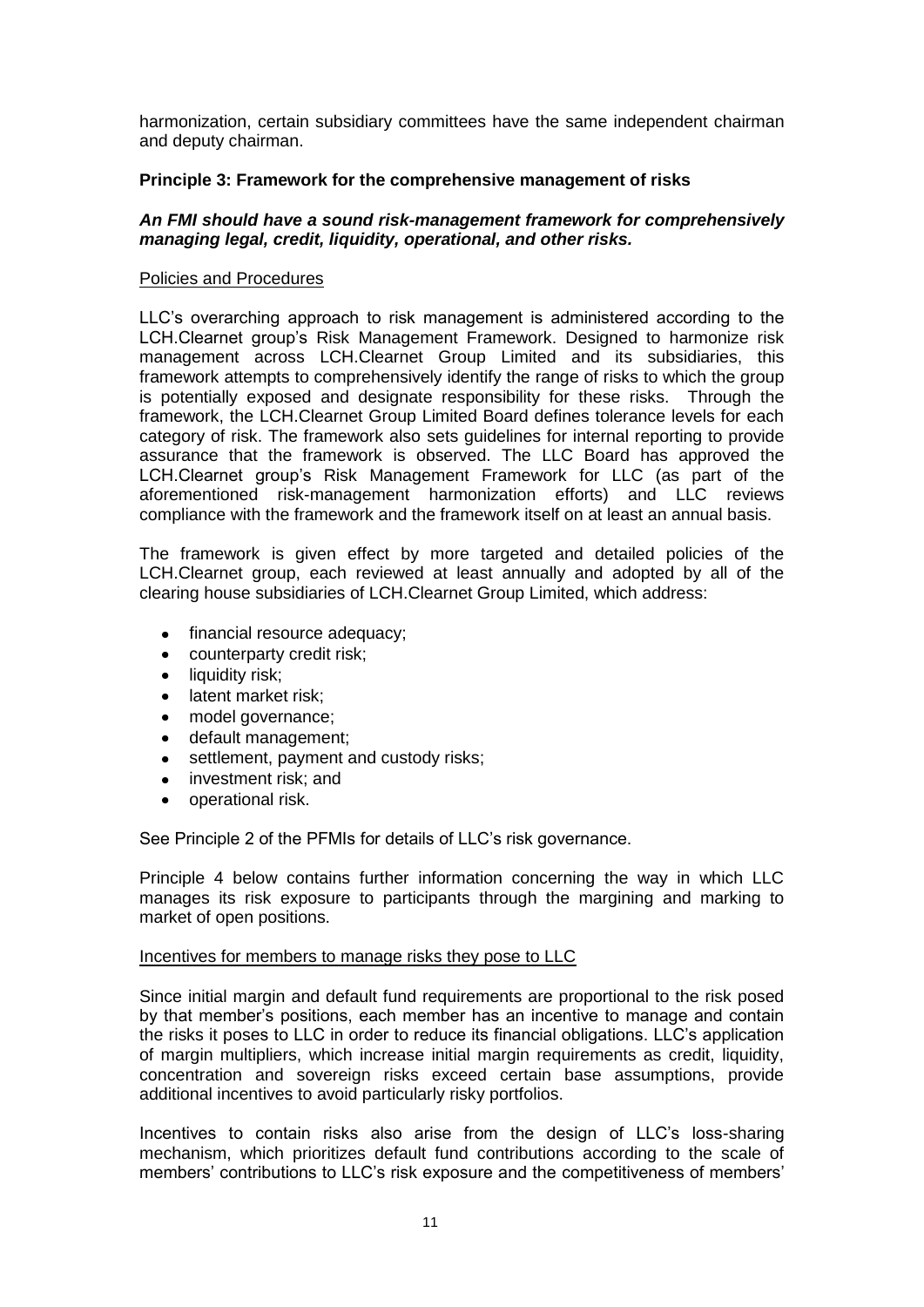bids in the auction of a defaulter's portfolio (see Principle 13 of the PFMIs for more detail on loss mutualization in the event of default).

### Interdependencies

The LCH.Clearnet group Risk Management Framework takes into account risks posed by clearing members that provide other services to LLC. In particular, LLC seeks to manage risks posed by payment and settlement intermediaries (see Principle 9 of the PFMIs), custodians (see Principle 16 of the PFMIs), essential service providers (see Principle 17 of the PFMIs), and other FMIs (see Principle 20 of the PFMIs).

By managing risks posed to its solvency and orderly operation, LLC limits the risks that it poses to other entities and to financial markets.

LLC is currently in the process of developing a wind-down and recovery plan as required by CFTC Regulation 39.39. LLC intends to work in concert with LCH.Clearnet Group Limited and the subsidiaries thereof to harmonize these plans. In particular, given the relationship between Ltd and LLC, LLC intends to harmonize its plan with the wind-down and recovery plan adopted by Ltd. Significant initial efforts are already in process as of the date of this disclosure.<sup>12</sup> LLC intends to complete this plan, which will set forth and assess the effectiveness of a full range of options for recovery or orderly wind-down by June of 2014.

# **Principle 4: Credit risk**

*An FMI should effectively measure, monitor, and manage its credit exposures to participants and those arising from its payment, clearing, and settlement processes. An FMI should maintain sufficient financial resources to cover its credit exposure to each participant fully with a high degree of confidence. In addition, a CCP that is involved in activities with a more complex risk profile or that is systemically important in multiple jurisdictions should maintain additional financial resources sufficient to cover a wide range of potential stress scenarios that should include, but not be limited to, the default of the two participants and their affiliates that would potentially cause the largest aggregate credit exposure to the CCP in extreme but plausible market conditions. All other CCPs should maintain additional financial resources sufficient to cover a wide range of potential stress scenarios that should include, but not be limited to, the default of the participant and its affiliates that would potentially cause the largest aggregate credit exposure to the CCP in extreme but plausible market conditions.* 

The LCH.Clearnet group's credit assessment policy provides a uniform framework for credit risk assessments pertaining to clearing members and other corporate/banking counterparties across LCH.Clearnet Group Limited and its subsidiaries, including settlement agents, custodians, the protected payment system (PPS) banks, concentration banks, investment counterparties and margin collateral issuers.

### Credit exposures

l  $12$  As part of the development of recovery and wind-down plans for these three central counterparties, LCH.Clearnet Group Limited has established an Exit Management Working Group to assess the implications of recovery or wind-down by any of the central counterparties within the LCH.Clearnet group corporate structure.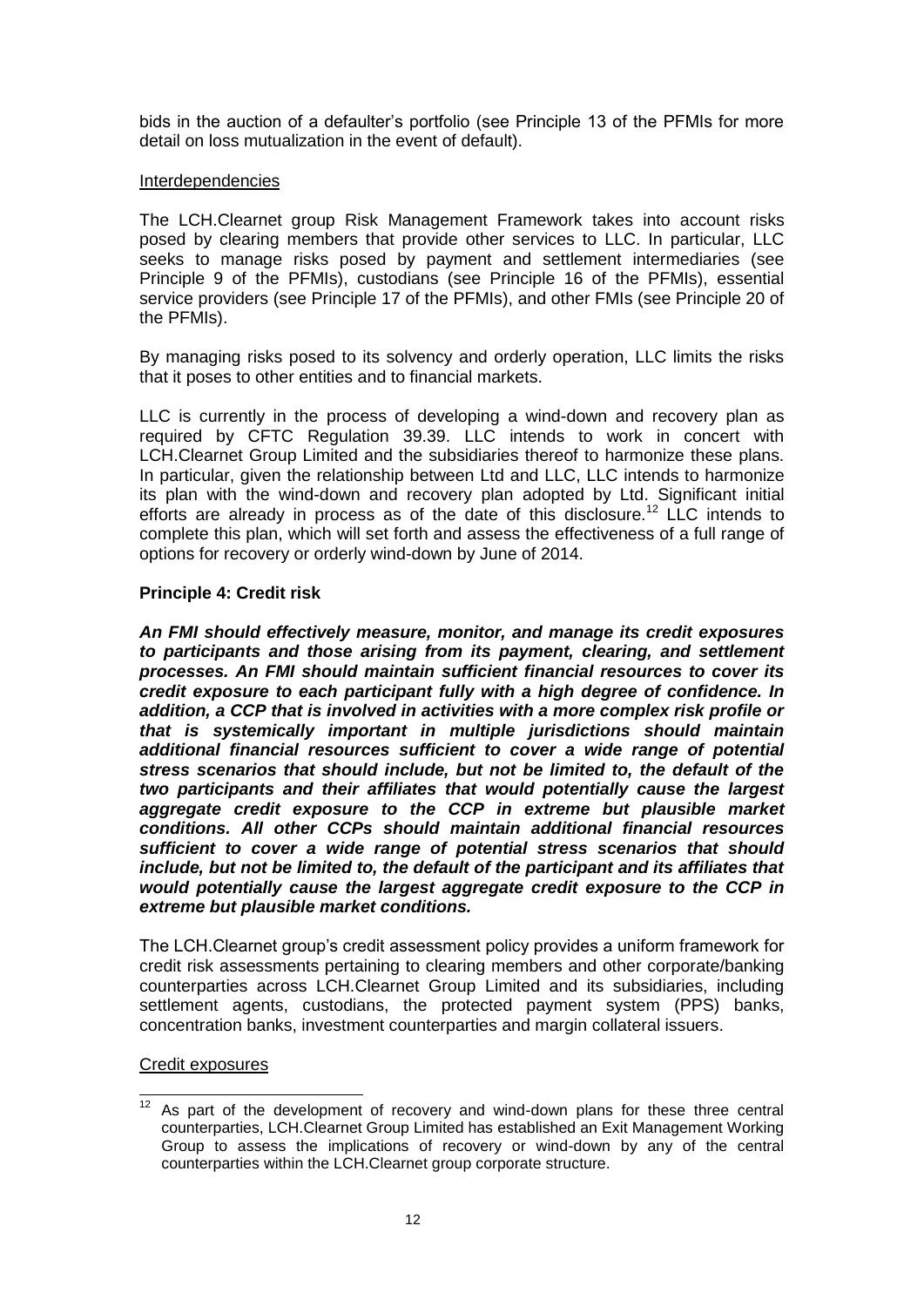LLC manages its credit exposures to members through the maintenance of prefunded financial resources, the enforcement of participation criteria, and regular monitoring. In addition, the LLC Rulebook allows LLC to call for additional funds from members under certain conditions.<sup>13</sup>

LLC calculates internal credit ratings for each member through an assessment of both quantitative and qualitative factors. These ratings influence LLC's Risk Management Department's response to more specific risks identified by daily monitoring, as well as determining the frequency of future assessments of each member. These internal credit ratings are also considered by the Credit Risk Management Committee and recommended for approval to the Executive Risk Committee.

To access SwapClear US through LLC, an institution must become a clearing member of LLC. Participation criteria include minimum net capital of US\$50 million, as well as a satisfactory assessment of financial and operational capabilities by LLC.<sup>14</sup> LLC additionally requires that each SwapClear US member have, within its corporate group, at least one banking institution, credit institution, securities firm, investment firm or similar entity licensed by the competent authorities of the United States, or a member state of the European Union, or the equivalent of a banking institution, credit institution, securities firm, investment banking firm or similar entity licensed by the competent authorities of a country outside the United States and the European Union and which is subject to prudential rules considered by LLC to be at least as rigorous as those applicable to similar entities within the United States or the European Union.<sup>15</sup>

LLC may impose further conditions on members, including a requirement to provide additional collateral.<sup>16</sup> LLC has the right to request additional financial information from a member at its discretion.

# Credit risk monitoring

LLC's Risk Management Department is responsible for reviewing each member's creditworthiness and financial condition. LLC utilizes an internal credit scoring framework which considers both qualitative and quantitative factors including financial analysis, external ratings, market implied data and operational capability. Members' positions are monitored continuously, with particular focus on the size of each member's cleared positions relative to its capital and to the total open interest in a particular contract.

LLC monitors members' compliance with the net capital requirement on an on-going basis and members are obliged to provide certain financial information for this purpose under the Rulebook. All members are also obliged to notify LLC immediately in the case of a significant reduction in its shareholders' funds or net capital as compared to their previous financial returns.

l  $13$  See, e.g., LLC Regulation 106, 302

<sup>&</sup>lt;sup>14</sup> LLC Regulation 102(b)(i)

<sup>&</sup>lt;sup>15</sup> LLC Regulation 102(b)(vi).

<sup>&</sup>lt;sup>16</sup> LLC Regulation 106(h), LLC Procedure 1.6.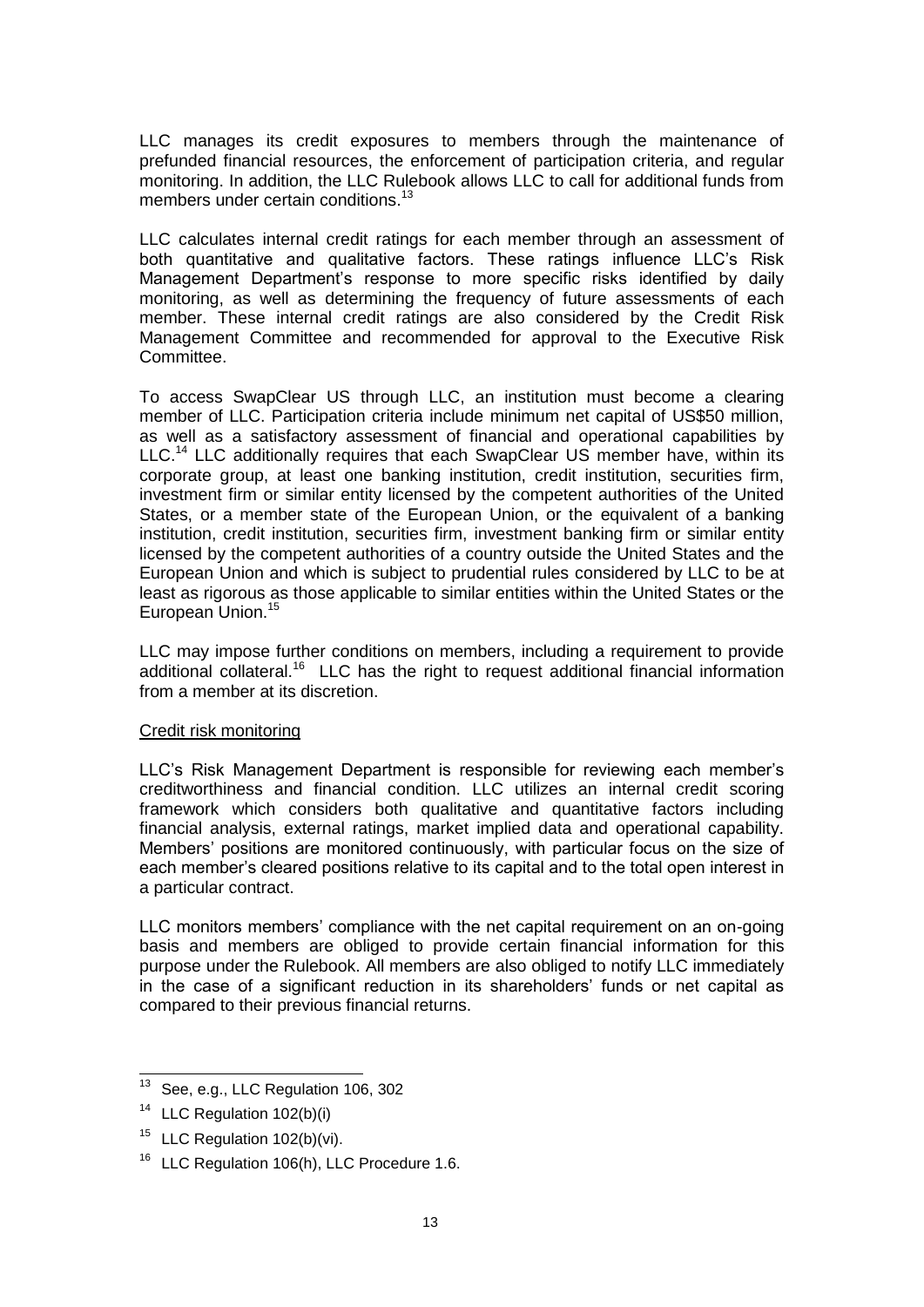All open positions are marked to market daily.<sup>17</sup> For SwapClear US, marking-tomarket uses LLC's published zero-coupon yield curves; variation margin equal to the change in the net present value of each member's portfolio is then paid to or by LLC. This practice ensures that LLC's valuations of members' positions remain current and that losses do not accrue over time (which would otherwise impair the ability of LLC's financial resources to cover market risk in the event of a default). Rates are typically sourced from banks or brokers.

LLC collects initial margin to cover potential losses incurred during the close-out of a defaulted member's positions.

Initial margin requirements for SwapClear US are calculated using the Portfolio Approach to Interest Rate Scenarios (PAIRS) model.<sup>18</sup> The model calculates expected shortfall on a portfolio over an assumed five-day holding (close-out) period, based on approximately ten years of historical market data. The model also accounts for historical FX rate movements relative to U.S. dollars, to address the FX risk of positions denominated in other currencies.

SwapClear US's initial margining also incorporates a margin multiplier framework that requires extra margin to cover any credit, liquidity, concentration and sovereign risks not captured by the PAIRS model. Further, the holding (close-out) period used to determine initial margin requirements on the positions of a member's customer (i.e., "client" positions) is subject to an additional two days.

Initial margin is called at least daily. LLC makes additional intraday margin calls when margin liabilities exceed predetermined credit thresholds, based on portfolio revaluations conducted multiple times each day.<sup>19</sup>

### Risk coverage

LLC's rules provide for a number of financial resources to cover its credit exposures. These consist of: (1) margin provided by members in respect of their outstanding positions; (2) capital contributions from LLC; and (3) a pooled default fund of paid-up contributions from members. These resources would be used in the following order to cover losses due to a member's default: (A) the defaulted member's margin and default fund contributions; (B) LLC's capital contribution; and (C) contributions from non-defaulting members to the default fund. In the event that LLC's default fund is diminished by 25% or more, LLC has the authority under its Rulebook to require nondefaulting members to pay additional "unfunded" contributions to the default fund that, with respect to each default, cannot exceed an amount equal to each clearing member's funded contribution requirements. LLC cannot call "unfunded" contributions with respect to more than three defaults in a six-month period. In addition, LLC can request that its clearing members voluntarily replenish the default fund.

The size of the SwapClear US default fund was approximately \$525 million as of November 2013. It comprises two components: a core component and an additional component that supports the intraday provision of credit needed to facilitate 'realtime' trade registration.

 $17\,$ LLC Regulation 402.

<sup>&</sup>lt;sup>18</sup> LLC Procedures 2A.8.

<sup>&</sup>lt;sup>19</sup> LLC Procedures 2A.8.3.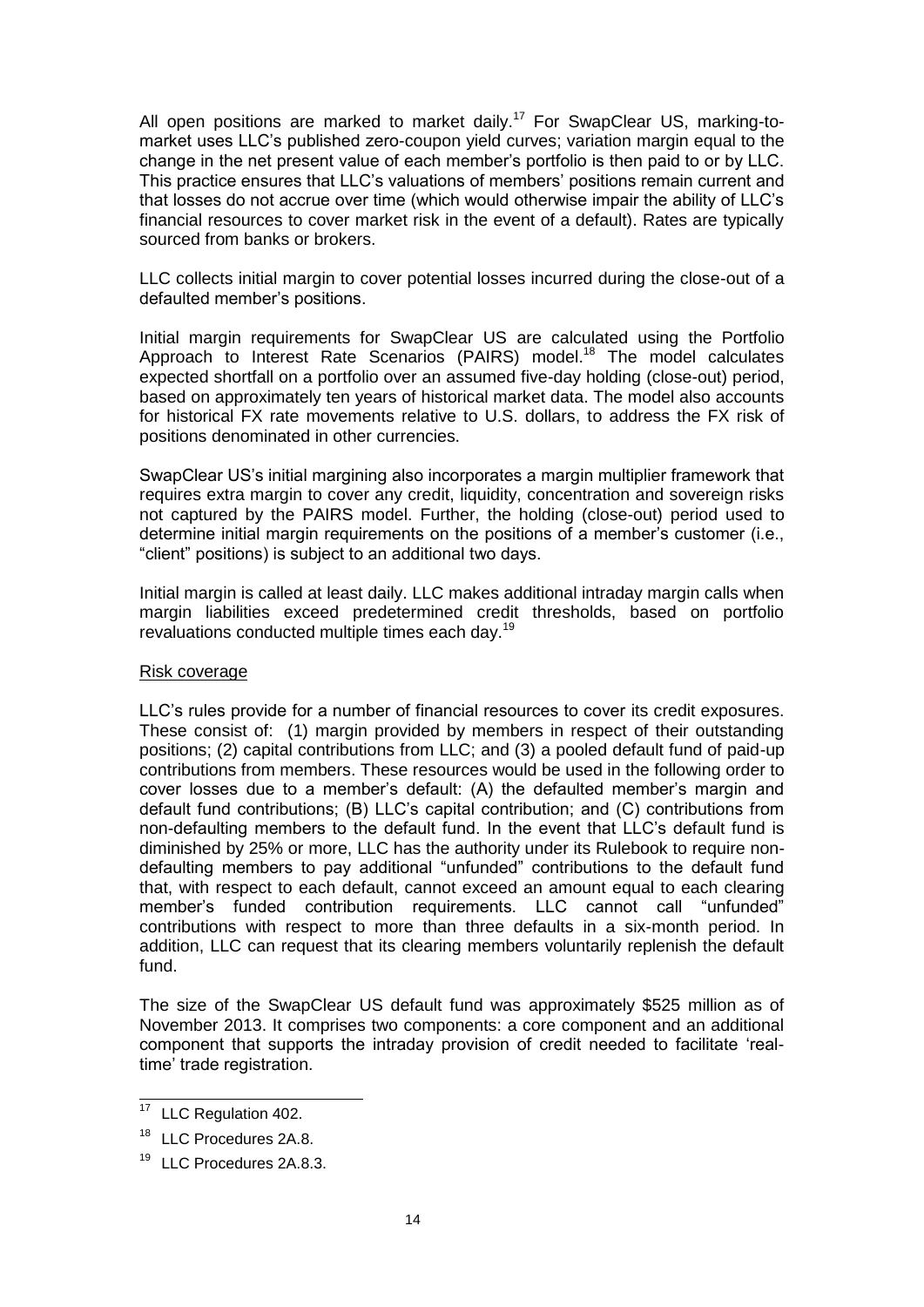The core component is sized to cover the sum of the stress-test losses of the two clearing members creating the largest financial exposure to LLC in extreme but plausible conditions (and the stress-test losses of their affiliates and clients) in excess of margin, plus an additional buffer of ten percent.<sup>20</sup> However, the core component is currently subject to a cap of \$5 billion.<sup>21</sup> It is subject to a floor of \$15 million multiplied by the number of current clearing members. The core component is resized monthly with reference to a rolling look-back period of 60 business days.<sup>22</sup>

The proportion of the core component that each clearing member is obliged to contribute is calculated according to that member's average initial margin requirement for the previous month as a share of all clearing members' aggregate initial margin requirements.

In accordance with CFTC requirements, new trades are registered with (i.e., novated to) LLC as quickly as technologically practicable following submission, subject to LLC holding sufficient collateral to cover the incremental margin requirement or the incremental margin requirement being within specified tolerance limits for the relevant members based in part on internal credit ratings.

LLC mitigates the credit risk that arises from offering trade registration tolerance limits through an additional component in the default fund. This additional component is sized to cover the sum of the two largest members' stress-test losses (and the stress-test losses of their affiliates and clients) arising from the extension of intraday tolerance limits. The proportion that each member is obliged to contribute is based on its tolerance limit utilization relative to the aggregate utilization of all members over the prior 20 business days, subject to a floor of \$10 million and a cap of \$40 million.<sup>23</sup> Member contributions to the additional component are rebalanced on the same timeline as those to the core component.

The Rulebook allows LLC to call from members pre-specified amounts of additional capital to replenish default fund resources utilized as a result of a member's default. $^{24}$ See Principle 13 for more detail. In the event of a default, LLC is permitted to call an amount equal to a member's contribution requirement to satisfy LLC's losses with respect to the default.

### Stress testing

LLC assesses the sufficiency of the default fund through daily stress testing. Sufficiency is assessed with reference to the sum of the two largest stress-test losses under extreme but plausible scenarios, plus the stress-test losses of their affiliates and clients. This process involves the daily re-valuation of each member's portfolio using a set of historical and theoretical stress-test scenarios incorporating price and volatility shifts to estimate a worst-case loss in excess of that member's initial margin.

The stress-testing framework is reviewed periodically, with a full review of the coverage of the contracts cleared, model assumptions and parameters. This process

 $\overline{a}$ 

 $^{20}$  LLC Regulation 303(g).

<sup>&</sup>lt;sup>21</sup> LLC Regulation  $303(c)$  – a cap above \$5billion would require a Rulebook change.

<sup>&</sup>lt;sup>22</sup> LLC Regulation  $303(q)$ .

 $23$  LLC Regulation 303(f).

<sup>&</sup>lt;sup>24</sup> LLC Regulations 310, 311.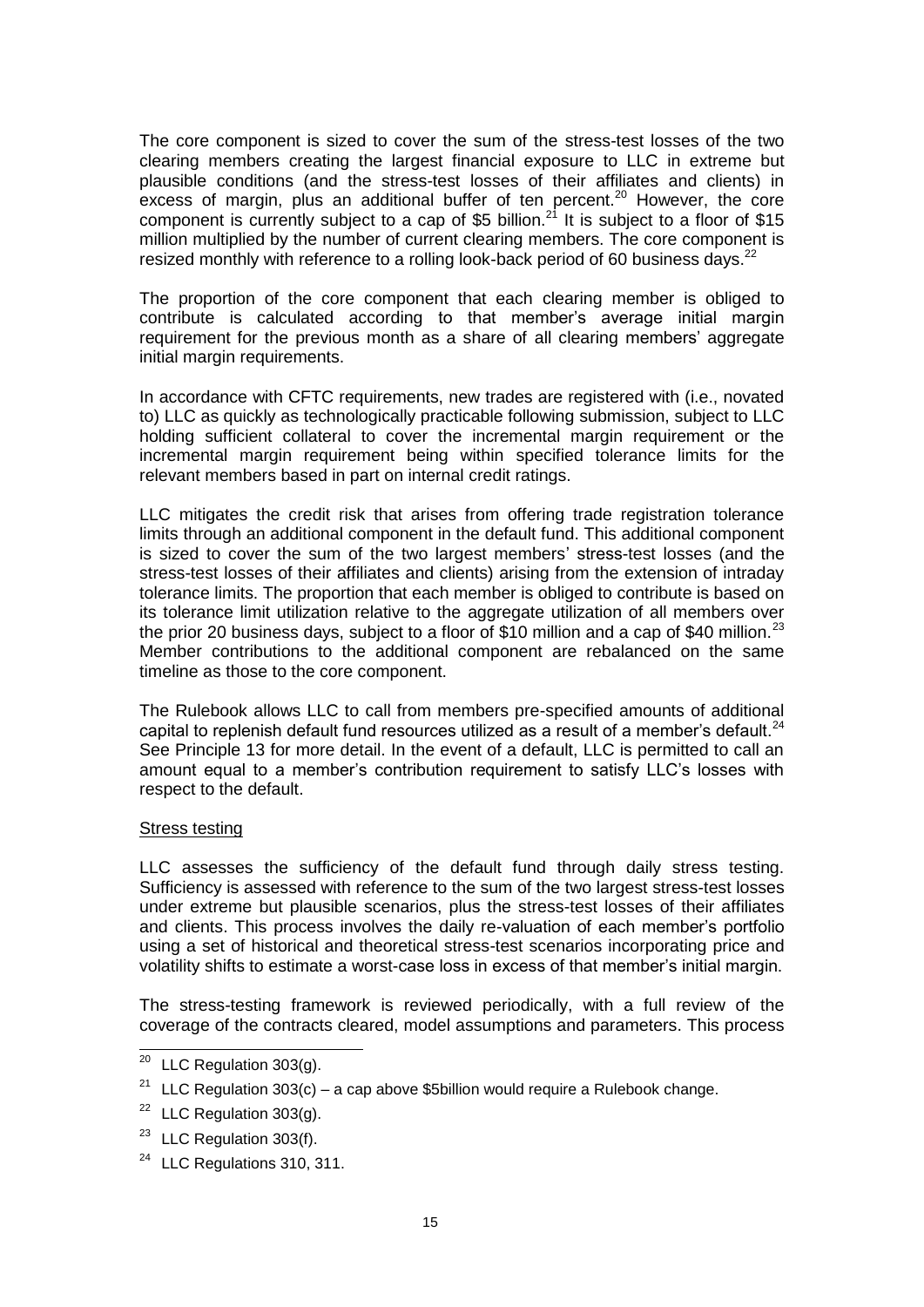also involves a review of stress-test scenarios to ensure their plausibility and accuracy. In addition, ad hoc reviews are carried out when it is deemed that a change in the market may have a material impact on any scenario's plausibility.

### **Scenarios**

LLC maintains a record of historical stress-test scenarios covering financial crises and exceptional trading days from 1987 onwards. From these, LLC's Risk Management Department is responsible for selecting those historical periods that are sufficiently extreme to include as stress-test scenarios. These selections are subject to approval by both the Executive Risk Committee and the LLC Risk Committee. In addition, the Executive Risk Committee reviews and adds new periods of increased market volatility to the set of stress-test scenarios as soon as practicable.

Stress testing for SwapClear US currently considers a suite of extreme but plausible scenarios, comprising the most volatile five-day periods since 1992, as well as a number of theoretical stress scenarios, including Eurozone break-up scenarios. The results of this daily stress testing are also used (in conjunction with a back-testing process) to determine the appropriateness of the underlying assumptions and parameters used in the stress testing regime.

### Reporting and follow-up

Stress testing is incorporated as part of the routine oversight and monitoring of members. Daily stress-test results that exceed certain predefined thresholds must be escalated to LLC's CEO and Risk Committee. In the normal course, a summary of the stress-test results and accompanying analysis is presented to the LLC Risk Committee for review on a quarterly basis.

LLC's Risk Management Department has the right to call additional margin from any member with projected stress-test losses that exceed predefined thresholds based on that member's LLC internal credit assessment. In addition, members with projected stress-test losses that exceed the size of the default fund are called for additional margin in the amount of the breach. $25$ 

LLC is currently in the process of developing a wind-down and recovery plan as required by CFTC Regulation 39.39. LLC intends to work in concert with LCH.Clearnet Group Limited and the subsidiaries thereof to harmonize these plans. In particular, given the relationship between Ltd and LLC, LLC intends to harmonize its plan with the wind-down and recovery plan adopted by Ltd. Significant initial efforts are already in process as of the date of this disclosure.<sup>26</sup> LLC intends to complete this plan, which will set forth and assess the effectiveness of a full range of options for recovery or orderly wind-down, by June of 2014.

# **Principle 5: Collateral**

<sup>25</sup> As stress testing occurs after SwapClear US closes at midnight, this additional margin is collected the next morning. See Principle 6 for more details on SwapClear's daily margin processes.

<sup>26</sup> As part of the development of recovery and wind-down plans for these three central counterparties, LCH.Clearnet Group Limited has established an Exit Management Working Group to assess the implications of recovery or wind-down by any of the central counterparties within the LCH.Clearnet group corporate structure.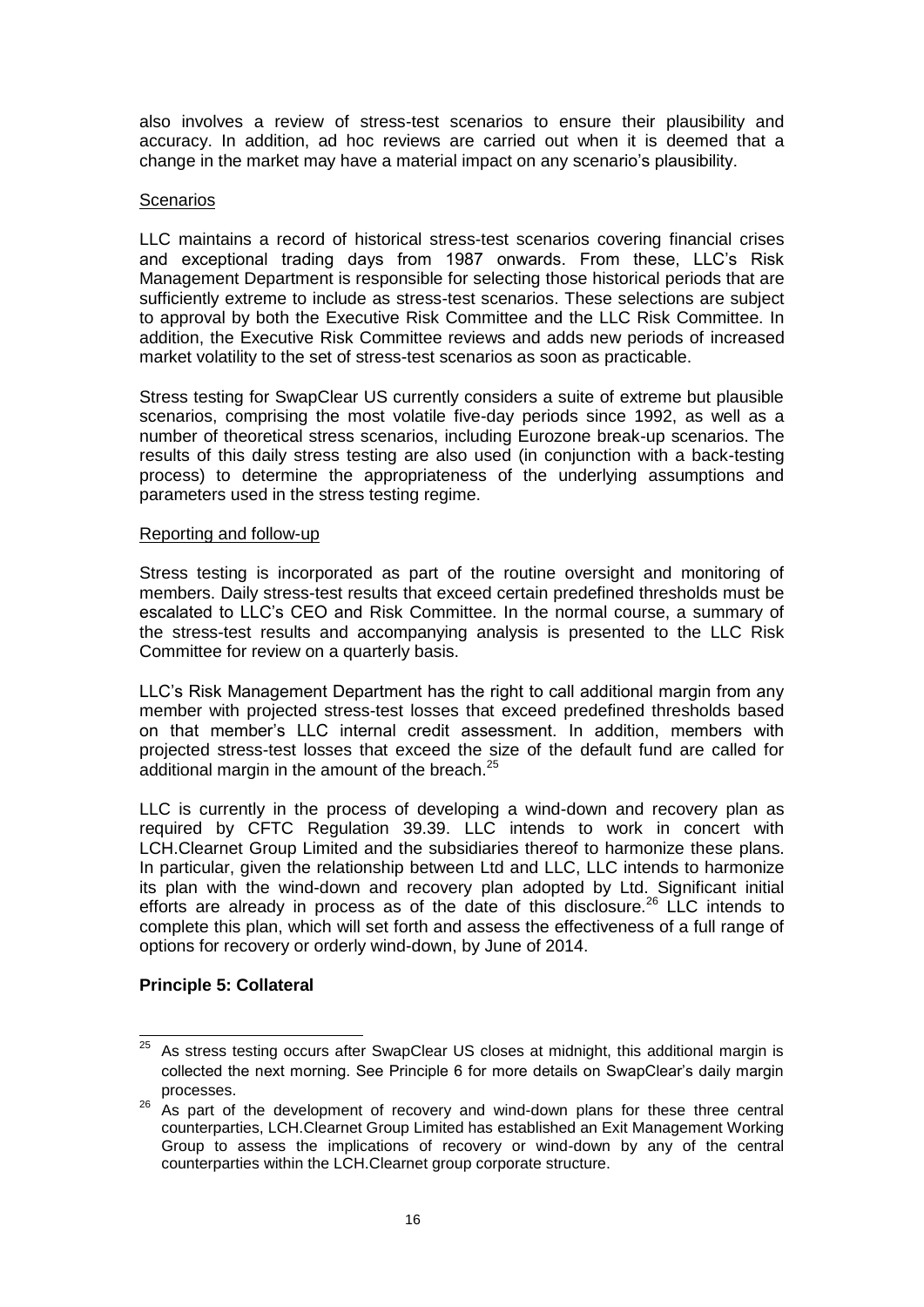### *An FMI that requires collateral to manage its or its participants' credit exposure should accept collateral with low credit, liquidity, and market risks. An FMI should also set and enforce appropriately conservative haircuts and concentration limits.*

## Collateral criteria

The LCH.Clearnet group's collateral policy places restrictions on the classes of collateral that may be accepted by LLC:

- Variation margin payment obligations must be met at least daily in cash and in  $\bullet$ the currency of the relevant contract.
- LLC only accepts U.S. dollars cash for margin cover for initial margin<sup>27</sup>.
- LLC may accept tradeable securities if they are of high credit and liquidity quality and can be reliably marked to market. LLC does not accept securities close to maturity or subject to specific corporate events. The list of collateral accepted by LLC can be found on LLC's website. $28$
- All collateral posted to LLC is held at U.S. depository institutions.

### Valuation and haircuts

LLC marks its collateral holdings to market daily, using observed market prices obtained from published sources. In accordance with the LCH.Clearnet group's collateral policy, LLC will not accept a currency or security for collateral unless there is readily available market data from an authorized source.

Base haircuts are applied to non-cash collateral to account for market risk. To ensure haircuts are appropriate for stressed market conditions, add-ons may be applied to cover credit risk, concentration and liquidity risk, wrong-way risk and FX risk.

Haircuts are reviewed by LLC's Risk Management Department quarterly. They are also subject to intra-quarter monitoring and any risk-related issues are escalated to Group Risk Management if necessary. The Executive Risk Committee reviews the appropriateness of the LCH.Clearnet group's collateral policy on an annual basis.

In order to reduce the need for procyclical adjustments, haircuts are calibrated to cover periods of major market stresses, including the Lehman default and the European sovereign debt crises.

### **Concentration**

 $\overline{a}$ 

The LCH.Clearnet group's collateral policy includes a concentration framework that limits the amount of collateral members can post in particular securities. Additionally, LLC reserves the right to place concentration limits on particular asset types and to manage specific concentration in members' collateral portfolios. Where positions are considered to be excessively concentrated, members will be contacted to re-align their portfolio.

 $27$  Variation Margin is always payable in the currency of the swap.

<sup>&</sup>lt;sup>28</sup> http://www.lchclearnet.com/risk\_management/llc/acceptable\_collateral.asp.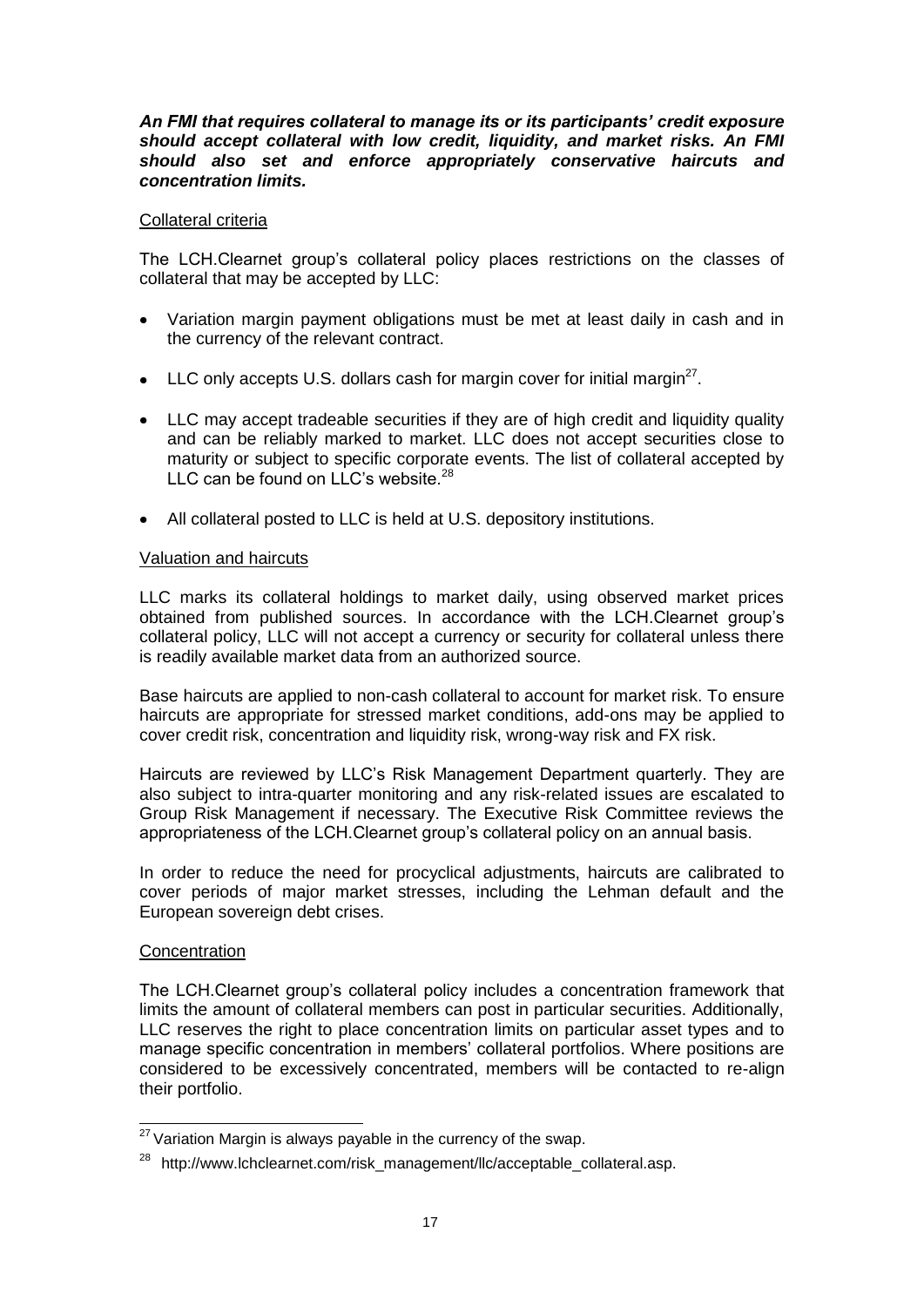Currently, concentration limits apply to government securities (in limited circumstances) under a framework for managing sovereign risk.<sup>29</sup>

### Collateral management

The LCH.Clearnet group operates its own online, proprietary collateral management system. Members are able to view their current cash and security balances via a web interface, although only cash balances used to cover initial margin, and not variation margin calls, are shown. The collateral management system also allows members to access collateral valuation reports and provide instructions to LLC to:

- lodge, release, or substitute non-cash collateral both bilaterally and through a  $\bullet$ tri-party mechanism; and
- deposit and withdraw cash

The collateral management system allows instructions to be input at any time, but instructions are only actioned during the Collateral and Liquidity Management Department's operating hours:  $08:00$  to 18:00 (New York time).<sup>30</sup> Additional (i) CSD or (ii) custodian specific deadlines apply for same-day settlement.

The system interfaces to the LLC back-office systems and is able to show collateral balances in real time. In addition to the user-interface for clearing members that system also provides functionality to the Collateral Operations department enabling them to, for example:

- view incoming requests to move collateral to/from the clearing house;  $\bullet$
- generate SWIFT messages to tri-party agents in order to open, change or close tri-party collateral transactions;
- automatically generate email notifications of status changes on collateral  $\bullet$ instructions;
- $\bullet$ view "LSOC cover valuation reports" to clearing services;
- $\bullet$ monitor intraday cash balances on PPS bank accounts and calculate and view intraday exposures.

Members are required to make variation margin payments to LLC within one hour of notification that payment is due. LLC credits or debits the change in the net present value of a clearing member's swap portfolio on a daily basis.<sup>31</sup> Members must give LLC no less than two business days of notice of their intention to request withdrawal of cash collateral and its replacement by the lodgment of non-cash collateral.<sup>32</sup>

# **Principle 6: Margin**

# *A CCP should cover its credit exposures to its participants for all products through an effective margin system that is risk-based and regularly reviewed.*

<sup>29</sup> Details on the limits on FNMA, FHLMC, and FHLB Agency Debentures are available on LLC's website *-*

http://www.lchclearnet.com/risk\_management/llc/acceptable\_collateral.asp.

<sup>&</sup>lt;sup>30</sup> LLC Procedures 4.2.4.

<sup>&</sup>lt;sup>31</sup> LLC Procedures 2A.6.4.

<sup>&</sup>lt;sup>32</sup> LLC Procedures 3.3.1.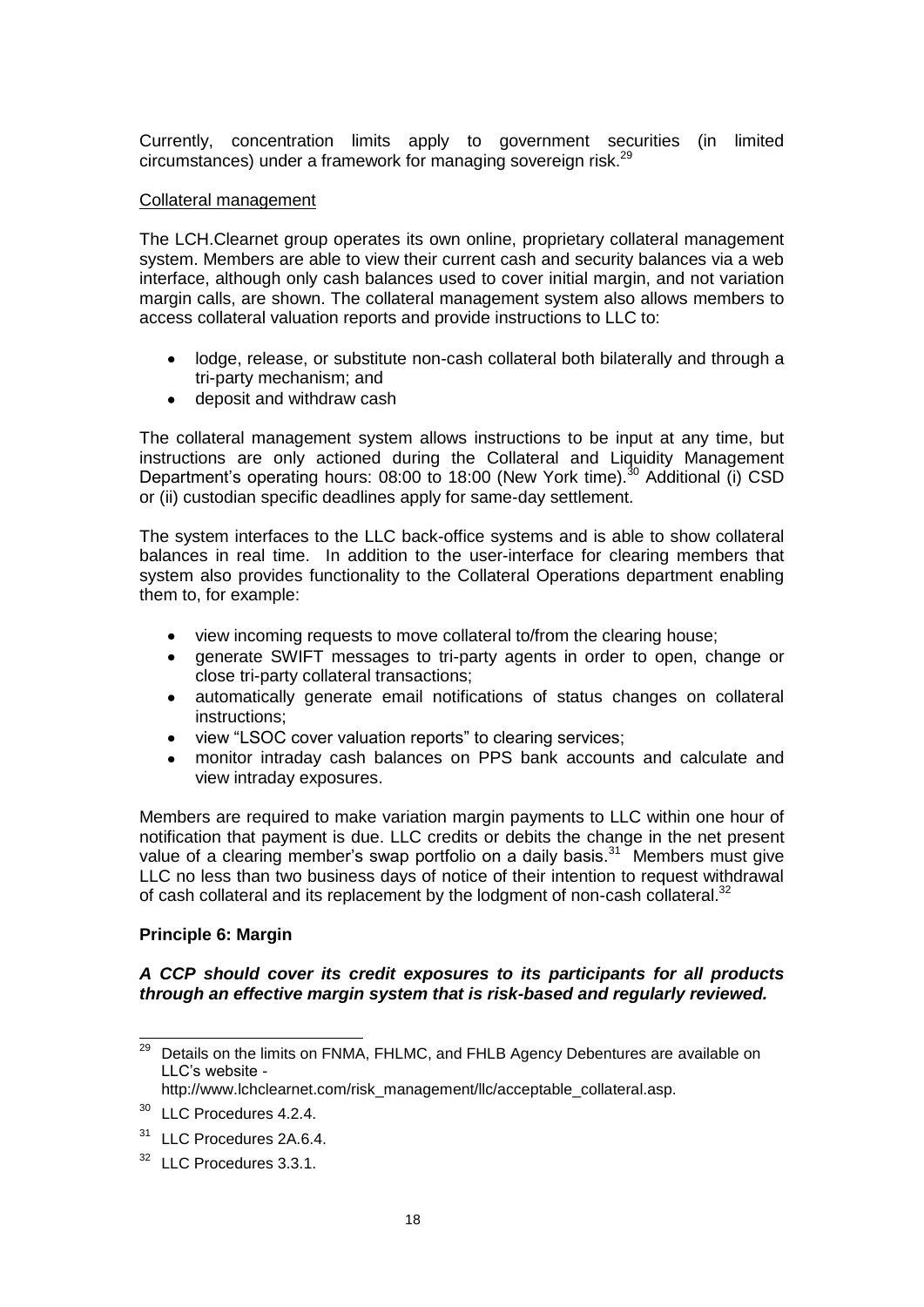### Margin levels

LLC requires each member to post initial margin to cover potential losses arising in the event of that member's default. For SwapClear US, LLC utilizes the PAIRS model.

The PAIRS model calculates initial margin requirements to cover potential losses to LLC as a result of closing out a defaulted member's portfolio. The model uses historical price movements to simulate potential adverse changes in the value of a member's current cleared portfolio over the assumed five-day holding (close-out) period. The model also considers historical FX rate movements to incorporate FX risk.

In addition to the base requirement, LLC employs a margin 'multiplier' framework that requires members to post additional margin to cover credit, liquidity, concentration and sovereign risks that exceed the close-out assumptions of the PAIRS model. Further, initial margin requirements for client positions use a holding (close-out) period of seven days to reflect incremental market risk arising from a longer assumed close-out process.

# Pricing

For the valuation of members' positions, LLC sources price quotes from a number of banks and brokers via established data sources. Upon receipt, each quote is subject to validation checks. Quotes that satisfy all checks are then consolidated to produce a single reference price.

### Models

Base initial margin requirements for SwapClear US provide LLC coverage based on expected shortfall. This is calculated by the PAIRS model, which simulates changes to the value of a SwapClear US member's portfolio based on historical price movements from a ten year look back period. The coverage of potential future exposures has a confidence level of at least 99.7 percent.

The PAIRS model uses an assumed holding (close-out) period of five days for the proprietary house positions of members. For client positions, this close-out period assumption is increased to seven days. LLC additionally applies margin requirement "multipliers" by member to cover further credit, liquidity, concentration and sovereign risks that exceed the assumptions of the base calculation.

The need for procyclical margining changes in the PAIRS model is mitigated through features such as: expected shortfall, the use of a long look-back period that includes a number of significant market stresses (*e.g.*, the Lehman default) and the use of exponentially weighted moving average volatility scaling.

Initial margin is called at least daily. Portfolios are also re-valued at least once intraday to take account of changes in both prices and positions; LLC makes intraday margin calls when margin erosion exceeds predetermined, member-specific thresholds. $33$ 

Intra-day calls

 $\overline{a}$  $33$  LLC Procedures 2A.8.3.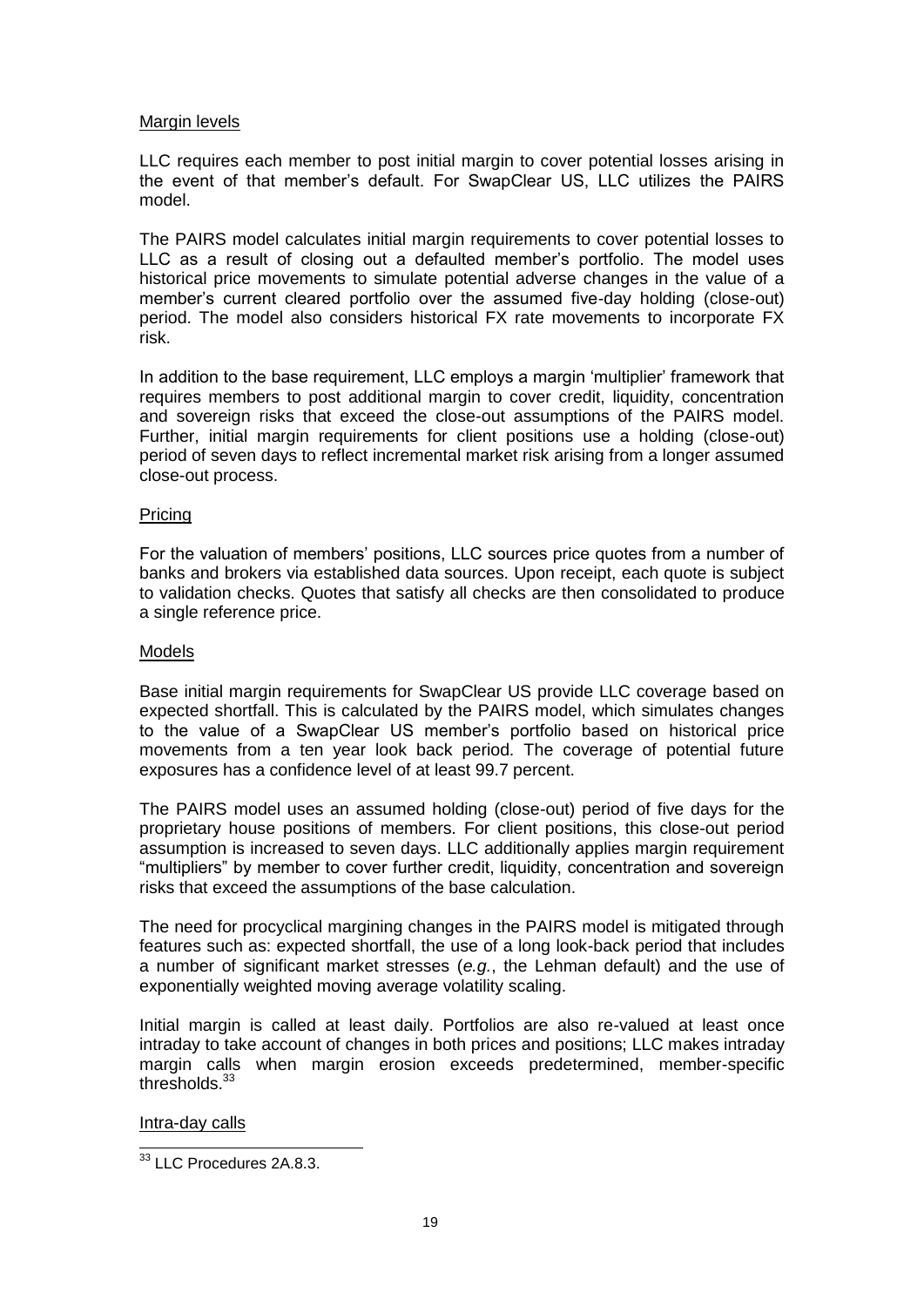All SwapClear US positions are marked to market on at least a daily basis. This practice ensures that LLC's valuations of member positions remain current and that losses do not accrue over time (which would otherwise impair the ability of LLC's initial margin to cover market risk in the event of a member default).

LLC has the authority and operational capacity to make intraday variation margin calls and payments. $34$  The LLC Rulebook allows LLC to call additional intraday margin any time within the operational day.

### **Offsets**

SwapClear US's initial margin methodology calculates requirements at the portfolio level; effectively, margin is offset across currencies and products within the same asset class. However, the PAIRS model is based on historical price movements, and thus margins are only offset to the extent that a reliable correlation is observed between the various cleared interest rate products.

LLC does not permit the cross-margining of SwapClear US positions against positions cleared by other CCPs.

### Model testing

Initial margin must be sufficient to cover 99.7 percent of observed price movements. This coverage is backtested on a daily basis against actual and hypothetical portfolios, with backtest results reviewed monthly. If backtesting suggests the margin coverage target cannot be met, LLC will conduct a root cause analysis including further investigation into the performance of the margin model. Additional backtesting is performed on a monthly basis and margin coverage breaches are used to identify any model weaknesses with respect to specific products, risk factors and market conditions.

### Validation

LLC reviews all models on at least an annual basis, $35$  considering data over the past year. Independent review of margin models considers all backtesting and stresstesting results and tests the performance of the models across various levels of confidence, and the calibration of the underlying parameters of models. In addition, LLC's margining policies and outcomes are reviewed on a regular basis by the LLC Audit and Risk Committees.

The model review evaluates the validity of the margin model in theory and its performance in practice, and also appraises its parameters and assumptions. The review considers any changes in market practice and recent market conditions. The outcome of the model review is reported to the Executive Risk Committee for approval before submitting to LLC's Risk Committee.

Material changes to margin methodology are subject to LLC's full risk governance process, which includes both internal review and external validation of the model, and must receive approval from the Executive Risk Committee, LLC's Risk Committee and the LLC Board.

 $\overline{a}$ 

 $34$  LLC Regulation 106(e).

<sup>&</sup>lt;sup>35</sup> LLC Procedure 3.6.18.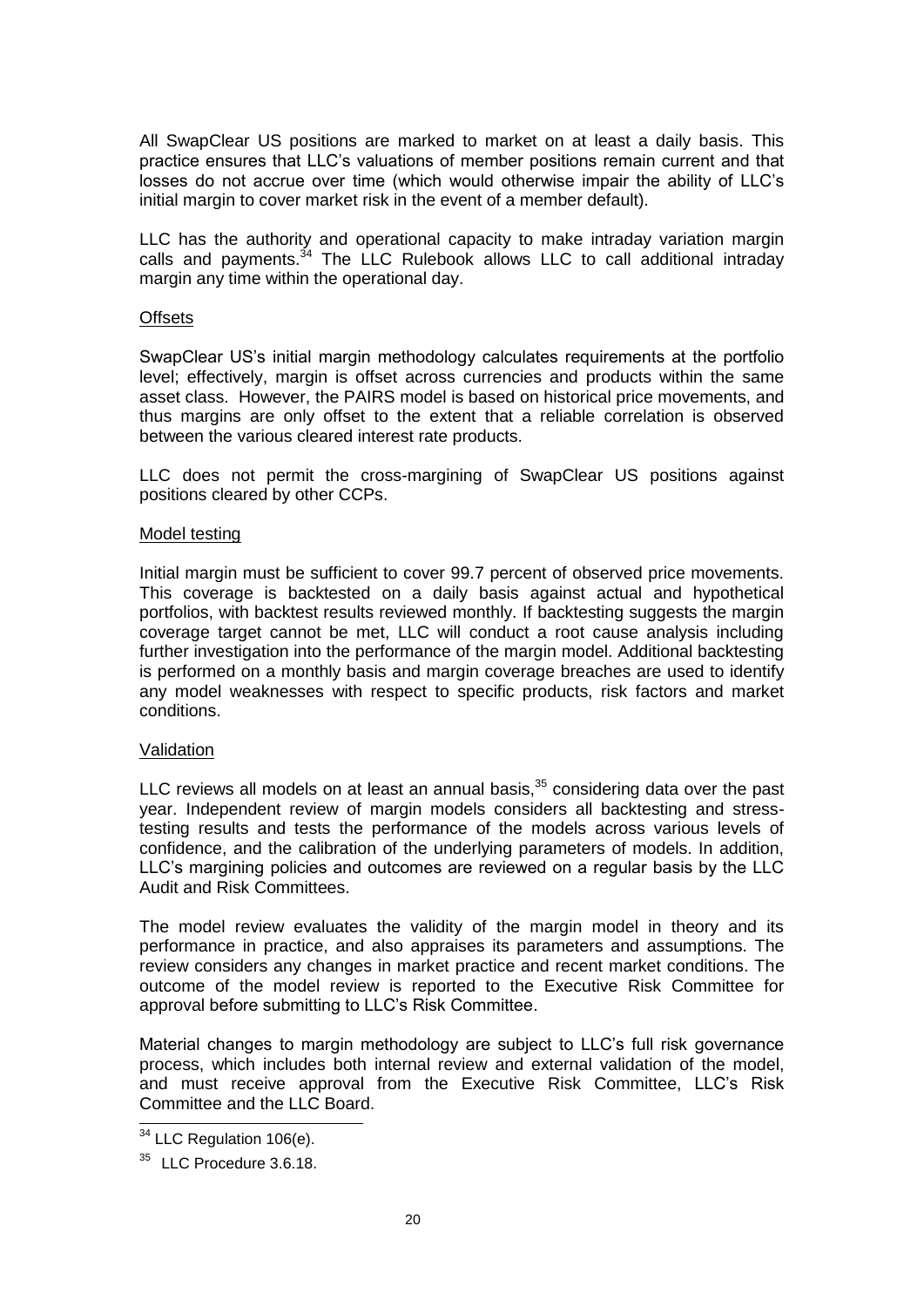### **Principle 7: Liquidity risk**

*An FMI should effectively measure, monitor, and manage its liquidity risk. An FMI should maintain sufficient liquid resources in all relevant currencies to effect same-day and, where appropriate, intraday and multiday settlement of payment obligations with a high degree of confidence under a wide range of potential stress scenarios that should include, but not be limited to, the default of the participant and its affiliates that would generate the largest aggregate liquidity obligation for the FMI in extreme but plausible market conditions.* 

### Liquidity risk framework

Liquidity risk is the risk of not being able to satisfy expected and unexpected financial obligations. LLC identifies two potential sources of liquidity risk: (1) stressed outflows from daily operations and (2) management of member defaults. The main driver for daily operational liquidity outflows is the return of cash collateral to members. Member default liquidity risks arise from the fulfillment of the obligations of the defaulted member (typically variation margin payments to non-defaulted clearing members) and losses due to the close-out of the defaulted member's cleared positions. In addition, liquidity pressures may be exacerbated by any FX mismatches. Operational liquidity flows are managed on a day-to-day basis by LLC's Collateral and Liquidity Management Department in accordance with the LCH.Clearnet group's liquidity policy.

LLC's Rulebook provides that a variation margin settlement cycle takes place once per day. As part of this cycle, cleared contracts are marked to market and a cash payment is made with respect to the change in net present value of the relevant portfolio in the currency of the swap. In the event of a clearing member default, LLC will pay out all variation margin payments, even though the defaulter may not have made any or all variation margin payments to LLC for that cycle, from its available liquid resources. The default resources described above under Principle 4 are available to LLC to make or reduce these payments.<sup>36</sup>

LLC also calculates liquidity requirements under stress scenarios including the default of the two members (and any members affiliated therewith) that would give rise to the largest liquidity requirement following a default. Based on these stress tests, LLC sets daily operational liquidity targets for U.S. dollars to ensure outflows related to normal business activities can be met.

### Measurement and monitoring

The LLC Risk Management Department is responsible for the monitoring and measuring of the adequacy of the cash levels held to meet liquidity outflows. The role of managing the day-to-day liquidity belongs to the Collateral and Liquidity Risk Management Department.

Liquidity metrics and other key liquidity performance indicators are reported daily to senior management. Exceptions and issues are discussed at the Assets and Liabilities Committee and raised to the Executive Risk Committee for approval as

 $\overline{a}$  $36$  See, also, the discussion under Principle 8 below with respect to the finality of this daily settlement.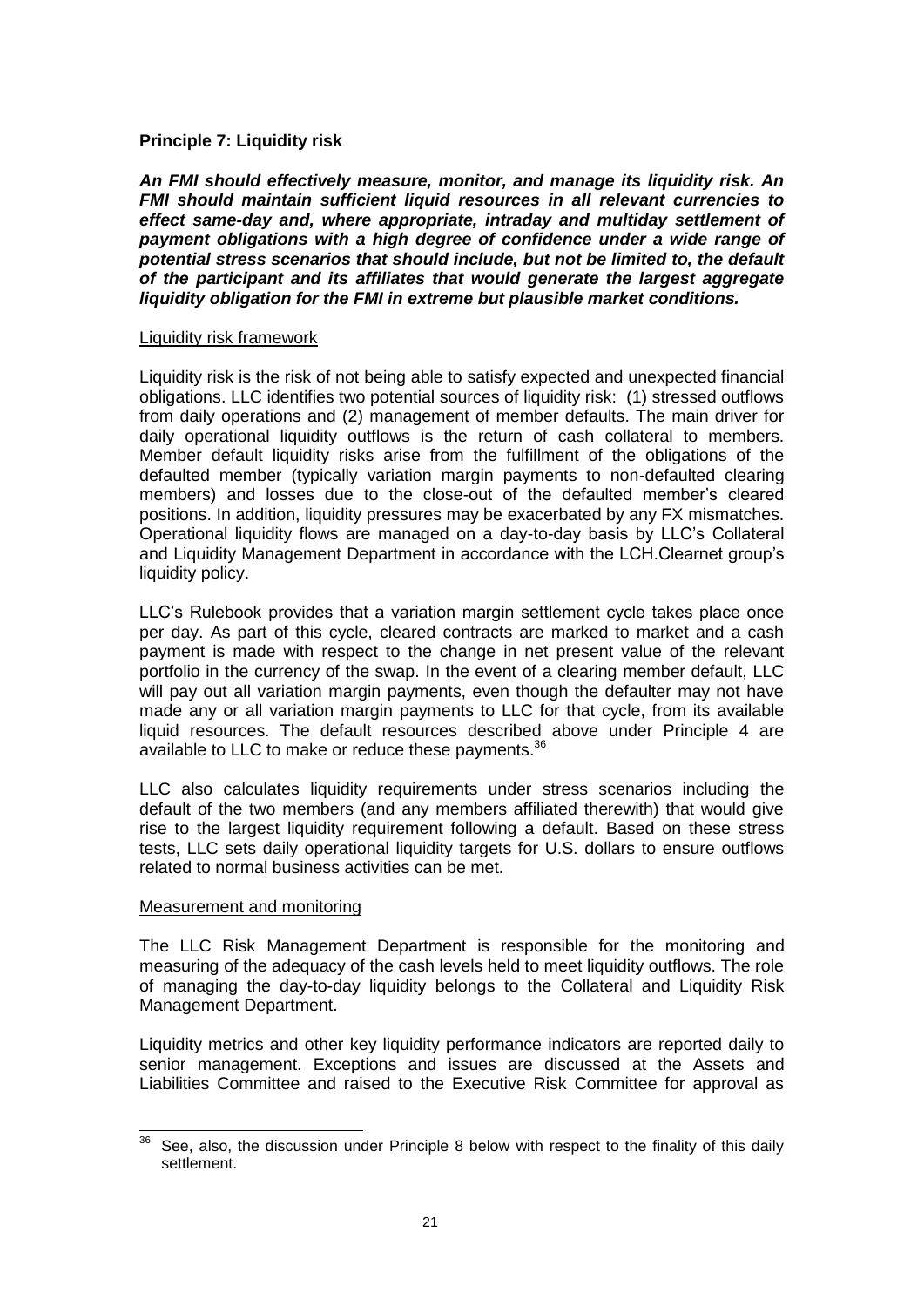appropriate. Breaches in liquidity limits are escalated immediately to senior management and the Collateral and Liquidity Management Department.

#### Liquid resources

LLC's primary liquid resources consist of cash and highly marketable securities provided by members as collateral.

LLC's liquid resources are managed in compliance with its investment and liquidity policies to ensure capital preservation and availability of liquidity to meet stressed liquidity requirements. Specifically, investments are managed such that maturing investment cash flows each day are sufficient to cover estimated operational needs as well as the potential liquidity needs in the event of the default of the two largest members.

LLC engages in reciprocal repurchase transactions and periodically engages in repurchase transactions in securities to test its access to secured funding.

LLC does not have access to central banks.

#### Assessment of providers

LLC periodically tests its procedure for accessing liquidity through market transactions conducted by the Collateral and Liquidity Management team.

#### Stress testing

LLC carries out daily default liquidity stress tests and models its liquidity profile out to 30 days. The model considers the default of the two members that would give rise to the largest liquidity requirements. Default liquidity stress testing takes into consideration other relationships which LLC may have with the defaulted members.

The results of liquidity stress testing are reported to senior management on a daily basis. In addition, monthly reviews are provided to the LCH.Clearnet Group Limited Assets and Liabilities Committee.

LLC is currently in the process of developing a wind-down and recovery plan as required by CFTC Regulation 39.39. LLC intends to work in concert with LCH.Clearnet Group Limited and the subsidiaries thereof to harmonize these plans. In particular, given the relationship between Ltd and LLC, LLC intends to harmonize its plan with the wind-down and recovery plan adopted by Ltd. Significant initial efforts are already in process as of the date of this disclosure.<sup>37</sup> LLC intends to complete this plan, which will set forth and assess the effectiveness of a full range of options for recovery or orderly wind-down, by June of 2014.

### **Principle 8: Settlement finality**

<sup>37</sup> As part of the development of recovery and wind-down plans for these three central counterparties, LCH.Clearnet Group Limited has established an Exit Management Working Group to assess the implications of recovery or wind-down by any of the central counterparties within the LCH.Clearnet group corporate structure.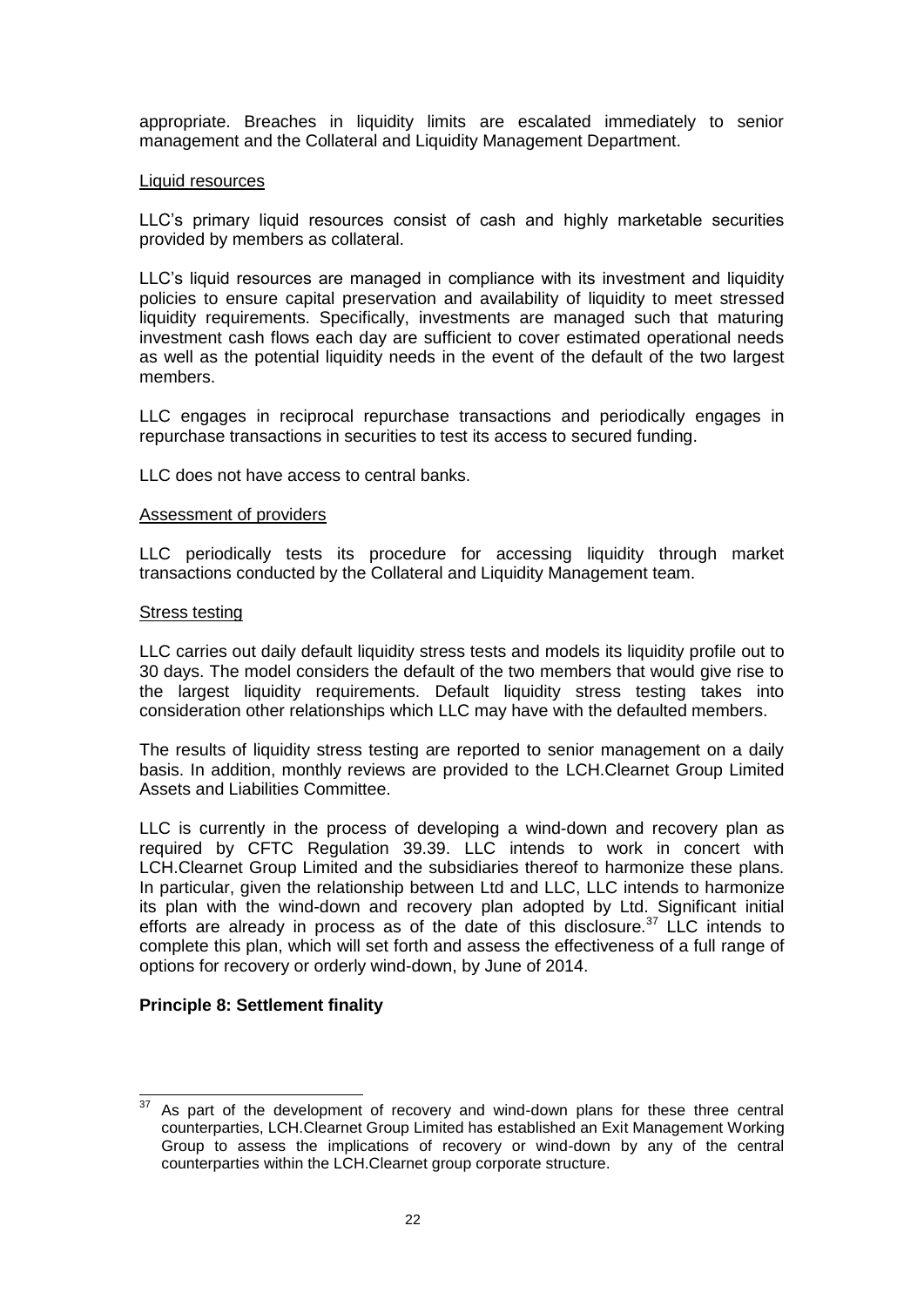### *An FMI should provide clear and certain final settlement, at a minimum by the end of the value date. Where necessary or preferable, an FMI should provide final settlement intraday or in real time.*

### Finality

The Rulebook sets out the conditions under which settlement obligations become final and irrevocable. LLC instructs payments to and from members via 'Payment Transfer Orders', sent via the SWIFT messaging system to the relevant member's settlement bank in LLC's PPS (i.e., the member's PPS bank); see Principle 9 for more details on the PPS. The Procedures specify that a member's obligation to LLC will be deemed to be satisfied only when funds have been transferred from the PPS bank to LLC's account at its concentration bank and any time permitted by the relevant payment system for the recall of any such payment has expired. Further, the Procedures specify that LLC's obligation to a member will be deemed met when funds have been transferred from LLC's concentration bank to the member's PPS bank. $38$ 

LLC has received legal advice confirming its rights to use funds received by way of cash payment by a member through the PPS banks notwithstanding the default of that clearing member.

### Timing

For each revaluation of members' obligations where a net call is made on a member, the member's PPS bank is required to make an irrevocable commitment to fund the obligation due to LLC the following morning if the call was made overnight or within one hour if the call was made intraday.<sup>39</sup> Where an initial margin call is made in U.S. dollars the PPS bank is required to send a payment to LLC at the concentration bank through the appropriate payment system within two hours.<sup>40</sup> Where the margin call obligation is in a currency with a future value date (i.e., next-day currencies or currency holidays), an irrevocable commitment is made on the same timeline as described above but the actual payment is not settled until the value date.<sup>41</sup> Where the net obligation calculated overnight is in favor of the member, payment flows from the concentration bank to that PPS bank in the morning, after all member calls are settled.

LLC can issue PPS calls on every day that it is open, regardless of whether that day is a business day for the relevant currency; however, where it is not a business day in the currency, the value date of that payment is deferred to the next business day as per market convention.<sup>42</sup>

### Irrevocability

As described above, payment transfer orders through the PPS are irrevocable once the PPS bank has confirmed the commitment via SWIFT message. This confirmation

<sup>38</sup> LLC Procedures 3.2.4.

<sup>&</sup>lt;sup>39</sup> LLC Procedures 3.2.3.

<sup>40</sup> LLC Procedures 3.2.7.

<sup>41</sup> LLC Procedures 3.2.7.

<sup>42</sup> LLC Procedures 3.2.9.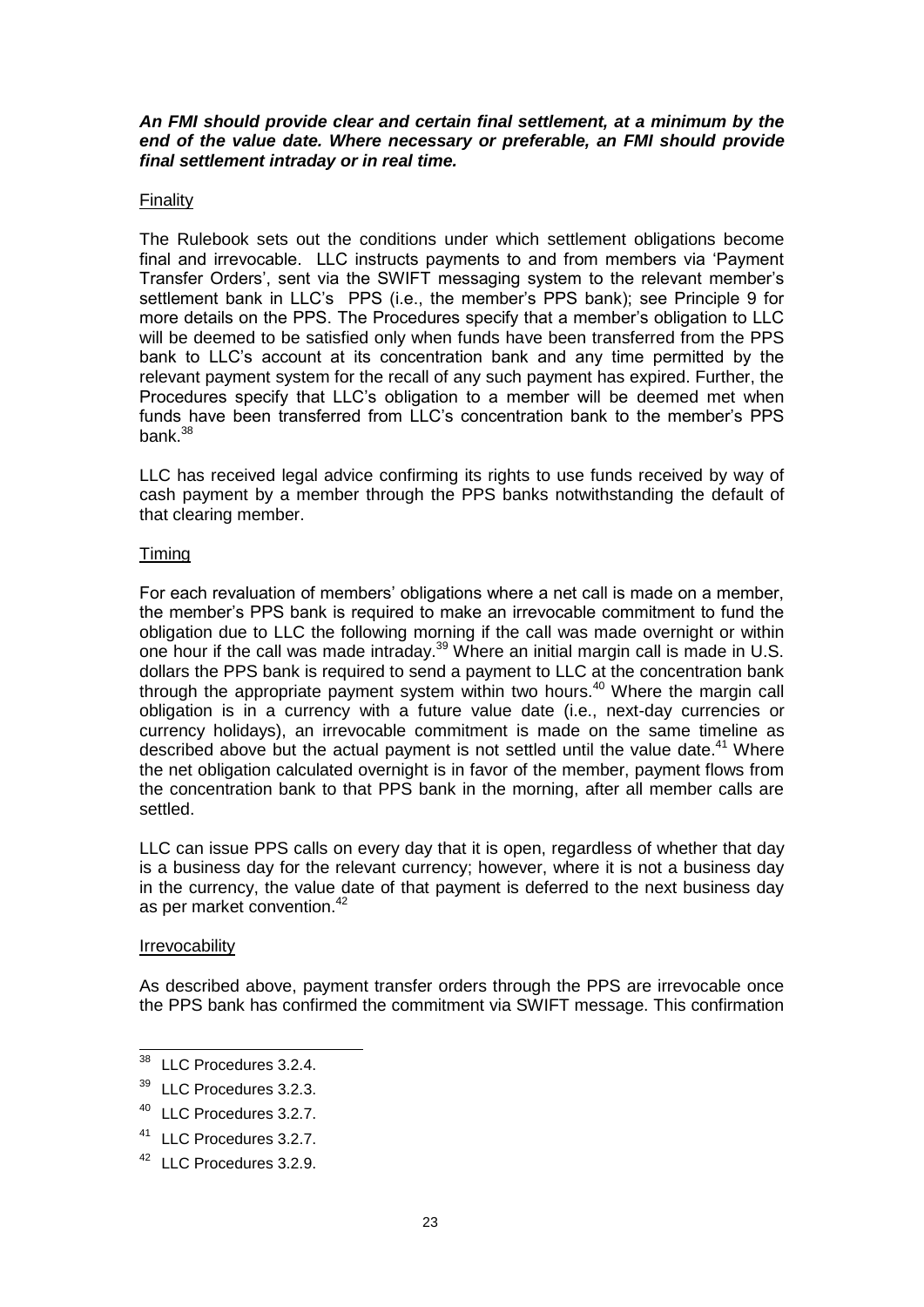must be made the following morning where the call was made overnight or within one hour if the call was made intraday.<sup>4</sup>

## **Principle 9: Money settlements**

### *An FMI should conduct its money settlements in central bank money where practical and available. If central bank money is not used, an FMI should minimize and strictly control the credit and liquidity risk arising from the use of commercial bank money.*

LLC does not have access to accounts at central banks. It uses commercial financial institutions as PPS banks and concentration banks to facilitate the following:

- Obligations between LLC and its members; for example, initial margin, default  $\bullet$ fund contributions and participation fees.<sup>44</sup>
- $\bullet$ Obligations notionally among members; for example, variation margin and cash settlement of contracts.<sup>45</sup>

Obligations between members and LLC for each currency are settled through the PPS. PPS banks which then make (or receive) payments on behalf of members to LLC's "concentration banks" through Fedwire, CHIPS or an internal book transfer where the PPS and concentration accounts are with the same entity.

When LLC places a net call on a member, that member has to fund the call via its PPS bank which will make an irrevocable commitment to fund the obligation due to LLC the following morning (for overnight calls) or within one hour (for an intraday call). The obligation of the member to LLC is only satisfied when the funds have been transferred from the member's PPS bank and credited to LLC's account at its concentration bank account, and any time permitted by the relevant payment settlement system for the recall of any such payment has expired.

Where an initial margin call is made in U.S. dollars, the PPS bank is required to send a payment to LLC at the concentration bank through the appropriate payment system within two hours. Where the obligation is denominated in another currency, an irrevocable commitment by the PPS bank occurs on the same timeline but actual payment is not made until the following day due to time-zone differences. Where LLC owes net margin to a member's bank, LLC instructs payment to flow from the concentration bank to that PPS bank during the morning of the following day.

SwapClear US is open for the receipt of new trades between 07:30 and 19:01<sup>46</sup> New York time. New trades are able to be registered (i.e., novated) as soon as technologically practicable following submission, subject to LLC holding sufficient collateral to cover the incremental margin requirement or the incremental margin requirement being within specified tolerance limits for the relevant members based in part on internal credit ratings.

j

<sup>&</sup>lt;sup>43</sup> LLC Procedures 3.2.3.

<sup>&</sup>lt;sup>44</sup> These payments result in a net increase or net decrease in funds held by LLC.

 $45$  If there are no defaults, LLC effectively functions as a pass-through for these payment flows.

*<sup>46</sup>* The SwapClear US Service is open until 19:01 in order to enable the registration of trades presented for clearing at 19:00.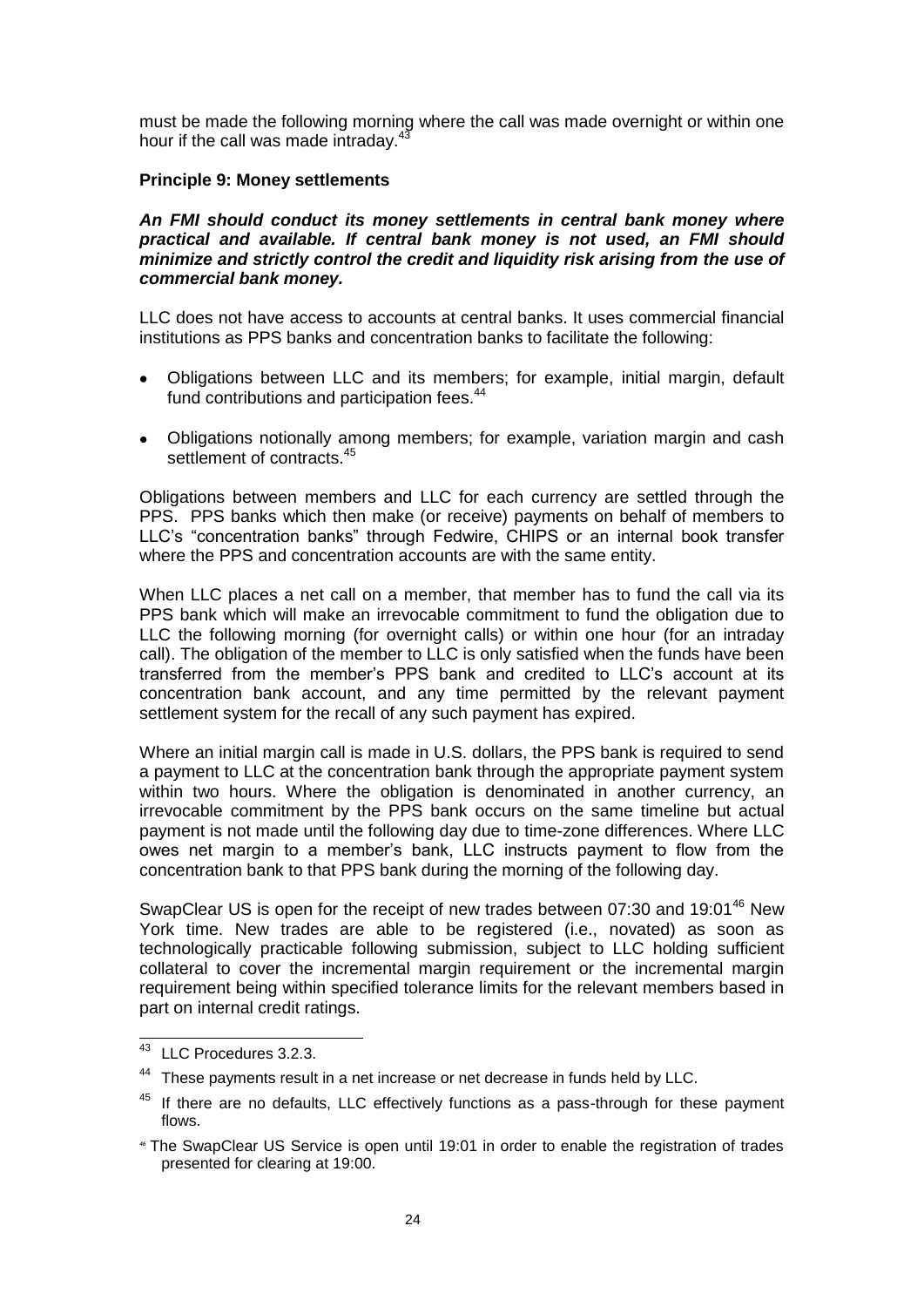The PPS operates through London based PPS banks from 09:00 to 16:00 London time, and in the US from 08:00 to 17:00 New York time. New trades submitted after the PPS closes will only be registered if the relevant members already have sufficient collateral posted or the relevant, member-specific tolerance limits are not breached.

### Settlement asset

The PPS involves transitionary settlement across the books of the commercial banks that act as PPS banks. See below for a description of the risk management applied by LLC in respect of its PPS arrangements.

### Risk management

The LCH.Clearnet group's risk management policies set the standards for the selection and monitoring of exposures that arise from PPS and concentration bank activities on a daily (and intraday, where appropriate) basis.

PPS and concentration banks must meet the following eligibility criteria:

- have a minimum internal credit score as approved by the Credit Risk Management Committee;
- be able to demonstrate operational suitability such as accounting and SWIFT messaging capabilities; and
- a requirement to adhere to LLC procedures.

LLC reserves the right to apply more stringent criteria when, in its assessment, a PPS bank's financial resources or operational capability are not commensurate with its level of business. In the event that a bank no longer wishes to participate in the PPS, a minimum of three months' notice must be given and arrangements made with LLC for an orderly transition. All members are required to have contingency plans such that they can continue to meet obligations to LLC in the event of a PPS bank failure. The list of PPS banks used by LLC is disclosed to the public. $47$ 

### Book-entry settlement

By maintaining internal book-entry accounts for members, LLC is able to net financial obligations between LLC and its members. This reduces credit and liquidity risks by removing the need for gross settlement through the PPS of offsetting obligations. However, net cash obligations to or from LLC are ultimately discharged through the PPS.

# Timing

LLC executes a standardized set of binding terms and conditions (i.e., the "PPS Agreement") with the commercial banks that participate in the PPS.<sup>48</sup> The PPS Agreement requires PPS banks to confirm PPS calls made to members for whom they provide PPS services; calls made overnight must be confirmed the following

 $47\,$ http://www.lchclearnet.com/risk\_management/llc/pps/

<sup>&</sup>lt;sup>48</sup> Different agreements exist depending on whether the bank participates in the PPS in the United Kingdom or the United States.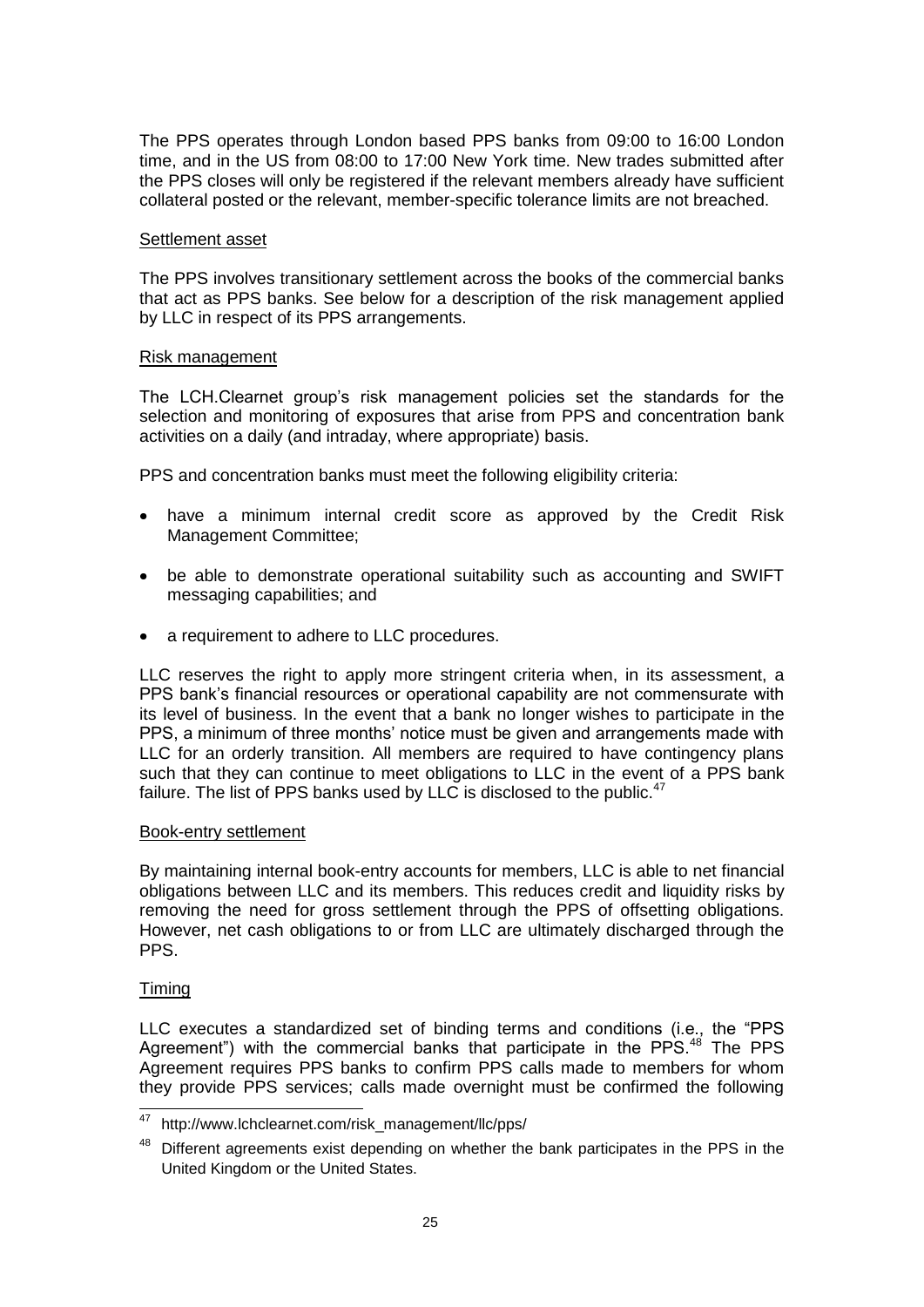morning, and intraday calls must be confirmed within one hour of the call being received by the PPS bank. For concentration banks, the PPS Agreement sets out requirements around any onward transfer of funds in LLC's account upon instruction from LLC.

As noted above, LLC's credit exposure to PPS banks is mitigated as clearing members are responsible for meeting obligations to LLC until such time as funds arrive in LLC's concentration account.

# **Principle 10: Physical deliveries**

*An FMI should clearly state its obligations with respect to the delivery of physical instruments or commodities and should identify, monitor, and manage the risks associated with such physical deliveries.*

LLC does not settle any clearing transactions by physical delivery. Therefore, Principle 10 of the PFMIs is not applicable.

# **Principle 11: Central securities depositories**

*A CSD should have appropriate rules and procedures to help ensure the integrity of securities issues and minimize and manage the risks associated with the safekeeping and transfer of securities. A CSD should maintain securities in an immobilized or dematerialized form for their transfer by book entry.* 

LLC does not function as a central securities depository. Therefore, Principle 11 of the PFMIs is not applicable.

# **Principle 12: Exchange-of-value settlement systems**

*If an FMI settles transactions that involve the settlement of two linked obligations (for example, securities or foreign exchange transactions), it should eliminate principal risk by conditioning the final settlement of one obligation upon the final settlement of the other.* 

LLC does not settle any cleared transaction by way of exchange-of-value settlement. Therefore, Principle 12 of the PFMIs is not applicable.

# **Principle 13: Participant-default rules and procedures**

*An FMI should have effective and clearly defined rules and procedures to manage a participant default. These rules and procedures should be designed to ensure that the FMI can take timely action to contain losses and liquidity pressures and continue to meet its obligations.* 

# Rules and Procedures

The Rulebook is available on LLC's website and provides for a Default Management Process (DMP) which governs LLC's response to the default of a member.<sup>49</sup> The DMP addresses the declaration of a member default, the management of a defaulted

 $\overline{a}$ <sup>49</sup> LLC Regulation 204, http://www.lchclearnet.com/rules\_and\_regulations/llc/default.asp.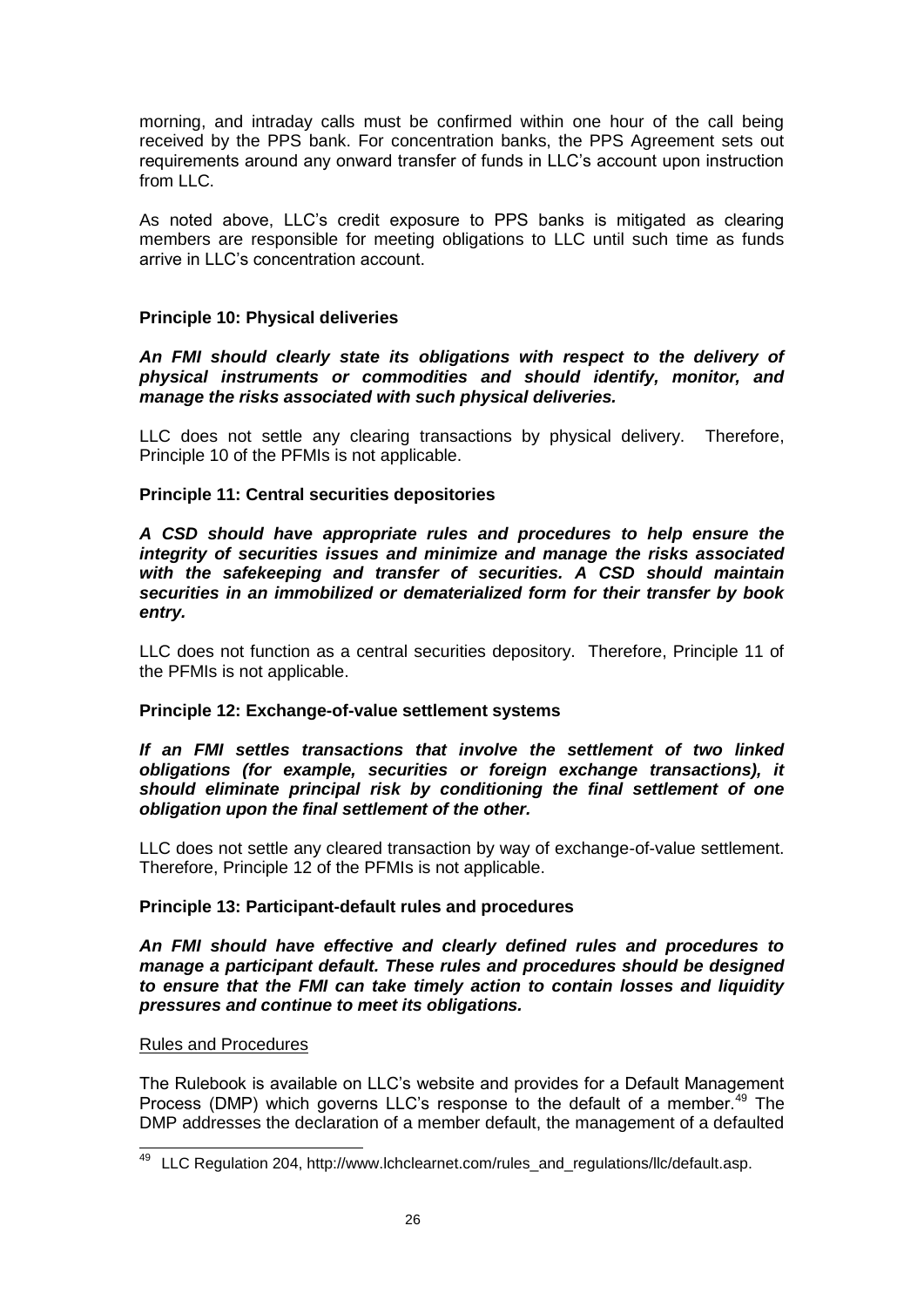member's positions, and the attribution of any losses to LLC's financial resources. It also establishes a right to call for additional financial resources from non-defaulting members and further actions in the event that all of LLC's financial resources are exhausted.

The DMP is implemented by the LLC Default Management Group (DMG). The DMG is comprised of personnel from SwapClear US, Risk Management and a revolving group of senior traders who are seconded to LLC from members in the event of a default.

Under the Rulebook, a member may be declared to be a defaulter where an event of default (as defined in the Default Regulations) is deemed to have occurred. Events of default include: commencement of insolvency proceedings; failure to make a required payment to LLC; and breach of any rules or procedures of LLC.<sup>50</sup> Once a default is declared, informational firewalls are erected between seconded DMG members and their firms, and a series of auctions is conducted to sell the defaulter's portfolio. The DMG has the discretion to hedge the defaulted member's portfolios and split these into sub-portfolios for auction. Where the clearing member clears for customers and prior to hedging and close-out, LLC will work with the CFTC, trustee in bankruptcy and Bankruptcy Court in order to port a customer's positions and assets to a solvent clearing member, as described further in Principle 14. In addition and where applicable, a defaulter's proprietary and customer portfolios are auctioned separately.

To ensure obligations created for non-defaulting members are proportional to the scale and nature of a member's activities, each member's default fund contribution is apportioned into "Auction Incentive Pools" (AIPs) as part of the DMP.<sup>51</sup> Each AIP is linked to the auction of a specific currency portfolio. The size of the allocation of a member's funds to an AIP is proportional to the risk of that member's cleared positions in that currency. Therefore, although there is no legal obligation to bid on any auction portfolio, non-defaulting members with large positions in a certain currency will be incentivized to bid competitively in the auction of the defaulter's portfolio in that currency.

The default losses determined through the auction process in excess of the defaulter's financial resources and LLC's capital contribution are mutualized by nondefaulting members sequentially in tranches based on how competitive their bids were.

A defaulter's resources which are not used during the default management process are transferred back to the defaulter (or its bankruptcy administrator).

LLC has the right to call additional funds from non-defaulting members ("unfunded contributions") if 25% or more of the SwapClear US default fund has been used during the DMP.<sup>52</sup> The value of unfunded contributions LLC may call from each member in respect of a given default is capped at that member's required funded contribution to the default fund at the time of the default. Additionally, unfunded contributions may not be called by LLC in regard to more than three defaults in any six month period.

 $\overline{a}$ 

<sup>&</sup>lt;sup>50</sup> LLC Regulation 203.

<sup>&</sup>lt;sup>51</sup> LLC Regulation 204(b)(iii).

<sup>&</sup>lt;sup>52</sup> LLC Regulation 315.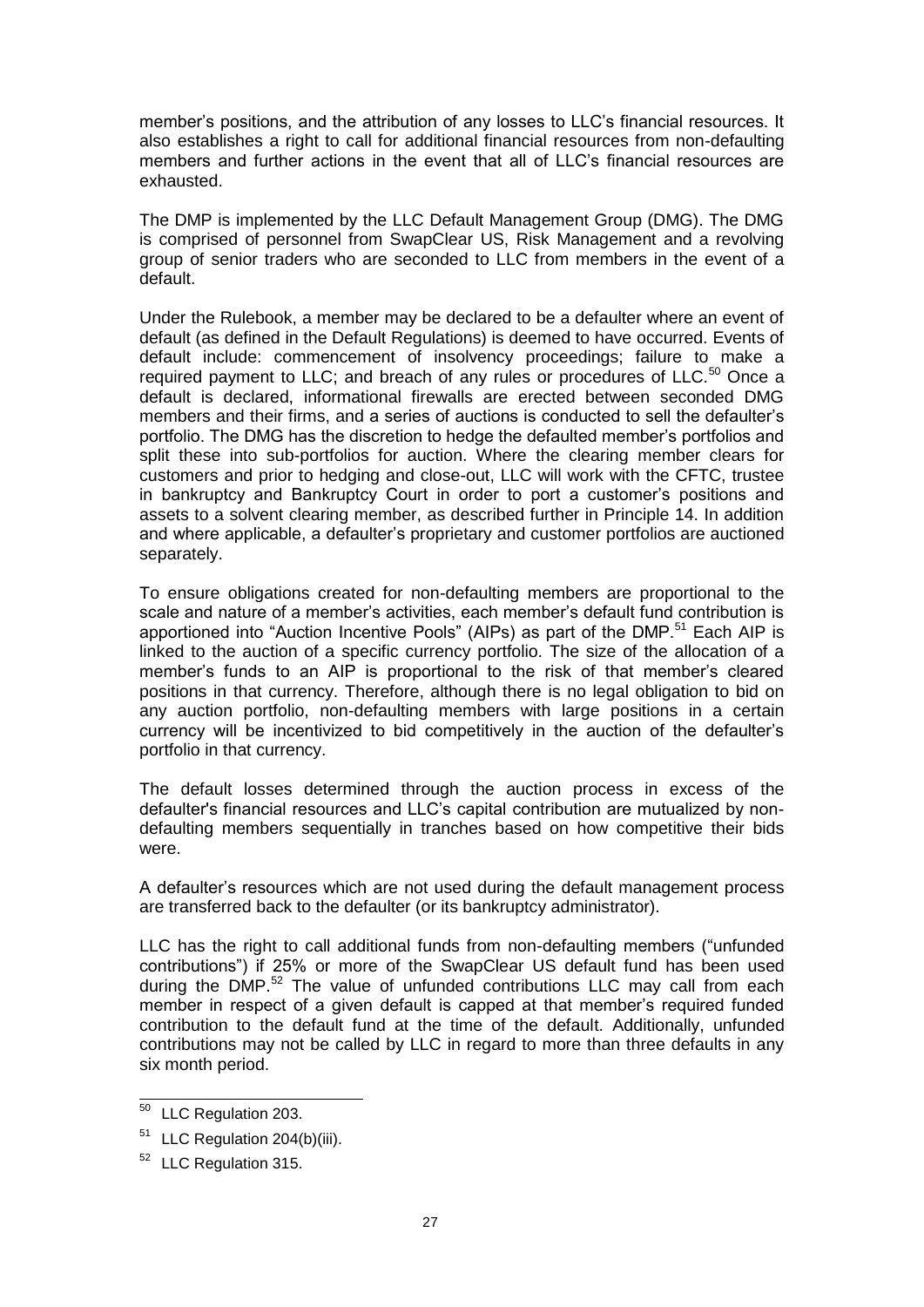Following the completion of the DMP and after a 30-day cooling off period, LLC will call for additional resources (a "replenishment") to bring the level of the default fund to its proper level (as determined by the default fund sizing methodology described under Principle 4).<sup>53</sup>

In the event that all the available funded and unfunded default fund resources are exhausted, LLC will proceed to further distribute losses by haircutting variation margin owed to non-defaulting members. Haircutting will continue until default losses are completely absorbed or pre-specified value limits are reached – at which point, unless there is a unanimous decision by members to resume the haircutting process, SwapClear US will close.<sup>54</sup> In the event of closure of the SwapClear US service, LLC will calculate a net obligation in respect of amounts owing between LLC and each non-defaulting member; this calculation will include amounts not received by members due to the loss distribution haircutting. Claims on LLC by members will be adjusted pro rata according to the assets available to LLC, with this payment constituting full and final settlement of those claims.

### Implementation

LLC's Clearing Membership Agreement establishes the notification requirements that members must meet in relation to specified events. In particular, a member must notify LLC when:

- $\bullet$ it becomes aware of a petition for bankruptcy or administration order;
- $\bullet$ it ceases, or believes it may cease, meeting the criteria for admission; or
- there has been a change in its business that would affect the member's ability  $\bullet$ to perform its obligations under the Rulebook.

LLC has extensive powers to manage the outstanding contracts and market risk associated with a defaulted member, including the right to close out or hedge contracts registered to a defaulter. LLC may also facilitate a transfer of client accounts to a non-defaulting member with the approval of the client and recipient member. LLC has legal opinions confirming that the protections under FDICIA, the Federal Deposit Insurance Act and the U.S. Bankruptcy Code will apply to LLC's close-out and termination rights under U.S. insolvency laws.

# **Disclosure**

The DMP is detailed in the Rulebook, which is publicly available on LLC's website.<sup>55</sup> The Rulebook sets out the rights and obligations of both LLC and its members in relation to a default, and provides examples of events that may trigger a declaration of member default. LLC is required to notify its members of any amendments to the Rulebook.

### Involvement of stakeholders

LLC conducts default fire drills at least twice annually, in which all members are required to participate, including those traders who are part of the DMG. These fire drills test members' ability to load, price and bid on a potentially large number of

 $\overline{a}$ <sup>53</sup> LLC Regulation 303.

<sup>54</sup> LLC Regulation 318.

<sup>55</sup> http://www.lchclearnet.com/rules\_and\_regulations/llc/default.asp.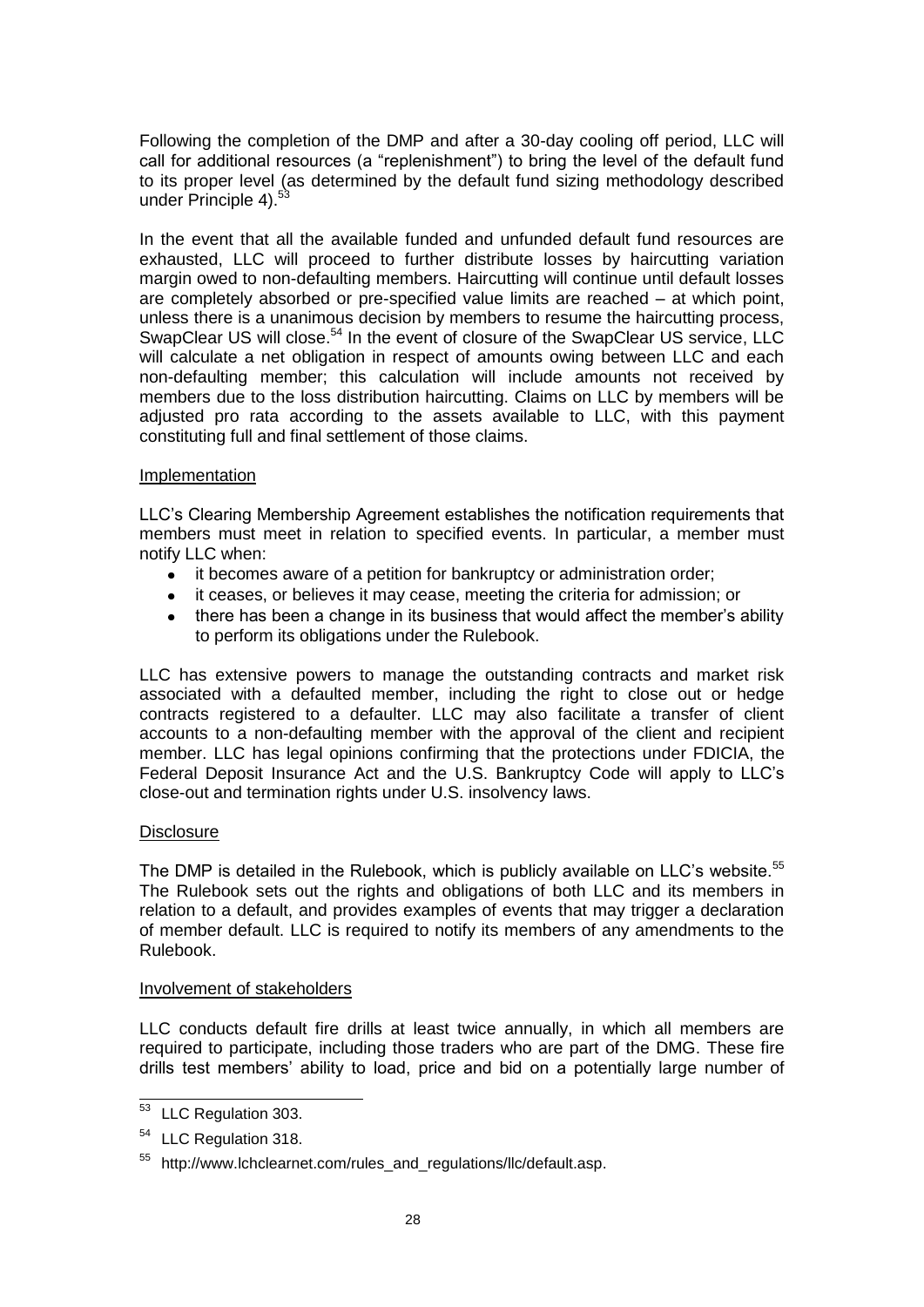trades with the goal of ensuring that all relevant stakeholders are familiar with the default management process.

### Impact on Markets

The Rulebook specifies that, in the event of a default, the financial resources of the defaulted member and LLC's capital are utilized prior to the resources of nondefaulting members.<sup>56</sup> In addition, the financial resources of non-defaulting members are utilized with a priority based on the risk associated with their cleared positions in each currency.

In managing a defaulted member's positions, the DMG facilitates the auction's timely completion and reduces market disruption by putting on hedges and forming auction packs that would reduce the risks to be assumed by successful bidders in the auctions.

# **Principle 14: Segregation and portability**

# *A CCP should have rules and procedures that enable the segregation and portability of positions of a participant's customers and the collateral provided to the CCP with respect to those positions.*

All FCM clearing members must be organized under the laws of a state in the United States. Each is also required to maintain a Proprietary Account and an Omnibus Client Account with LLC. These two accounts must remain segregated in compliance with CFTC Regulations. Pursuant to the CFTC Regulations, within an FCM clearing member's Omnibus Client Account, the FCM clearing member must keep the value of an individual client's positions and margin segregated but can hold all physical collateral (cash and non-cash collateral) on a commingled, omnibus basis. The value of one customer's collateral may not be used to satisfy the obligations of another customer of that FCM clearing member. This arrangement under the CFTC Regulations is referred to as "legally segregated, operationally commingled" or "LSOC".

LLC discloses key information about client clearing arrangements and segregation in the publicly available Rulebook.

Customer positions would be dealt with, to the extent possible, in accordance with the instructions of the relevant customer. The customer could request that its positions be closed out or transferred (i.e., "ported"). Customer positions generally can be transferred upon the default of the FCM clearing member provided that, among other conditions, the customer's account is not subject to a deficit and the CFTC does not disapprove of the transfer upon notice. In the event of an FCM clearing member default, LLC will attempt to port customer positions to a solvent FCM clearing member that is able and willing to accept the positions. In the event that any customer positions are closed out and liquidated, the customers in whose name those terminated positions were cleared would be subject to a super-priority in certain estate property. Namely, as noted above, the customers would be entitled to a pro rata share of the property attributed to the customer swaps account subject to the segregation provisions of Part 22 of the CFTC's regulations. Customers generally would not be entitled to a claim with respect to positions that have been ported to another FCM clearing member.

 $\overline{a}$ <sup>56</sup> LLC Regulation 302.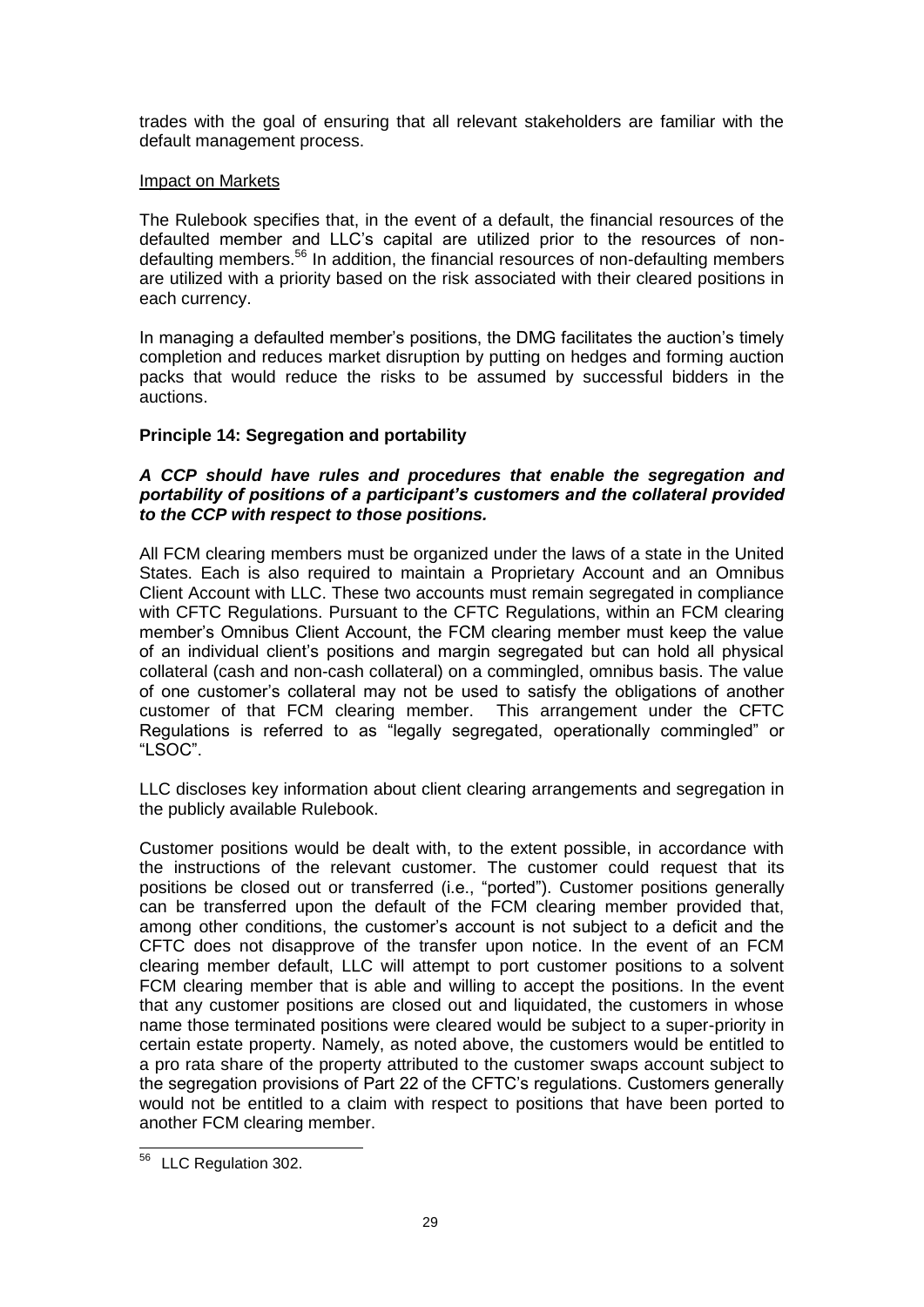Segregation and porting are governed by statute and, where applicable, approved by the Bankruptcy Court.

### **Principle 15: General business risk**

*An FMI should identify, monitor, and manage its general business risk and hold sufficient liquid net assets funded by equity to cover potential general business losses so that it can continue operations and services as a going concern if those losses materialize. Further, liquid net assets should at all times be sufficient to ensure a recovery or orderly wind-down of critical operations and services.* 

The group-wide Risk Management Framework requires business risk to be monitored on a continuous basis, with significant issues to be reported to the LCH.Clearnet Group Limited Board. LLC's capital is available to cover losses arising from a crystallization of business risk, as well as from the following losses that are also unrelated to the default of a member such as:

- credit- and market-related losses from investment activities;  $\bullet$
- settlement and payment losses from PPS banks or concentration banks activities; and
- operational losses.  $\bullet$

The potential losses from the default of an investment counterparty are mitigated by LLC's investment policy, which sets the minimum credit criteria for these counterparties and requires a high percentage of the investments to be secured against high quality collateral (see Principle 16). $57$  LLC mitigates payment and settlement risks by setting operational and credit risk-based acceptance criteria for payment and settlement intermediaries. Credit exposure to PPS banks is further mitigated through Rulebook provisions which deem that payment obligations of members to LLC will only be extinguished once their PPS bank has transferred funds to the appropriate concentration bank (see Principle 9 for more detail on the PPS system).<sup>58</sup> LLC tests key systems regularly and monitors the operational capability of members on an ongoing basis. LLC also has in place business continuity arrangements, comprised of a set of recovery plans for key support services and critical business units (see Principle 17). For more information on LLC's internal controls and risk governance, see Principle 2.

LLC holds sufficient financial resources to cover its operational costs for a period of one year. Per CFTC requirements, a portion of these resources consist of unencumbered, liquid financial assets.

### Liquid assets

LLC's internal liquidity policies require it to have cash balances at the opening of each business day that would be sufficient to satisfy all of LLC's payment obligations (including on both house and client positions) on each day of the thirty-day liquidity

<sup>57</sup> In addition, LLC may only invest collateral posted with respect to customers of FCM clearing members in accordance with CFTC Regulations. See § 1.25 of CFTC Regulations and LLC Regulation 103(f).

<sup>58</sup> LLC Procedures 3.2.3.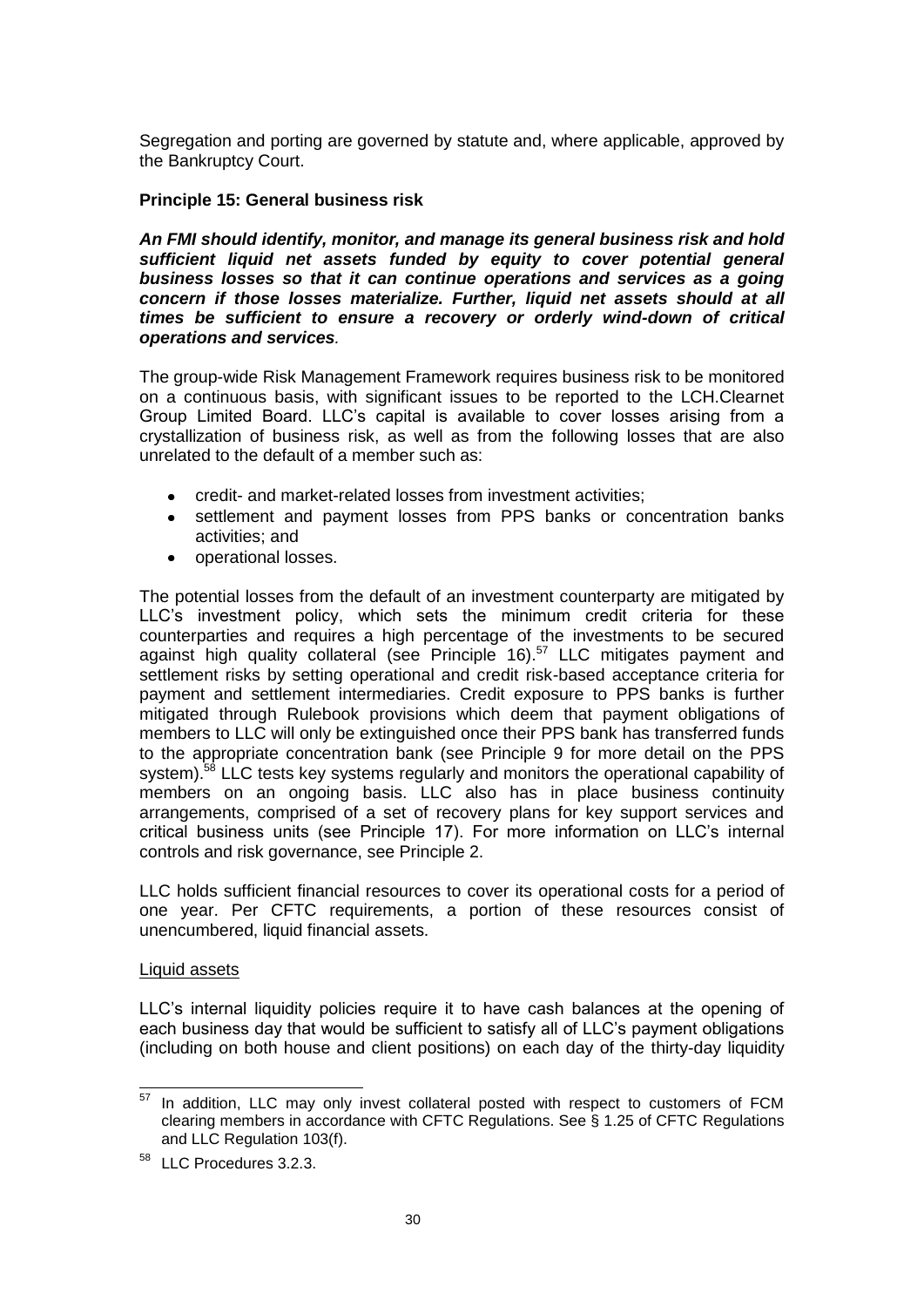horizon, notwithstanding a default by the two clearing members giving rise to the largest aggregate liquidity exposures for LLC.

LLC is currently in the process of developing a wind-down and recovery plan as required by CFTC Regulation 39.39. LLC intends to work in concert with LCH.Clearnet Group Limited and the subsidiaries thereof to harmonize these plans. Significant initial efforts are already in process as of the date of this disclosure. LLC intends to complete this plan, which will set forth and assess the effectiveness of a full range of options for recovery or orderly wind-down, by June of 2014.

### Asset quality

Investment of LLC's capital is subject to investment and liquidity limits to ensure that the assets are of high credit and liquidity quality. LLC also monitors, on a daily basis, the amount of interest rate risk arising from the investment portfolio against internal limits.

### **Principle 16: Custody and investment risks**

### *An FMI should safeguard its own and its participants' assets and minimize the risk of loss on and delay in access to these assets. An FMI's investments should be in instruments with minimal credit, market, and liquidity risks.*

#### Holding of assets

LLC's cash, including cash posted to it by members, is either held at commercial banks, invested in reverse repurchase agreements, used to purchase high-quality securities or invested in money market funds. LLC restricts its investment activities to counterparties and issuers that meet minimum internal credit rating requirements; exposures to credit institutions are further subject to counterparty-specific limits. In addition, the Executive Risk Committee may recommend to LLC's CRO the exclusion, or place conditions on, LLC's investment with any counterparty. Currently, all LLC's investment counterparties are high-credit commercial banks subject to prudential supervision.

Non-cash collateral is held with U.S. custodian banks. The financial condition and procedures of custodian banks are reviewed by LLC at least every two years.

LLC utilizes a group-wide custodian due diligence framework, which provides guidelines that seek to ensure that custodian relationships provide adequate protection of LLC's assets.

#### Access to assets

Pursuant to LLC's investment policy (see "Investment strategy" below for more detail on the investment policy), a majority percentage of LLC investments must be secured via reverse repurchase agreements or through purchases of securities that are of high credit and liquidity quality.

Non-cash collateral posted by members to LLC is held with custodian banks. LLC's custodian due diligence framework states that its custodian relationships must allow for prompt access to all deposited securities.

LLC receives legal advice on the insolvency law protections with respect to its ability to foreclose on and apply collateral in the event of a clearing member default.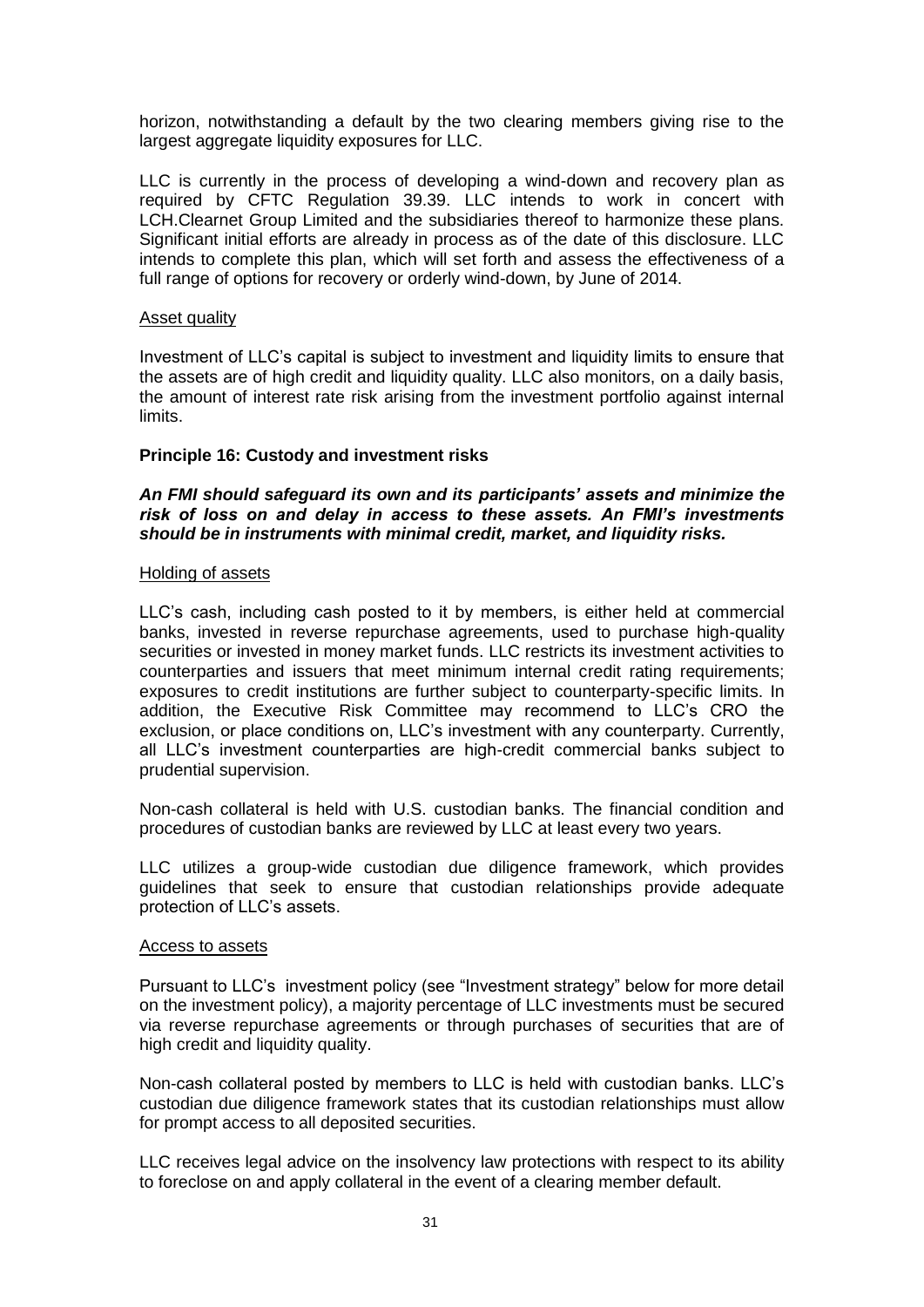### Exposures to custodians and investment counterparties

LLC's exposure to custodians is limited to custody and investment of member collateral. The LLC Risk Committee reviews LLC's policies on investment, liquidity and custody risk at least annually.

The Risk Management Department reviews the credit risk of custodians and investment counterparties. LLC assesses exposures and concentrations to investment counterparties, taking into account all relationships with each counterparty. Investment concentration limits are monitored daily, and the results are reported to senior management.

### Investment strategy

The primary objectives of the group-wide investment strategies are capital preservation and liquidity provision. To achieve this, LLC restricts its investments to high quality counterparties; sets concentration limits on securities and manages the composition of its overall investment portfolio based on investment type and maturity dates.

Investment limits are reviewed regularly by LLC's Risk Committee to ensure that they remain in line with LLC's risk appetite.

LLC's cash deposits with commercial banks are limited to minimal exposures on overnight terms. In addition, a majority percentage of LLC investments must be secured via reverse repurchase agreements, through purchases of high quality securities or invested in money market funds. Senior management and the LLC Risk Committee are notified of investment limit breaches.

### **Principle 17: Operational risk**

*An FMI should identify the plausible sources of operational risk, both internal and external, and mitigate their impact through the use of appropriate systems, policies, procedures, and controls. Systems should be designed to ensure a high degree of security and operational reliability and should have adequate, scalable capacity. Business continuity management should aim for timely recovery of operations and fulfillment of the FMI's obligations, including in the event of a wide-scale or major disruption.* 

LLC manages operational risk so as to:

- limit exposure to operational losses, while maintaining the balance between operational risk, quality and cost of services to clients;
- meet operational risk management industry best practices; and  $\bullet$
- satisfy legal and regulatory operational risk obligations.

The Operational Risk Department is responsible for implementing the policy and maintaining the Operational Risk Framework.

Key components of the framework include risk and control self-assessment, risk scenarios, loss data recording, monitoring and reporting.

### Risk Governance framework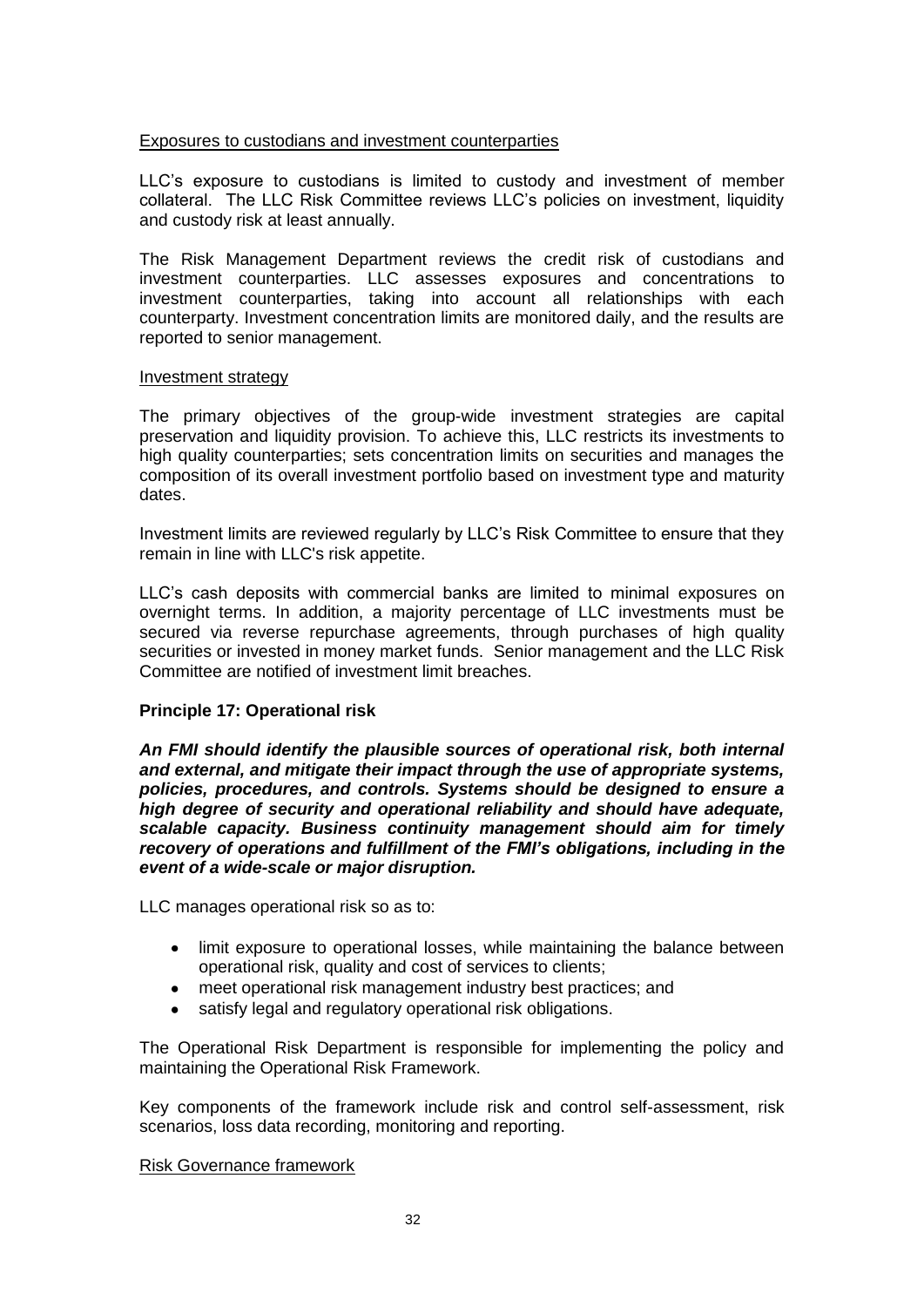As the LLC Board is responsible for the overall level of risk taken, the operational risk appetite will be approved annually by the LLC Board. The risk appetite levels for all risk types, including operational risk, are detailed in the Risk Governance Framework.

The LLC Board delegates the assessment of the adequacy of the operational risk profile with the risk appetite to LLC's Audit Committee. LLC's Audit Committee provides assurance to the Board that the Operational Risk Framework operates satisfactorily, using this policy and its underlying methodologies and processes. Changes to this policy will be submitted to the Operating Committee and Audit Committee for approval.

Key IT systems are tested for security and operational reliability. Systems and procedures for business continuity are also tested.

### Reliability and availability

Operational risks posed by utility providers are managed in the context of business continuity through the use of a series of fail-safes and backup arrangements including the use of a disaster recovery site, remote access and fail-over to London.

For data center production system power failures, LLC maintains two data centers in London as well as one data center in Paris, France. Production services are tested annually to all data centers internally and also with client participation.

LLC's IT Operations team conducts regular internal and external security penetration testing. External-facing infrastructure is security tested at least annually.

New developments are tested in a comprehensive test environment outside live systems prior to launch. New developments are staged through a Test and Development environment before being introduced into Production.

Regular stress testing is performed on key systems to ensure that they can handle multiples of peak daily volume. LLC sets availability targets for its key systems that are in excess of 99.5 percent, and reviews availability statistics on a monthly basis. In general, system availability is regularly 100 percent.

The group-wide information security policy sets out guidelines for the security controls to be applied to a number of areas, including the storage of information, personnel security, physical security, and access and communications.

#### Risks posed to/by other entities

LLC monitors the operational capability of its members on an ongoing basis. Members must maintain the operational capacity to meet their obligations under the Rulebook and the specific operational requirements are set out in Section 1 of the LLC Procedures. Prospective SwapClear US members must demonstrate their operational capability in respect of default management before they are allowed to join (i.e., pass a 'driving test').

Under a Master Services Agreement between Ltd and LLC, Ltd provides certain operational services to LLC.

The reliance on SWIFT messaging infrastructure is LLC's only critical dependency. To mitigate the impact of a SWIFT infrastructure failure, LLC maintains a framework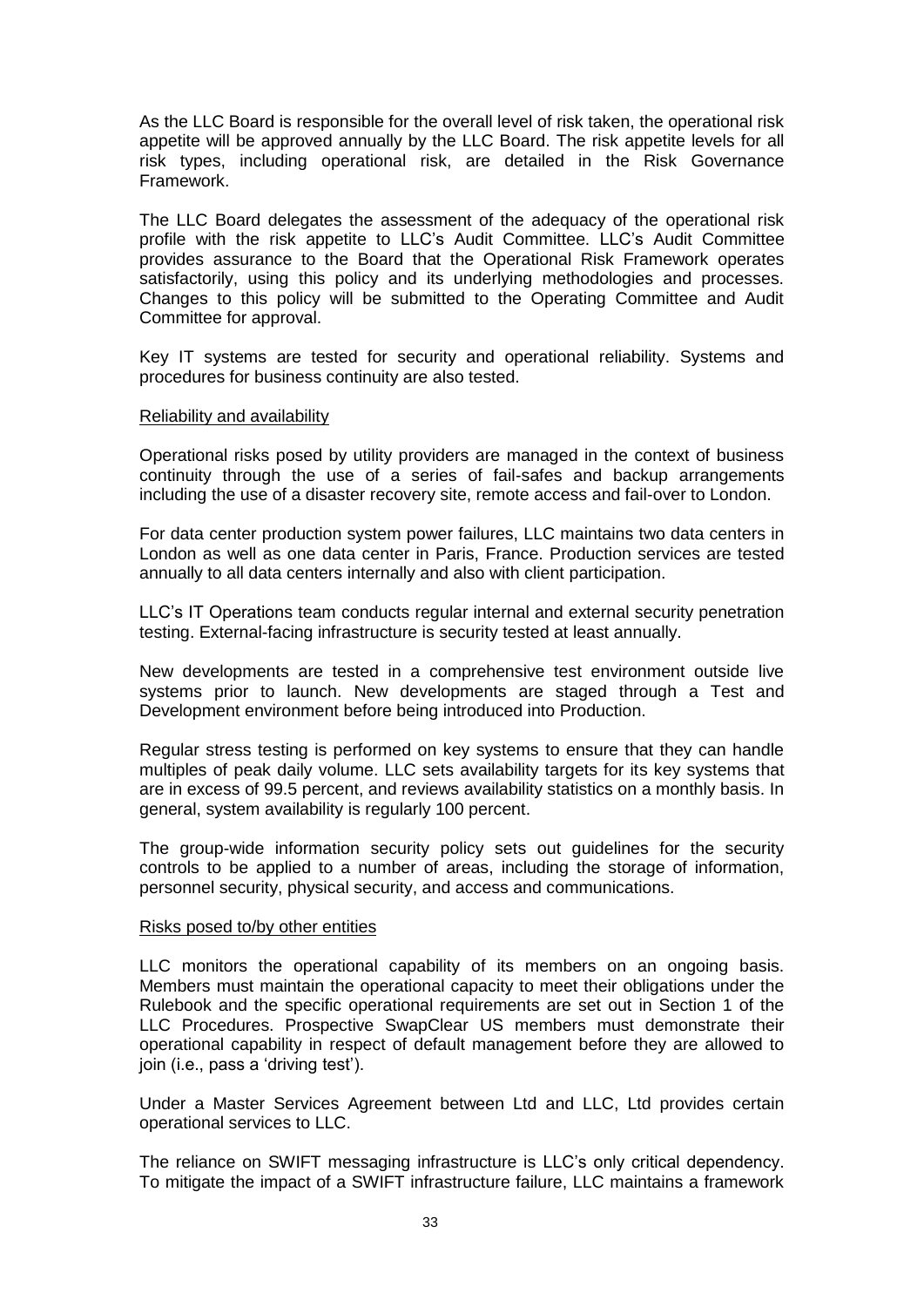of operational risk controls that consist of a number of specific minimum requirements.

Operational risks posed by utility providers are managed in the context of business continuity through the use of a series of fail-safes and backup arrangements.

#### Business Continuity

LLC's business continuity arrangements are comprised of a set of recovery plans for key support services and critical business units.

All business platforms have disaster recovery backup and all have specified maximum times for recovery and the maximum time is two hours for critical systems. LLC maintains two geographically diverse data centers for its core clearing and the systems operated at each data center have redundancy that allows for data processing to continue or failover to a different center in the event of outages. Data is mirrored across data centers to ensure no loss of data in the event of a contingency. LLC has the ability to transfer its operations between its New York and London offices to ensure operational resilience. In addition, a work area recovery site for the continuation of other business functions is also maintained in Manhattan, New York. LLC could recover the SwapClear US service on a two-hour recovery basis in the event of a significant metropolitan event in New York.

LLC undertakes regular testing of its business continuity arrangements. An annual plan is developed to encompass live system operation from backup sites, staff relocation exercises and connectivity tests. The business continuity arrangements are reviewed annually and following any major incidents, the identification of any significant new vulnerabilities, fundamental changes to the technical infrastructure, or major organizational changes. LLC's most recent failover exercise between its London and Paris data centers was successfully undertaken in September 2013, with a two-hour recovery time objective.

### **Principle 18: Access and participation requirements**

### *An FMI should have objective, risk-based, and publicly disclosed criteria for participation, which permit fair and open access.*

#### Access

Requirements for participation in LLC are based on risk-related principles and are designed to ensure that all members are of suitable financial standing with sufficient operational capabilities.

Net capital requirements ensure that members have adequate financial resources to withstand unexpected losses. To achieve a balance between open access and risk, LLC continuously monitors a wide range of credit indicators for members, including capital-to-risk ratios, and applies real-time risk management controls such as concentration limits and margin multipliers, rather than relying solely on hurdle-based participation criteria. In addition, LLC's DMP seeks to ensure that a member's contingent obligations in the event of default are commensurate with the nature and scale of its cleared activity.

Indirect participation in LLC is possible through an FCM clearing member approved for client clearing as part of the client-clearing model.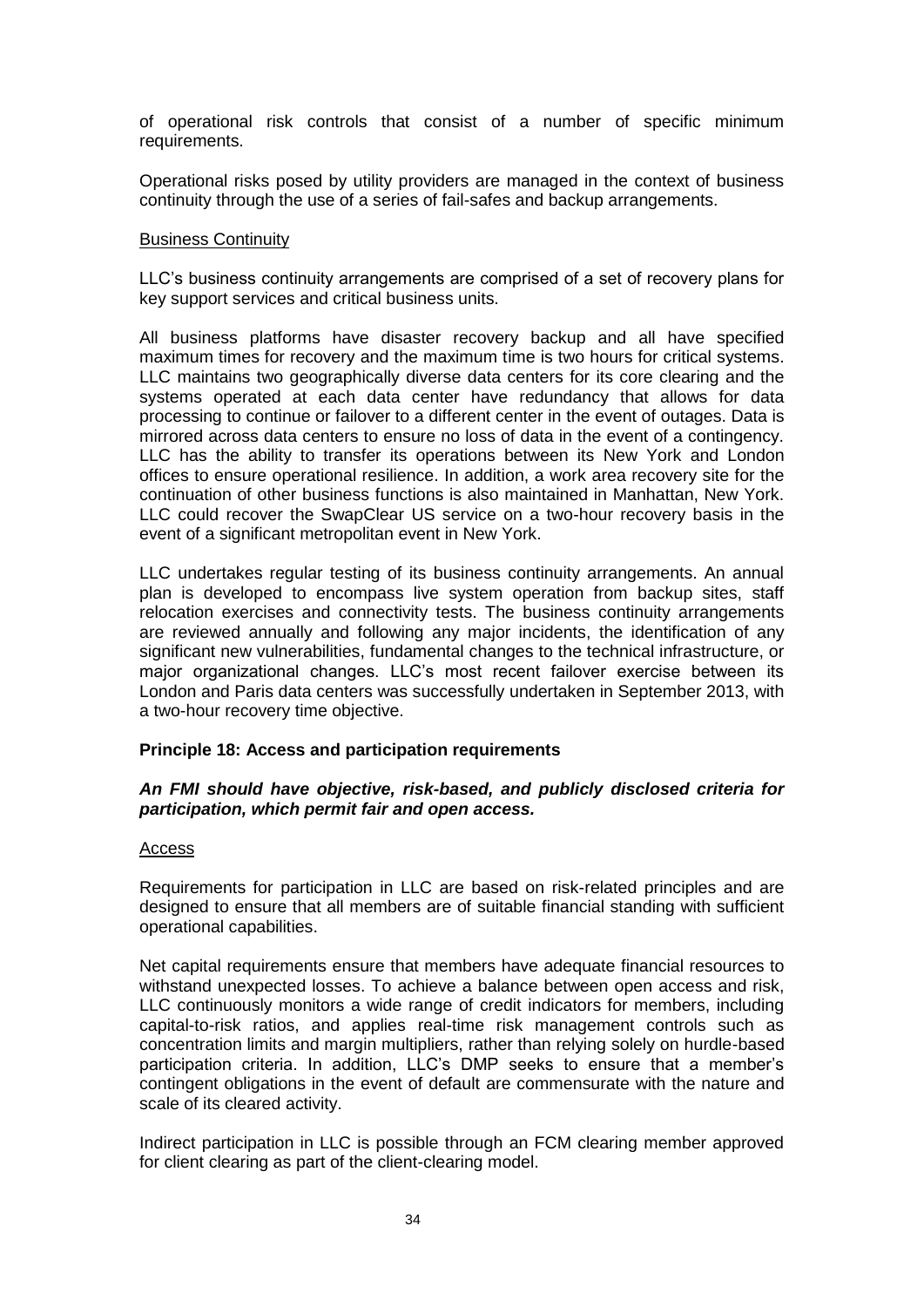# **Criteria**

All participation requirements are publicly disclosed in the Rulebook.<sup>59</sup>

A member must have at least US\$50 million in net capital and must make a minimum contribution of \$15 million to the core component of the SwapClear US default fund plus \$10 million to the additional trade registration tolerance component. All new members are also subject to an internal LLC credit assessment as part of the entry criteria and ongoing monitoring process.

In terms of operational capability, all members must have adequate back office infrastructure to support a high volume of transactions and must open accounts with eligible PPS banks, to pay and receive cash obligations to and from LLC. Typically, this requires appropriate systems to manage the member's clearing activities, and staff with sufficient knowledge and experience with the systems. Prior to going live, all members receive operational capability training if the Membership Department deems it necessary. All members must demonstrate their operational capability by participating in a "driving test" of the DMP prior to admittance. In addition, LLC conducts default "fire drills" twice a year; a failure to participate or perform in a drill may lead to suspension from SwapClear US. Members can, in lieu of participation in a fire drill, demonstrate that they have an affiliated member or an "Approved Outsourcing Agent" that has participated on the member's behalf. These tests have been designed to demonstrate the member's ability to load, price and bid on a fixed number of trade sides.

To gain further comfort with regard to financial and operational standing, LLC also requires a member (or a related entity in the same corporate group) to be subject to prudential or securities regulation in its home jurisdiction.

LLC reserves the discretion to impose additional conditions on members and may at any time vary or withdraw any such conditions. These conditions may include a requirement to post additional collateral or a requirement for prior authorization for trades above a defined ceiling.

Criteria for indirect members are set by the FCM clearing members that offer client clearing and not by LLC.

# Suspension/exit

LLC monitors compliance with membership requirements on a continuous basis. In addition, the Clearing Membership Agreement requires members to notify LLC if they no longer meet the membership requirements.

The Rulebook contains notification and disclosure requirements to ensure compliance with the financial requirements for membership in LLC. All members must provide LLC with their financial reports to regulators and must promptly notify LLC of any development which would materially affect the member's ability to comply with the participation requirements. Fire drills are conducted twice a year to ensure members' operational capabilities continue to meet LLC's minimum standards.

The Rulebook outlines the actions that LLC can take if it suspects that a member no longer meets the membership requirements, including: more detailed monitoring,

 $\overline{a}$ <sup>59</sup> See LLC Regulation 102(b)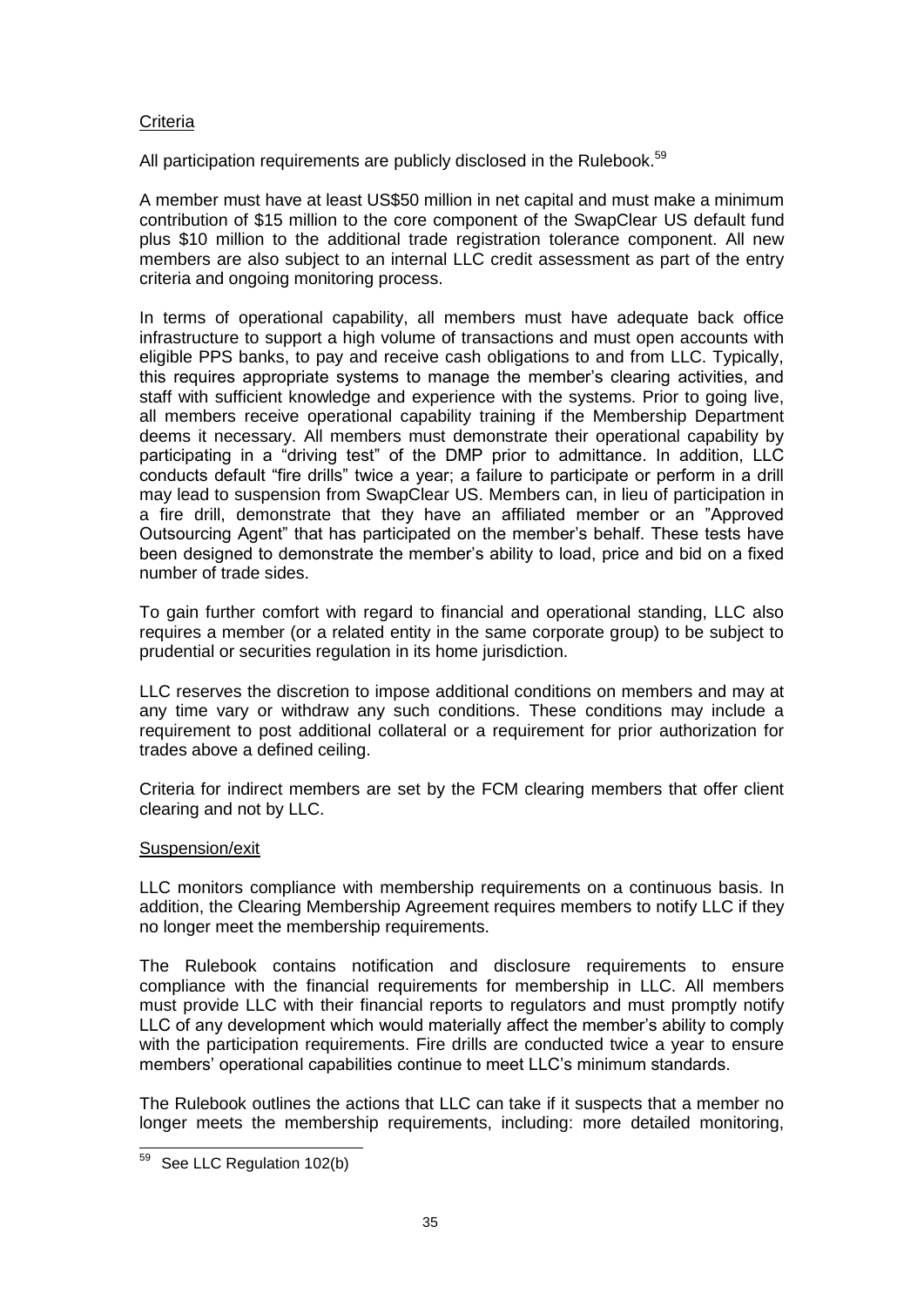increased margin requirements, prior authorization for trades above a specified size, position reduction, position transfer to other members, trading for liquidation only, and the declaration of default. Where a member is in breach of the participation requirements, but has not defaulted on payments to LLC, LLC may allow a 30-day grace period for the member to remedy the breach before issuing a default notice. LLC can declare a member in default as soon as it believes the membership requirements are breached. Once a default notice has been issued, withdrawal of the member occurs in accordance with the DMP.

In the case of voluntary withdrawal by a member, at least 90 days' notice is required. The member must terminate all open contracts registered with LLC within this 90 day period. If after 90 days the portfolio has not been closed out, the member is required to remain in the service until all remaining contracts can be terminated.

### **Principle 19: Tiered participation arrangements**

### *An FMI should identify, monitor, and manage the material risks to the FMI arising from tiered participation arrangements.*

### Risks

LLC offers a clearing model whereby FCM clearing members can intermediate cleared trades on behalf of customers or affiliates and also a model that allows all clearing members to clear proprietary and affiliate trades. Each FCM clearing member guarantees all obligations with respect to its clients' and affiliates' positions. Moreover, the Rulebook expressly provides that no client or affiliate of a member has a claim against LLC nor does LLC have a claim against any client or affiliate of a member with respect to the client's or affiliate's positions cleared through the member. Therefore, LLC does not have any direct exposure to a client of a member in the event of that client's default. Should a clearing member using the FCM model default, LLC will, to the extent possible and requested by the client and under advice and approval from the CFTC, port a client of the member to another FCM clearing member. Members must be authorized by LLC's Membership Department to allow indirect participation through client clearing arrangements.

LLC requires members who offer client clearing to hold segregated house and client accounts for positions and margins. As discussed under Principle 14, client accounts are maintained in conformance with the LSOC model under the CFTC Regulations. In addition, house and client transactions are reported to LLC separately, with individual clients identifiable to LLC through the trade recording structure.

### Dependencies

LLC produces daily reports that monitor client positions and associated cash flows. LLC can apply margin multipliers, or realignment, where a member's client portfolio is overly concentrated. LLC requires members to "gross margin" customer positions, meaning that the member must post initial margin to LLC with respect to each client as if the client were individually margined as a direct clearing member of LLC. LLC also mitigates indirect exposures by requiring direct members to call margin from their clients in an amount that is ten percent greater than the margin requirement that LLC imposes on those members where the clients' positions are speculative, rather than hedging in nature.

To mitigate disruptions resulting from the default of a member, LLC allows clients to nominate backup members. In the event of a default by their member, clients can opt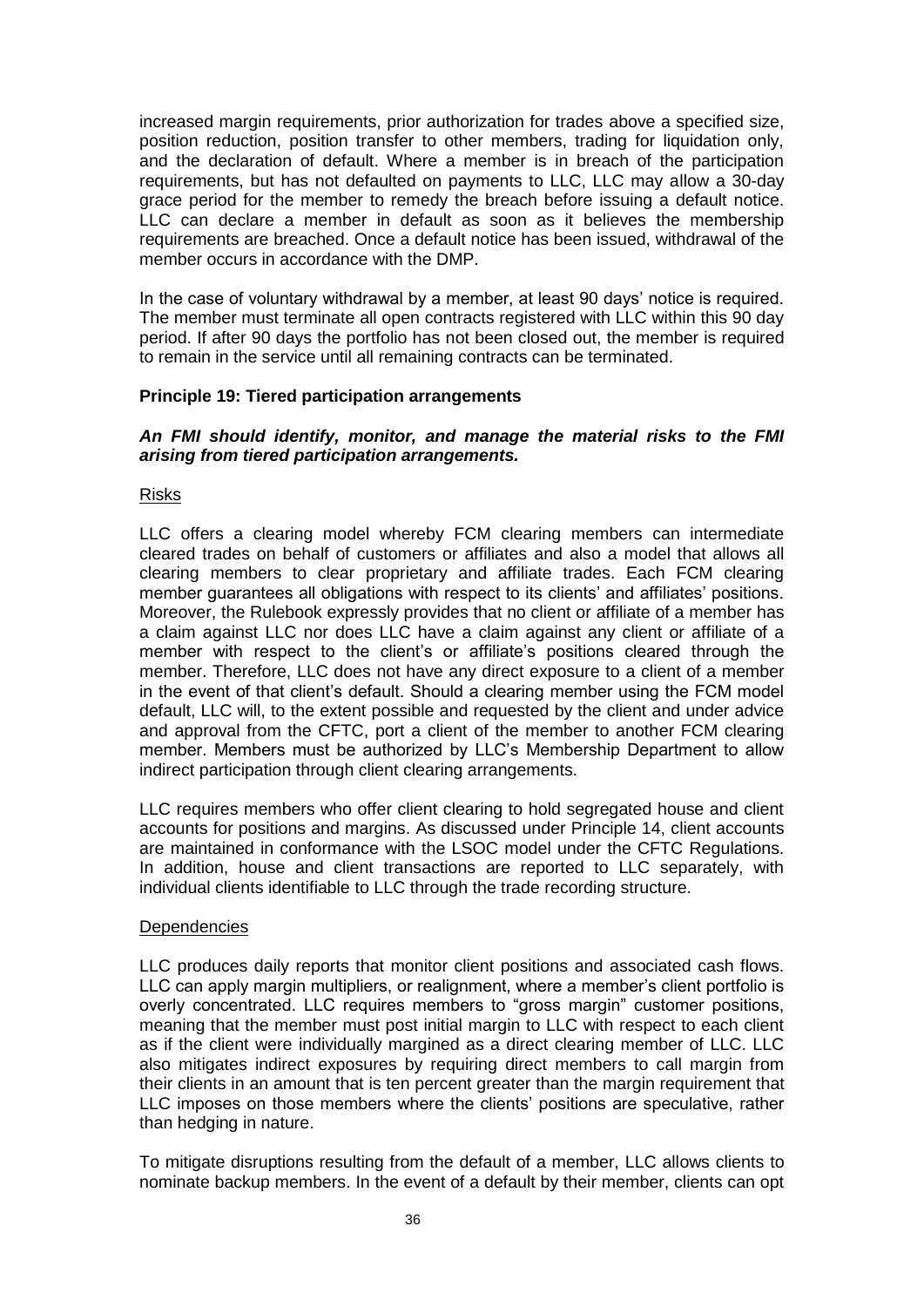to have their position ported to a backup member, provided the member accepts them. If a defaulter's client positions cannot be ported, they will be managed via the DMP.

# Client positions

The LLC account structure enables LLC to identify the positions held by indirect members. Client positions are subject to the same margin multipliers<sup>60</sup> that are applied to house positions. In the event LLC determines that the positions of a clearing member's customer presents excessive risk to LLC, LLC may require the clearing member to post additional margin on behalf of that customer.

# Review

Day-to-day market risk of client portfolios is monitored on an ongoing basis, as described in Principle 15. LLC will take mitigating steps, such as calling additional margin, where it identifies a need to do so.

The LLC Risk Committee reviews any proposed changes to the structure of client clearing arrangements.

# **Principle 20: FMI links**

# *An FMI that establishes a link with one or more FMIs should identify, monitor, and manage link-related risks.*

LLC does not maintain links to CSDs or other CCPs in relation to SwapClear US. LLC does have direct links to the following execution facilities: (1) TW SEF LLC; and (2) Bloomberg SEF LLC and additional indirect links to other execution venues via third party middleware. The terms of the relationship between LLC and each execution venue are governed by a clearing services agreement. These agreements set forth the terms on which transaction and pricing data is submitted to LLC and limits LLC's liability exposure to the SEF, including the liability for inaccurate transaction or pricing data.

LLC also has an arrangement with the Depository Trust and Clearing Corporation for the reporting of cleared OTC transaction data via straight-through processing. These links do not present material risk to the solvency of LLC or the operation of the services.

# **Principle 21: Efficiency and effectiveness**

# *An FMI should be efficient and effective in meeting the requirements of its participants and the markets it serves.*

LLC's workflow is designed for maximum efficiency and effectiveness given the regulatory requirements for straight-through processing, market ability, and member demand. The demands for efficiency and effectiveness are balanced with the DCO's remit for prudent risk management. During the last two years, the system architecture for SwapClear has been re-engineered and improved to remove human processing or intervention in the normal workflow of a transaction. These changes have been implemented for LLC together with all operational upgrades that are

l <sup>60</sup> See Principle 6 for more detail.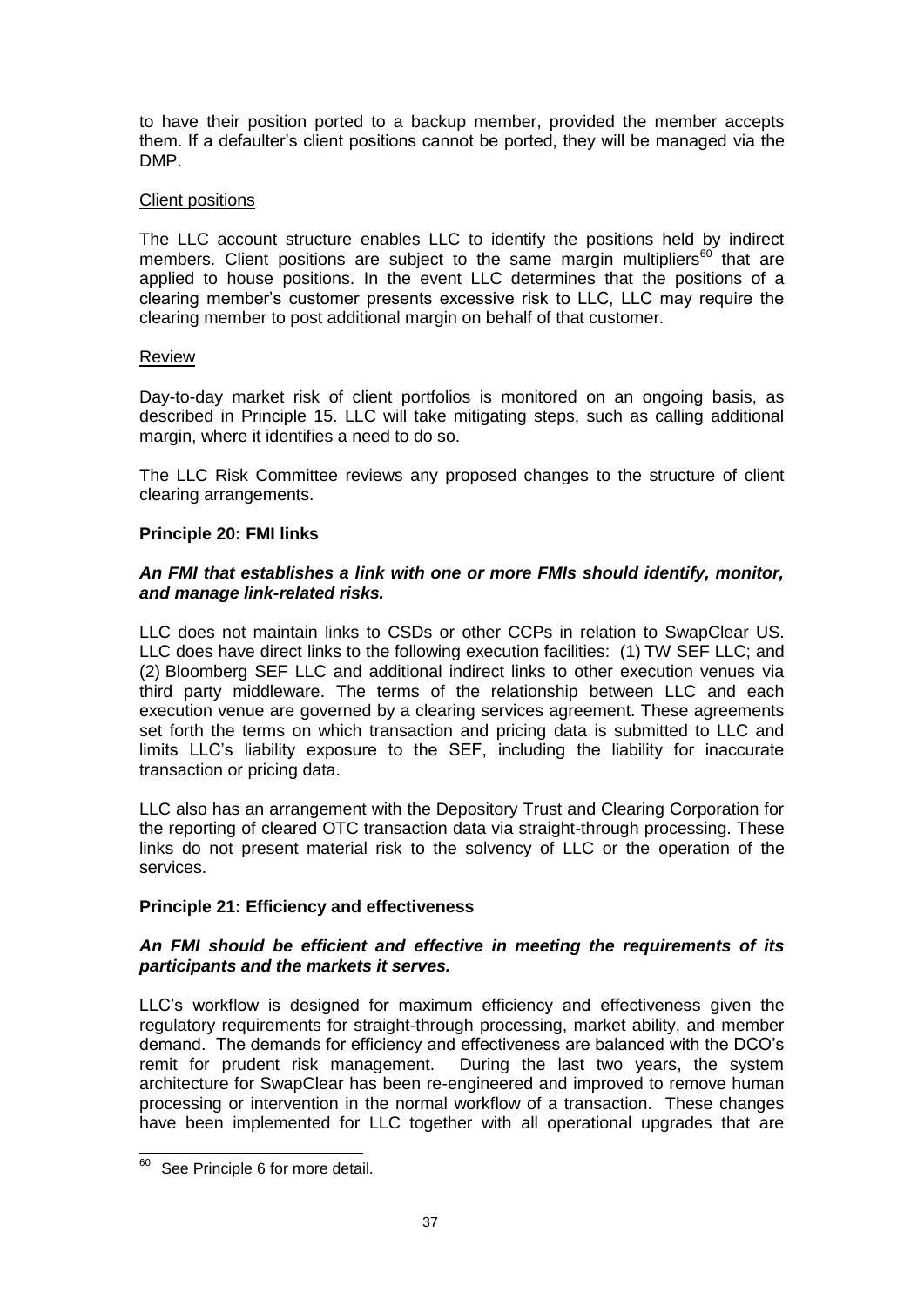designed and implemented with member syndication and industry group consultations. This ensures that LLC's clearing and settlement arrangements are efficient and effective.

LLC's operating structure and procedures are streamlined and are designed to allow for member input, where appropriate. The New Product Approval (NPA) process ensures transparency across all relevant internal stakeholders and consolidates departmental sign-offs on initiatives that introduce new and novel risks. Additionally, all deliveries of LLC's service changes are consolidated into a single project management team that is tasked with coordinating with the relevant operations, technology, legal, and compliance teams. Members are apprised of operational and procedural changes on a regular basis, and with sufficient advanced notice to allow for member system upgrades.

LLC offers interest rate swaps in a wide variety of currencies, indexes, maturities, and trade characteristics.

LLC's technology systems adhere to the time-tested system management standard of Ltd. Clearing systems have been improved to eliminate the need for human intervention assuring that trades are processed as efficiently and effectively as possible, whilst at the same time allow for prudent risk management.

Several controls are in place to ensure LLC's continued compliance with high standards. On a yearly basis, LLC's CCO will conduct a review of the entity's compliance with the CFTC regulations and issue a report to the Audit Committee of the LLC Board with findings that will be actioned internally for resolution and improvement. Also on a yearly basis, an internal test is conducted of LLC's automated systems to ensure the systems are reliable, secure and have adequate scalable capacity. System efficiency and effectiveness is tested to ensure that LLC can meet its recovery-time objective. Following system incidents and/or internal audits, LLC systems are reviewed on an ad-hoc basis or on a systemic basis to ensure that known system and operational issues are resolved in the most efficient and effective manner. The adequacy of LLC's human resources are evaluated on a quarterly basis, by both the COO and the CCO of the entity.

Service levels are maintained at all appropriate levels of the organization and are adhered to through an operational risk framework that ensures periodic reviews and internal reporting.

### **Principle 22: Communication procedures and standards**

### *An FMI should use, or at a minimum accommodate, relevant internationally accepted communication procedures and standards in order to facilitate efficient payment, clearing, settlement, and recording.*

The LCH.Clearnet group believes in working to internationally recognized standards wherever possible.

For payments, LLC uses SWIFT ISO15022 standards for all payment instructions. For securities settlement LLC uses a combination of SWIFT ISO 15022 standards and proprietary GUI interfaces. LLC is currently developing further SWIFT standard interfaces for custodians and ICSDs in order to remove the need for proprietary interfaces.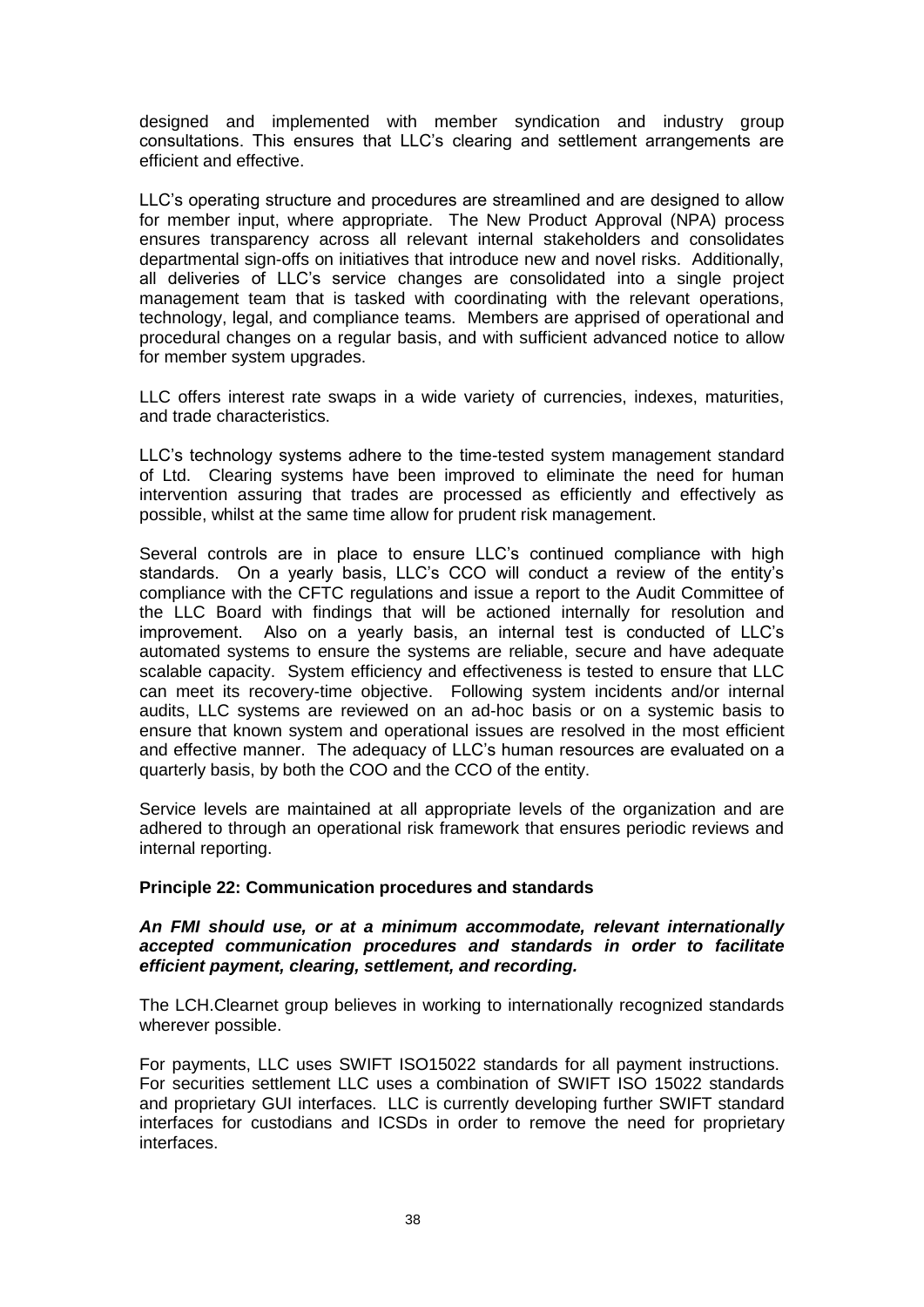Clearing members may provide settlement instructions to LLC either through a proprietary GUI interface (CMS) or via SWIFT ISO 20022 standard Collateral Proposal message.

While the LCH.Clearnet group has worked with SWIFT to define clearing member reporting standards, there are currently no common standards adopted across CCPs. Currently, LLC provides reporting to clearing members in its proprietary format.

Connectivity between SwapClear US and clearing members is primarily achieved through MarkitWire, which serves as a middleware and affirmation platform. In addition, LLC operates a proprietary  $API<sup>61</sup>$  that enables market infrastructure from any jurisdiction to link to it, and submit swap transactions for clearing.

LLC utilizes SWIFT messaging in connection with payment by PPS banks. This allows members to send messages quickly and securely.

# **Principle 23: Disclosure of rules, key procedures, and market data**

*An FMI should have clear and comprehensive rules and procedures and should provide sufficient information to enable participants to have an accurate understanding of the risks, fees, and other material costs they incur by participating in the FMI. All relevant rules and key procedures should be publicly disclosed.* 

### **Disclosure**

The Rulebook governs the rights and responsibilities of LLC and its members in respect of the clearing services provided by LLC. The Rulebook is published on LLC's website, together with proposed changes. $62$ 

LLC's key policies are reflected in information available on LLC's website. This includes the expected coverage of initial and variation margin requirements, the process for managing a member's default, acceptable collateral and haircuts, and participation requirements. The LCH.Clearnet group's corporate structure, as well as the board membership and primary regulator for each LCH.Clearnet group entity, is also outlined on the LCH.Clearnet website.<sup>63</sup>

LLC also provides members with a margin approximation tool known as 'SMART' which allows clearing members and customers thereof to estimate initial margin requirements.

### Assessment of risks

LLC's and members' rights and obligations are detailed in the Rulebook, which is publicly available on LLC's website.<sup>64</sup> Also disclosed on the website are the structure of the LLC's default waterfall and an explanation of LLC's PPS arrangements, as well

 $63$  See

j

*<sup>61</sup>* Application Programming Interface

 $62$  See http://www.lchclearnet.com/rules\_and\_regulations/llc/default.asp.

http://www.lchclearnet.com/about\_us/corporate\_governance/legal\_and\_regulatory\_structur e.asp.

 $64$  See http://www.lchclearnet.com/rules\_and\_regulations/llc/default.asp.